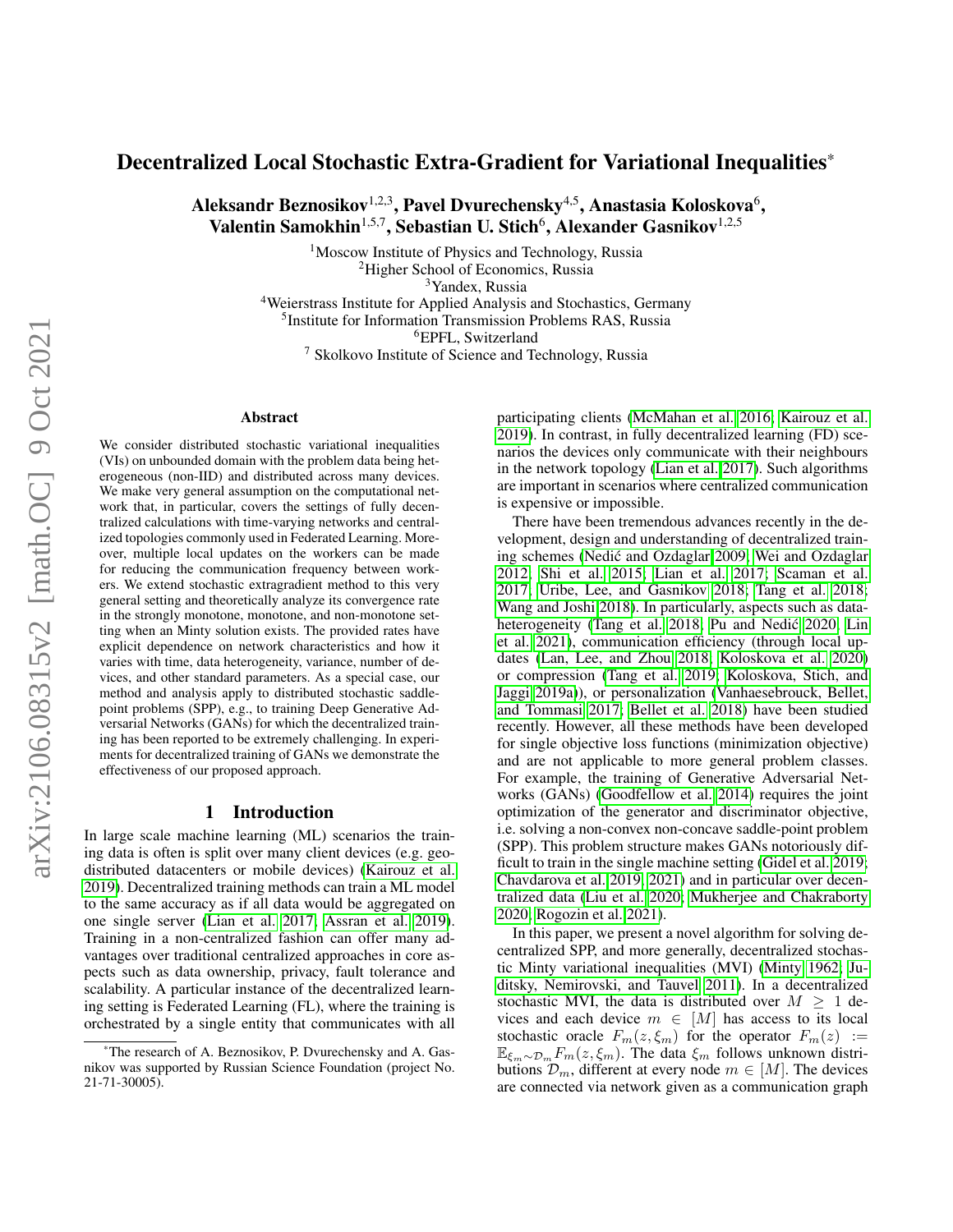and two nodes can exchange information only if they are connected by an edge in this graph. The goal is, respecting the communication constraints, to find cooperatively a point  $z^* \in \mathbb{R}^n$  such that, for all  $\forall z \in \mathbb{R}^n$ ,

$$
\frac{1}{M} \sum_{m=1}^{M} \langle \mathbb{E}_{\xi_m \sim \mathcal{D}_m} F_m(z, \xi_m), z^* - z \rangle \le 0.
$$
 (1)

A special instance of a decentralized MVI is the decentralized SPP with local objectives  $f_m(x, y)$  $\mathbb{E}_{\xi_m \sim \mathcal{D}_m}[f_m(x, y, \xi_m)]$ :

$$
\min_{x \in \mathbb{R}^{n_x}} \max_{y \in \mathbb{R}^{n_y}} \left[ f(x, y) := \frac{1}{M} \sum_{m=1}^{M} f_m(x, y) \right].
$$
 (2)

This can be seen by considering  $z = \begin{bmatrix} x \\ y \end{bmatrix}$  and the gradient field  $F_m(z) = \begin{bmatrix} \nabla_x f_m(x, y) \\ -\nabla_y f_m(x, y) \end{bmatrix}$ . In the special case when  $f(x, y)$  is convex-concave, the corresponding operator  $F(z) = \frac{1}{M} \sum_{m=1}^{M} \mathbb{E}_{\xi_m} F_m(z, \xi_m)$  is monotone. However, in the context of GANs—where  $x$  and  $y$  are the parameters of the generator and discriminator, respectively—in general the local  $f_m(x, y)$  are possibly non-convex, non-concave in  $x, y$  and we cannot assume monotonicity of F in general (see also [\(Diakonikolas, Daskalakis, and Jordan 2021\)](#page-7-11)).

In this paper, we develop a novel algorithm for problems [\(1\)](#page-1-0) or [\(2\)](#page-1-1). Gradient descent-ascent scheme on objective [\(2\)](#page-1-1) may diverge even in the simple convex-concave setting and  $M = 1$  worker [\(Chavdarova et al. 2019\)](#page-7-8). Thus, unlike [\(Liu et al. 2020\)](#page-8-13), we use extragradient updates [\(Korpelevich](#page-7-12) [1976;](#page-7-12) [Juditsky, Nemirovski, and Tauvel 2011;](#page-7-10) [Gidel et al.](#page-7-7) [2019\)](#page-7-7) as a building block and combine it with gossip-type communication protocol [\(Xiao and Boyd 2004;](#page-8-17) [Boyd et al.](#page-7-13) [2006\)](#page-7-13) on arbitrary, possibly time-varying, network topologies. One of the main challenges due to communication constraints is a "network error" induced by impossibility of all the nodes to reach the exact consensus, i.e. to have the same information on the current iterate of an algorithm. Thus, each device stores a local variable and only partial consensus among nodes can be achieved by gossip steps [\(Kong et al.](#page-7-14) [2021\)](#page-7-14). Unlike other decentralized algorithms [\(Scaman et al.](#page-8-5) [2017;](#page-8-5) [Liu et al. 2020\)](#page-8-13) our method avoids multiple gossip steps per iteration that leads to better practical performance and possibility to work on time-varying networks. Moreover, our method allows multiple local updates between communication rounds making it suitable for communication- and privacy-restricted FL or fully decentralized settings [\(Zinke](#page-8-18)[vich et al. 2010\)](#page-8-18).

Our contributions. 1) We develop a novel algorithm, based on extragradient updates, for distributed stochastic MVIs with heterogeneous data and, in particular, distributed stochastic SPP. Our scheme supports very general communication protocol that covers centralized settings as in Federated Learning, fully decentralized settings, local steps in the both centralized/decentralized settings, and time-varying topology. In particular, we are not aware of earlier works proposing or analyzing extragradient method with local steps for the fully decentralized setting or decentralized algorithms for stochastic MVIs over time-varying networks.

2) Under the very general communication protocol and in the three settings of MVIs with an operator that is stronglymonotone, monotone, or non-monotone with the Minty condition, we prove convergence for our algorithm and give

<span id="page-1-1"></span><span id="page-1-0"></span>an explicit dependence of the rates on the problem parameters: characteristics of the network and how it changes with time, data heterogeneity, variance of the data, number of devices, and other standard parameters. These theoretical results clearly translate to the corresponding three settings of SPP (strongly-convex-strongly-concave, convex-concave, non convex-concave under Minty condition). All our theoretical results are valid in the important heterogeneous data regime and allow judging in a quantifiable way how different properties, e.g., data heterogeneity, scale of the noise in the data, and network characteristics influence the convergence rate of the algorithm. Even for decentralized setting, our results are novel for time-varying graphs and three different settings of monotonicity. See also Table [1](#page-2-0) that gives more details on our contribution compared to existing literature. The main challenge of our analysis is to deal with very general assumption on the communication protocol and cope with the errors caused by stochastic nature and heretogeneity of the data and limited information exchange between the nodes of the communication network. As a byproduct of independent interest, we analyze stochastic extragradient method with biased oracle on unbounded domains that was not done so far in the literature.

3) We verify our theoretical results in numerical experiments and demonstrate the practical effectiveness of the proposed scheme we train DCGAN [\(Radford, Metz, and](#page-8-19) [Chintala 2015\)](#page-8-19) architecture on the CIFAR-10 [\(Krizhevsky,](#page-7-15) [Nair, and Hinton 2009\)](#page-7-15) dataset.

#### 1.1 Related Work

The research on MVIs dates back at least to 1962 [\(Minty](#page-8-16) [1962\)](#page-8-16) with the classic book [\(Kinderlehrer and Stampacchia](#page-7-16) [2000\)](#page-7-16) and the recent works [\(Liu et al. 2019b;](#page-8-20) [Lin, Jin,](#page-8-21) [and Jordan 2020;](#page-8-21) [Bullins and Lai 2020;](#page-7-17) [Diakonikolas,](#page-7-11) [Daskalakis, and Jordan 2021\)](#page-7-11). VIs arise in a broad variety of settings: image denoising [\(Esser, Zhang, and](#page-7-18) [Chan 2010;](#page-7-18) [Chambolle and Pock 2011\)](#page-7-19), game theory and optimal control [\(Facchinei and Pang 2007\)](#page-7-20), robust optimization [\(Ben-Tal, Ghaoui, and Nemirovski 2009\)](#page-7-21) or non-smooth oprimization via smooth reformulations [\(Nes](#page-8-22)[terov 2005;](#page-8-22) [Nemirovski 2004\)](#page-8-23). In ML, MVIs and SPP arise in training GANs [\(Daskalakis et al. 2018;](#page-7-22) [Chavdarova](#page-7-8) [et al. 2019,](#page-7-8) [2021\)](#page-7-9), reinforcement learning [\(Omidshafiei](#page-8-24) [et al. 2017;](#page-8-24) [Jin and Sidford 2020\)](#page-7-23), and adversarial training [\(Madry et al. 2018\)](#page-8-25).

Extragradient. The extragradient method (EGM) was first proposed in [\(Korpelevich 1976\)](#page-7-12) and extended as mirror-prox method for deterministic problems in [\(Ne](#page-8-23)[mirovski 2004\)](#page-8-23) and for stochastic ones with bounded variance in [\(Juditsky, Nemirovski, and Tauvel 2011\)](#page-7-10). Yet, if the stochastic noise is not uniformly bounded, the EGM can diverge, see [\(Chavdarova et al. 2019;](#page-7-8) [Mishchenko et al. 2019\)](#page-8-26).

Decentralized algorithms for MVIs and SPP are the most closely related to our work and we summarize them in Table [1](#page-2-0) and compare with our contribution, e.g. existing methods do not support arbitrary time-varying network typologies. The methods that use multiple rounds of gossip averaging (sparse communication) per iteration [\(Liu et al.](#page-8-13) [2020;](#page-8-13) [Beznosikov, Samokhin, and Gasnikov 2021\)](#page-7-24) can give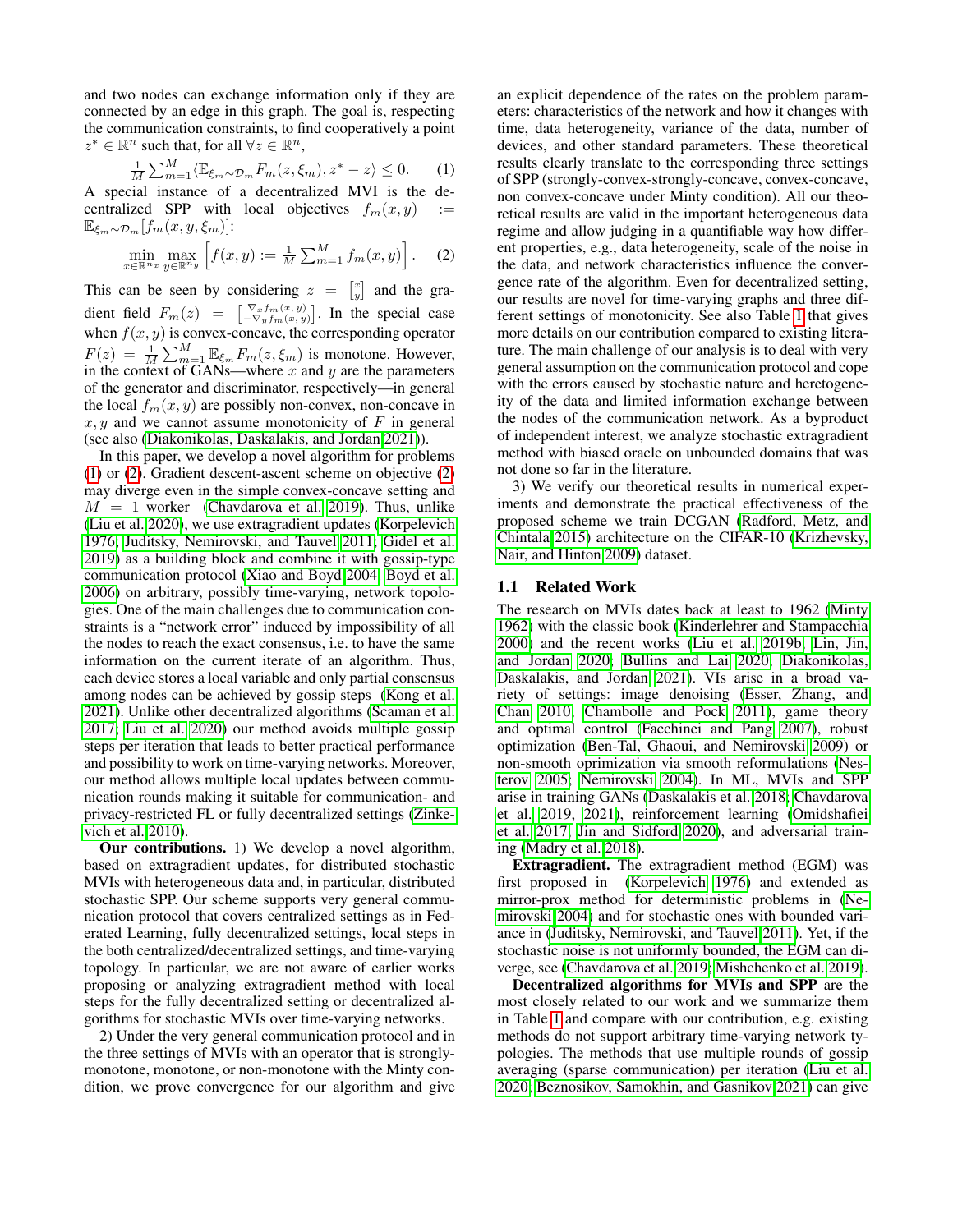<span id="page-2-0"></span>

| Reference                                                               | base method | arbitrary network | time-varying | local updates | no multiple gossip steps | SM | M | <b>NM</b>               |
|-------------------------------------------------------------------------|-------------|-------------------|--------------|---------------|--------------------------|----|---|-------------------------|
| Liu et al. $(Liu$ et al. $2020$ )                                       | Stoch. ES   |                   |              |               |                          |    |   |                         |
| Beznosikov et al. (Beznosikov, Samokhin, and Gasnikov 2021) Algorithm 2 | Stoch, ES   |                   |              |               |                          |    |   |                         |
| Liu et al. (Liu et al. $2019b$ )                                        | Deter. prox |                   |              |               |                          |    |   |                         |
| Mukherjee and Chakraborty (Mukherjee and Chakraborty 2020)              | Deter. ES   |                   |              |               |                          |    |   |                         |
| Rogozin et al. (Rogozin et al. 2021)                                    | Deter. ES   |                   |              |               |                          |    |   |                         |
| Beznosikov et al. (Beznosikov, Samokhin, and Gasnikov 2021) Algorithm 3 | Stoch. ES   |                   |              |               |                          |    |   |                         |
| Deng and Mahdavi (Deng and Mahdavi 2021)                                | Stoch. DA   |                   |              |               |                          |    |   | $\overline{\mathbf{v}}$ |
| Hou et al. (Hou et al. 2021)                                            | Stoch. DA   |                   |              |               |                          |    |   |                         |
| Ours                                                                    | Stoch. ES   |                   |              |               |                          |    |   |                         |

 $\dagger$  – homogeneous case,  $\dagger$  – non-convex-concave SPP,  $\S$  – this column does not apply to centralized algorithms.

Table 1: Comparison of approaches for distributed strongly monotone (SM), monotone (M) and non-monotone (NM) VI or, respectively, strongly-convex-strongly-concave, convex-concave, non-convex-non-concave SPPs.

Definition of columns: base method—the non-distributed algorithm that is taken as a basis for the distributed method, typically it is either an extragradient (ES) method or descent-ascent (DA); arbitrary network—supporting fully decentralized vs. only centralized topology; time-varying—decentralized method with time-varying network topology; local updates—method supporting local steps between communications; no multiple gossip steps—at one global iteration method does not use many iterations of gossip averaging to good accuracy; SM,M,NM—monotonicity assumption, see Assumption [3.](#page-3-0)

optimal theoretical rates, but are often unstable in practice. Thus, it is preferred to have only one sparse communication per iteration [\(Liu et al. 2019b;](#page-8-20) [Mukherjee and Chakraborty](#page-8-14) [2020;](#page-8-14) [Rogozin et al. 2021\)](#page-8-15). The second column of the table refers to standard algorithms that are extended to distributed setting in the corresponding work. In particular, [\(Liu](#page-8-20) [et al. 2019b\)](#page-8-20) require expensive proximal updates. The closest work to ours is [\(Beznosikov, Samokhin, and Gasnikov](#page-7-24) [2021\)](#page-7-24), where decentralized EGM without local steps is analyzed in (strongly-)monotone setting. Unlike our more general algorithm with local steps and analysis, they require multiple gossip updates in each iteration which is not desired in practice. For the FL (centralized) setting, the same work studies EGM with local steps in the strongly-monotone setting, and [\(Deng and Mahdavi 2021;](#page-7-25) [Hou et al. 2021\)](#page-7-26) study descent-ascent method with local steps, and all three do not consider arbitrary time-varying graphs as we do.

#### 2 Algorithm

In this section we present and discuss the proposed algorithm that is based on two main ideas: (i) an extragradient step, as in the classical methods for VIs [\(Korpelevich 1976;](#page-7-12) [Nemirovski 2004\)](#page-8-23), and (ii) gossip averaging [\(Boyd et al.](#page-7-13) [2006;](#page-7-13) [Nedic and Ozdaglar 2009\)](#page-8-2) widely used in decentral- ´ ized optimization methods.

The algorithm can be divided into two phases. The local phase (lines [4](#page-2-1)[–6\)](#page-2-2) consists of a step of the stochastic extragradient method at each node using only local information. As in the non-distributed case, the nodes make first an extrapolation step—to "look into the future"—and then an update based on the operator value at the "future" point. This is followed by the communication phase (line [7\)](#page-2-3), during which the devices average local iterates with their neighbors  $\mathcal{N}_m^k$  in the current network graph corresponding to the iteration  $k$ . The averaging process involves the weights  $w_{m,i}^k$  – elements of the matrix  $W^k$ , which is called the mixing matrix:

Definition 1 (Mixing matrix) *We call a matrix* W ∈  $[0;1]^{M \times M}$  *a mixing matrix if it satisfies the following conditions: 1) W is symmetric, 2) W is doubly stochastic* ( $W$ **1** = **1**,  $\mathbf{1}^T W = \mathbf{1}^T$ , where **1** denotes the all-one vector), 3) W *is aligned with the network:*  $w_{ij} \neq 0$  *if and only if*  $i = j$  *or* 

## <span id="page-2-6"></span>Algorithm 1: Extra Step Time-Varying Gossip Method

**parameters:**stepsize  $\gamma > 0$ ,  $\{W^k\}_{k>0}$  – rules or distributions for selecting mixing matrix in iteration  $k$ . initialize: $z^0 \in \tilde{\mathcal{Z}}, \forall m: \tilde{z}_m^0 = z^0$ 

<span id="page-2-4"></span><span id="page-2-3"></span><span id="page-2-2"></span><span id="page-2-1"></span>

| 1: for $k = 0, 1, 2, \ldots$ do                                                                |
|------------------------------------------------------------------------------------------------|
| Sample matrix $W^k$ from $W^k$<br>2:                                                           |
| <b>for</b> each machine $m$ <b>do</b>                                                          |
| Generate independently $\xi_m^k \sim \mathcal{D}_k$ , $\xi_m^{k+1/3} \sim \mathcal{D}_k$<br>4: |
| $z_m^{k+1/3} = z_m^k - \gamma F_m(z_m^k, \xi_m^k)$                                             |
| $z_m^{k+2/3} = z_m^k - \gamma F_m(z_m^{k+1/3}, \xi_m^{k+1/3})$                                 |
| 7: $z_m^{k+1} = \sum_{i \in \mathcal{N}_m^k} w_{m,i}^k z_i^{k+2/3}$                            |
| end for                                                                                        |
| $9:$ end for                                                                                   |
|                                                                                                |

#### *edge* (i, j) *is in the network graph.*

Typical choices of mixing matrices are for example (i) the choice  $W^k = I_M - \frac{\epsilon_L^k}{\lambda_{\text{max}}}}$  $\frac{L^k}{\lambda_{\max}(L^k)}$ , where  $L^k$  denotes the Laplacian matrix of the network graph at time k and  $I_M$  the identity matrix, or (ii) local rules based on the degrees of the neighboring nodes [\(Xiao and Boyd 2004\)](#page-8-17). Note that our setting allows a great flexibility as in between the iterations the topology of the communication graph can change, and the matrix  $W^k$ , that encodes the current structure of the network, changes accordingly. This is encoded in line [2,](#page-2-4) where the matrix  $W^k$  is generated by some rule  $\mathcal{W}^k$  which can have different nature. Examples include deterministic choice of a sequence of matrices  $W^k$ , sampling from a time-varying probability distribution on matrices. Even local steps with no communication can be encoded with a diagonal matrix  $W^k$ . To ensure that it is possible to approach the consensus between the agents, we need the following assumption on the mixing properties of the matrix sequence  $W^k$ .

<span id="page-2-5"></span>Assumption 1 (Expected Consensus Rate) *We assume that there exist two constants*  $p \in (0,1]$  *and integer*  $\tau \geq 1$ such that for all matrices  $Z \in \mathbb{R}^{d \times M}$  and all integers  $l \in \{0, \ldots, T/\tau\},\$ 

<span id="page-2-7"></span>
$$
\mathbb{E}_W[\|ZW_{l,\tau} - \bar{Z}\|_F^2] \le (1-p)\|Z - \bar{Z}\|_F^2,\tag{3}
$$

where  $W_{l,\tau} = W^{l\tau} \cdot \ldots \cdot W^{(l+1)\tau-1}$ , we use matrix notation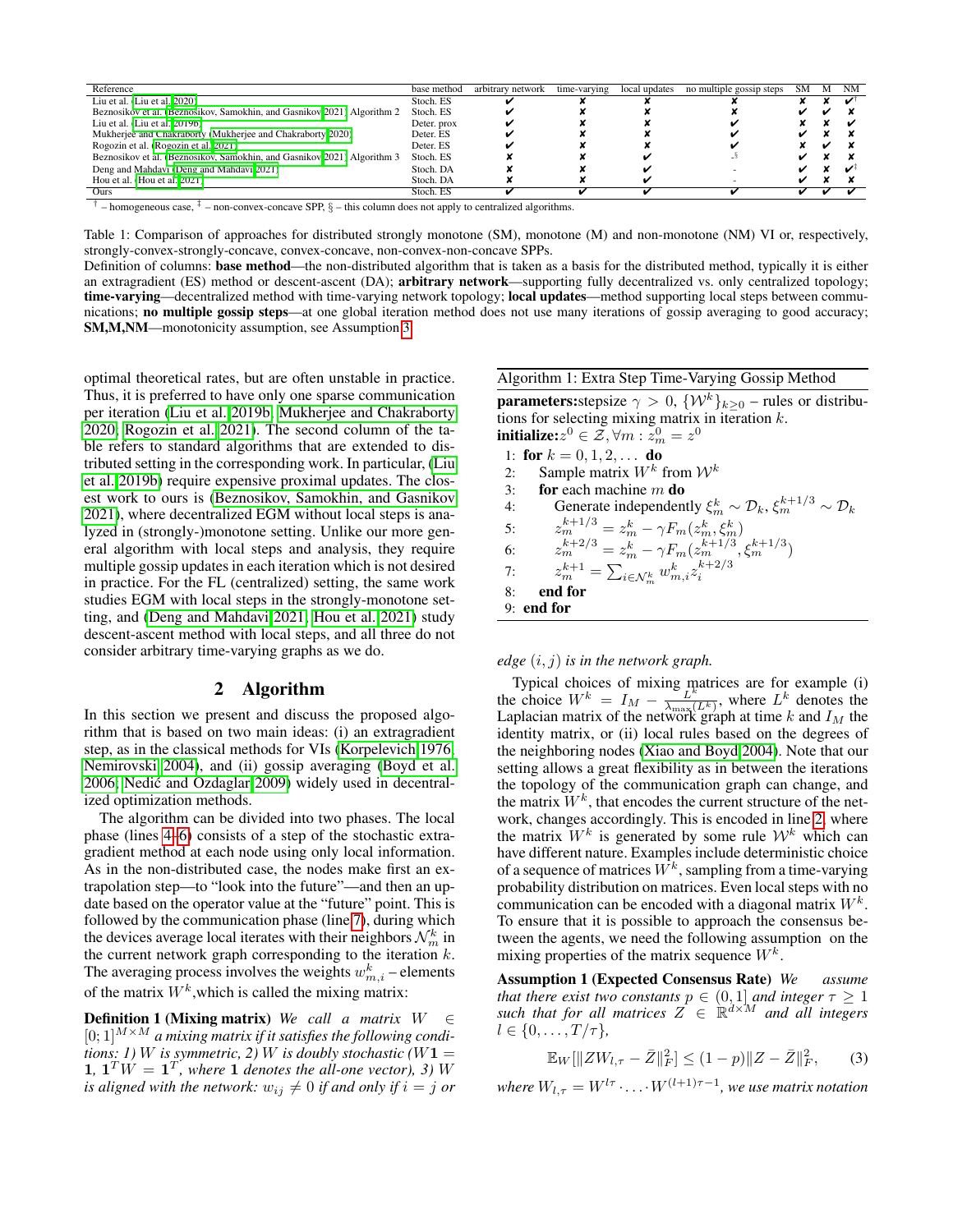$Z = [z_1, \ldots, z_M]$ ,  $\bar{Z} = [\bar{z}, \ldots, \bar{z}]$  with  $\bar{z} = \frac{1}{M} \sum_{m=1}^{M} z_m$ , and the expectation  $\mathbb{E}_W$  is taken over distributions of  $W^t$ *and indices*  $t \in \{l\tau, ..., (l + 1)\tau - 1\}$ *.* 

This assumption ensures that after  $\tau$  steps of the gossip algorithm with such time-varying matrices we improve the averaging between nodes by the factor of  $\frac{1}{1-p}$ . It is important that in this case some matrices  $W^k$  can be, for example, the identity matrix (which corresponds to performing local steps only in this round).

Such an assumption about time-varying networks (more precisely, about their mixing matrices) first appeared in [\(Koloskova et al. 2020\)](#page-7-3) in a different to ours setting of optimization problems. As the authors note, Assumption [1](#page-2-5) is tighter than many other already classical assumptions about time-varying graphs and covers many special cases of decentralized and centralized algorithms. For example, if we fix  $W^k = W$  for some connected graph we get a decentralized algorithm on a constant topology. If at the same time we set the matrix  $W = \frac{1}{M} \mathbf{1} \mathbf{1}^T$ , then it is easy to make sure that then we get an analogue of centralized learning with averaging over all nodes in one communication step. If we take the matrix  $W^k = W$  for some connected graph at every  $\tau$ th iteration, and in other cases use  $W^k = I_M$ , we have a decentralized (or centralized) algorithm with local iterations and communication once in  $\tau$  iterations. Generic Assumption [1](#page-2-5) covers also many other settings of time-varying decentralized topologies, e.g. random topologies, cliques, Bconnected graphs [\(Jadbabaie, Lin, and Morse 2003;](#page-7-27) [Nedic](#page-8-27) [et al. 2009\)](#page-8-27). Below we provably show that under an appropriate choice of the stepsize our extragradient method provably converges under such a general assumption that covers centralized, decentralized settings, local steps in the both centralized/decentralized settings, and changing topology. Even for decentralized setting, this is novel for time-varying graphs and three different settings of monotonicity.

#### 3 Setting and assumptions

In this section we introduce necessary assumptions that are used to analyze the proposed algorithm.

Assumption 2 (Lipschitzness) *For all* m*, the operator*  $F_m(z)$  *is Lipschitz with constant L, i.e. for all*  $z_1, z_2$ 

<span id="page-3-0"></span>
$$
||F_m(z_1) - F_m(z_2)|| \le L||z_1 - z_2||. \tag{4}
$$

This is a standard assumption that is used in the analysis of all the methods displayed in Table [1.](#page-2-0)

Assumption 3 *We consider three scenarios for the operator* F*, namely when* F *is strongly monotone, monotone and nonmonotone, but with an additional assumption: (SM) Strong monotonicity. There exists*  $\mu > 0$  *such that* 

$$
\langle F(z_1) - F(z_2), z_1 - z_2 \rangle \ge \mu \|z_1 - z_2\|^2, \forall z_1, z_2. \quad (SM)
$$

*(M) Monotonicity. For all*  $z_1$ ,  $z_2$ *, it holds that:* 

$$
\langle F(z_1) - F(z_2), z_1 - z_2 \rangle \ge 0. \tag{M}
$$

(NM) Non-monotonicity. There exists  $z^*$  such that for all  $z$ :

$$
\langle F(z), z - z^* \rangle \ge 0. \tag{NM}
$$

Assumptions [\(SM\)](#page-3-1), [\(M\)](#page-3-2), [2](#page-3-3) are standard classical assumptions in the literature on VIs. Assumption [\(NM\)](#page-3-4) is quite weak and sometimes referred to as the *Minty condition*. It is quite standard for the analysis of algorithms for nonmonotone VIs in different settings [\(Dang and Lan 2015;](#page-7-28) [Diakonikolas, Daskalakis, and Jordan 2021\)](#page-7-11), including distributed [\(Liu et al. 2020,](#page-8-13) [2019b\)](#page-8-20).

The next assumption is standard for stochastic setting.

**Assumption 4 (Bounded noise)**  $F_m(z, \xi)$  *is unbiased and has bounded variance, i.e. for all*  $z \in \mathcal{Z}$ 

$$
\mathbb{E}[F_m(z,\xi)] = F_m(z), \ \mathbb{E}[\|F_m(z,\xi) - F_m(z)\|^2] \leq \sigma^2. \tag{5}
$$

The last assumption reflects the variability of the local operators compared to their mean and can often be found in the literature on local and decentralized methods, where it is called D-heterogeneity.

Assumption 5 (D-heterogeneity.) *The values of the local operator have bounded variablility, i.e. for all* z

<span id="page-3-11"></span><span id="page-3-6"></span><span id="page-3-5"></span>
$$
||F_m(z) - F(z)||^2 \le D^2.
$$
 (6)

#### <span id="page-3-13"></span><span id="page-3-9"></span>4 Main results

In this section, we present the convergence results for the proposed method under different settings of Assumption [3.](#page-3-0) To present the main result, we introduce notation  $\bar{z}^k :=$  $\frac{1}{M}\sum_{m=1}^M z_m^k, \bar{z}^{k+1/3} := \frac{1}{M}\sum_{m=1}^M z_m^{k+1/3}$  for the averaged among the devices iterates and  $\hat{z}^k = \frac{1}{k+1} \sum_{i=0}^k \bar{z}^{i+1/3}$  for the averaged among the devices and iterates sequence a k a the averaged among the devices and iterates sequence, a.k.a. ergodic sequence. Finally, we denote  $\Delta = \frac{\tau}{p} \left( \frac{D^2 \tau}{p} + \sigma^2 \right)$ which plays a role of the consensus error—the error that is due to impossibility to reach the exact consensus between the agents. Note that the data heterogeneity appears in the convergence rates only through the quantity  $\Delta$ .

Theorem 1 (Main theorem) *Let Assumptions [1,](#page-2-5) [2,](#page-3-3) [4,](#page-3-5) [5](#page-3-6) hold and the sequences*  $\bar{z}^k$ ,  $\hat{z}^k$  *be generated by Algorithm I that is run for*  $K > 0$  *iterations. Then, with an annuanri-[1](#page-2-6)* that is run for  $K > 0$  iterations. Then, with an appropri*ate choice of a constant step*  $\gamma$  *depending on the problem parameters listed in the assumptions and the iteration budget* K *(see the details in the supplementary material), the following convergence estimates are valid.*

<span id="page-3-12"></span><span id="page-3-3"></span>• *Strongly-monotone case: under Assumption [3\(](#page-3-0)SM) with*  $\gamma \leq \frac{p}{120L\tau}$  *it holds that*  $\mathbb{E}\left[\|\bar{z}^{K+1} - z^*\|^2\right]$  *is* 

<span id="page-3-10"></span>
$$
\tilde{\mathcal{O}}\left(\|z^{0}-z^{*}\|^{2}\cdot\exp\left(-\frac{\mu K p}{240L\tau}\right)+\frac{\sigma^{2}}{\mu^{2}MK}+\frac{L^{2}\Delta}{\mu^{4}K^{2}}\right); (7)
$$

• *Monotone case: under Assumption [3\(](#page-3-0)M) with* $\gamma \leq \frac{1}{3L}$ *, for any convex compact*  $\mathcal{C}$  *s.t.*  $z^0, z^* \in \mathcal{C}$  *and*  $\max_{z, z' \in \mathcal{C}} ||z - z||$  $|z'||$  ≤  $\Omega_c$  *it holds that*  $\sup_{z \in C} \mathbb{E} \left[ \langle F(z), \hat{z}^K - z \rangle \right]$  *is* 

<span id="page-3-7"></span>
$$
\mathcal{O}\left(\frac{L\Omega_{C}^{2}}{K} + \frac{\sigma\Omega_{C}}{\sqrt{MK}} + \frac{\sqrt{L\Omega_{C}^{3}\sqrt{\Delta}}}{\sqrt{K}} + \sqrt{\frac{(\Delta + L^{2}\Omega_{C}^{2})\Omega_{C}\sqrt{\Delta}}{KL}}\right)
$$
 (8)

<span id="page-3-2"></span><span id="page-3-1"></span>*Under the additional assumption that, for all k,*  $\|\bar{z}^k\| \leq \Omega$ , *we have that*  $\sup_{z \in \mathcal{C}} \mathbb{E} \left[ \langle F(z), \hat{z}^K - z \rangle \right]$  *is* 

<span id="page-3-8"></span><span id="page-3-4"></span>
$$
\mathcal{O}\left(\frac{L\Omega_c^2}{K} + \frac{\sigma\Omega_c}{\sqrt{MK}} + \frac{\sqrt{L\Omega_c^3\sqrt{\Delta}}}{K^{3/4}} + \sqrt{\frac{((\Omega + \Omega_c)L\sqrt{\Delta} + \Delta)\Omega_c^2}{K}}\right);
$$
\n(9)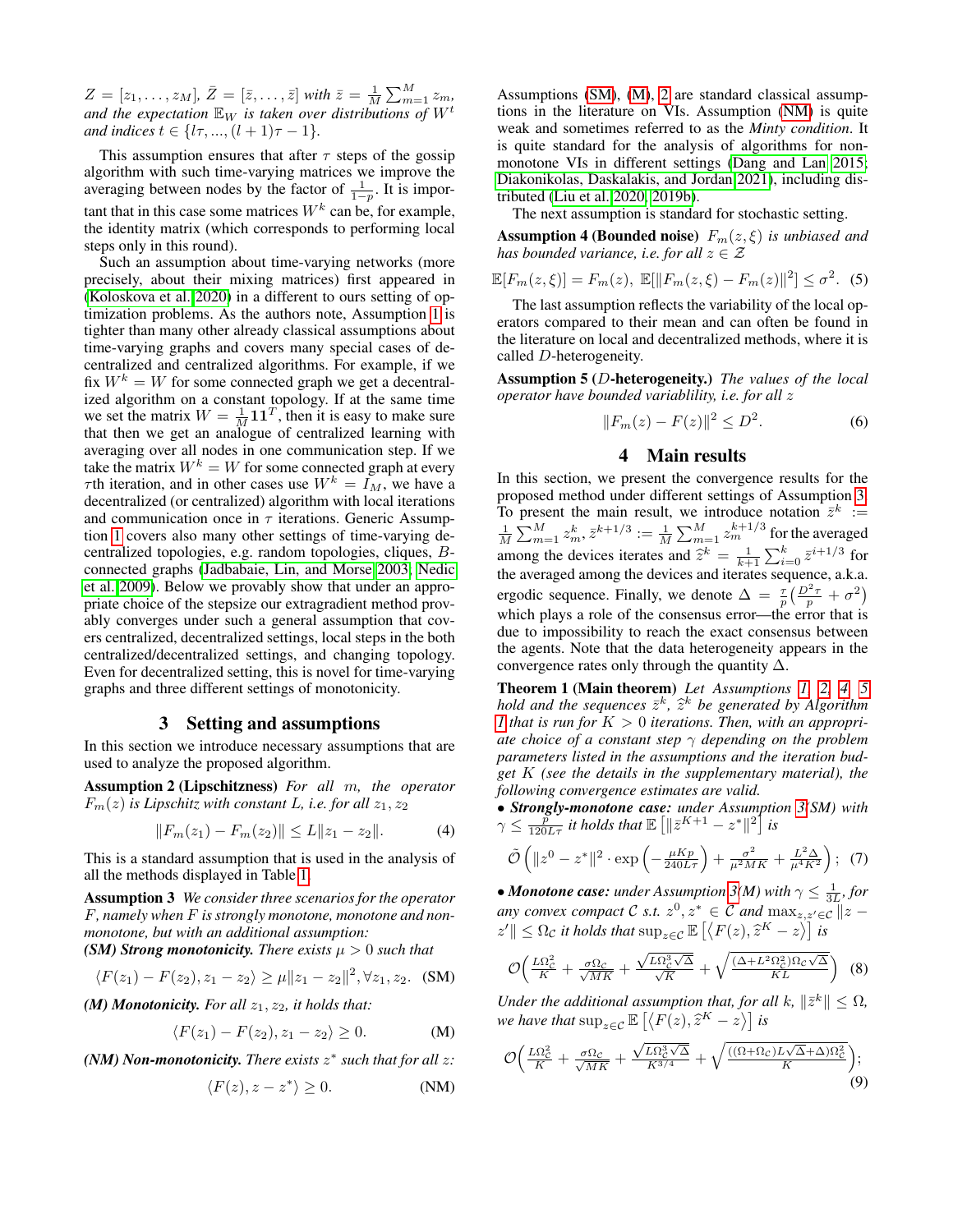• Non-monotone case: under Assumption 3(NM) with 
$$
\gamma \le
$$
  
\n
$$
\frac{1}{4L} \text{ it holds that } \mathbb{E} \Big[ \frac{1}{K+1} \sum_{k=0}^{K} ||F(\bar{z}^k)||^2 \Big] \text{ is}
$$
\n
$$
\mathcal{O} \Big( \frac{L^2 ||z^0 - z^*||^2}{K} + \frac{\sigma^2}{M} + L ||z^0 - z^*|| \sqrt{\Delta} + \frac{\sqrt{L ||z^0 - z^*|| \Delta^{3/4}}}{\sqrt{K}} \Big).
$$
\n(10)

*Under an additional assumption that*  $||z^*|| \leq \Omega$  *and, for all* 

$$
k, \|\bar{z}^k\| \le \Omega, \text{ we have that } \mathbb{E}\Big[\frac{1}{K+1} \sum_{k=0}^{K} \|F(\bar{z}^k)\|^2\Big] \text{ is}
$$

$$
\mathcal{O}\Big(\frac{L^2 \Omega^2}{K} + \frac{\sigma^2}{M} + \frac{(L\Omega \Delta)^{2/3}}{K^{1/3}} + L\Omega \sqrt{\Delta}\Big). \tag{11}
$$

The proof of the theorem is given in the supplementary material. We underline that the standard analysis [\(Juditsky,](#page-7-10) [Nemirovski, and Tauvel 2011\)](#page-7-10) does not apply for the following reasons. Firstly, unlike [\(Juditsky, Nemirovski, and Tau](#page-7-10)[vel 2011\)](#page-7-10) in our problem [\(1\)](#page-1-0) the feasible set is not bounded, which is especially important for the analysis in the monotone and non-monotone settings. Secondly, our algorithm has an additional communication step (Step [7\)](#page-2-3) between the computational nodes, which leads to impossibility for all the nodes to have the same information about the global operator  $F(z)$  and about the current iterate z. This, in order, leads to biased oracle that, unlike existing works, has to be analyzed in the setting of unbounded feasible set, which is quite challenging. To analyze our variant of the extragradient method we successfully handle this challenge. Our key steps are to bound the bias (see, e.g. the last two terms in the r.h.s. of Lemma [7](#page-21-0) that are caused by the network errors), prove the boundedness in expectation of the sequence of the iterates for monotone (see Section [C.3](#page-23-0) of the supplementary material) and non-monotone (see Section [C.4](#page-28-0) of the supplementary material) cases, which may be of independent interest and which we haven't seen in the literature, even in the non-distributed setting with biased stochastic oracles. Proving the boundedness is challenging due to noise caused by stochasticity and heterogeneity of the data and network effects due to the imperfect exchange of information. Surprisingly, in the end we still manage to analyze our algorithm under the very general Assumption 1 and we are not aware of any results with similar generality of the settings: different networks topologies (including time-varying), distributed architectures, different monotonicity assumptions.

The provided convergence rates have explicit dependence on the problem parameters: network that is characterized by mixing time  $\tau$  and mixing factor p, data heterogeneity D (that appears in the convergence rates only through the quantity  $\Delta$ ), variance  $\sigma^2$  of the noise in the data, Lipschitz constant L and strong monotonicity parameter  $\mu$ , number of devices M. Thus, our rates allow judging how different properties, e.g., data heterogeneity, amount of noise, network characteristics influence the convergence of the algorithm. This opens an opportunity for meta-optimization process if we can design the network by changing  $M, \tau, p$  to achieve faster convergence.

We now discuss the convergence results obtained in the theorem, and also compare them with the already existing

<span id="page-4-1"></span>algorithms (see Table 1) and their guarantees. Firstly, all the estimates have similar there-component structure. The first term corresponds to the deterministic setting and is similar to existing methods for smooth VIs in non-distributed setting. Only in the strongly convex case there is an additional factor  $\tau / p$  that increases the condition number  $L / \mu$  of the problem. The second (stochastic) term is also standard for non-distributed setting and corresponds to the stochastic nature of the problem. Note that, for a very general distributed setting we have managed to obtain the corresponding terms similar to non-distributed setting. Moreover, we can see the benefit of exploiting distributed computations: the leading stochastic term depends on  $\sigma^2/M$  that decreases as the number M of nodes increases. The other terms correspond to the consensus error  $\Delta$  and are caused by imperfect communications between the agents, i.e. that it is impossible for the agents to have exactly the same information about the current iterate. Importantly, in all the cases this error does not make the overall convergence worse since the dependence on  $K$  is no worse for these terms than the dependence on  $K$ in the stochastic term. In the experimental section we illustrate that the network error is not an artefact of the analysis, but indeed is present in practice.

<span id="page-4-0"></span>Before we move to the specific comments for each setting, we remark that the  $K$ -dependent terms can be made arbitrarily small by increasing the total budget of iterations K and choosing the corresponding step  $\gamma$ . Further, the any-time convergence can be achieved by a restart technique when once in a while we increase the budget  $K$  and restart the algorithm with the new fixed stepsize. It is also possible, based on the estimates in the above theorem for strongly monotone and monotone cases, to achieve any desired accuracy by choosing an appropriate K and the corresponding step  $\gamma$ .

• Strongly-monotone case: In the centralized setting with local updates our rate is slightly better than in [\(Beznosikov, Samokhin, and Gasnikov 2021\)](#page-7-24). Unlike our algorithm, centralized algorithms with local steps for SPP in [\(Deng and Mahdavi 2021;](#page-7-25) [Hou et al. 2021\)](#page-7-26) are based on gradient descent-ascent that may diverge in the stochastic setting even for bilinear problems. Moreover, their analysis implies a very small stepsize  $\gamma \sim \frac{\mu p}{L^2 \tau}$  (cf. ours  $\gamma \sim \frac{p}{L \tau}$ ) that greatly slows down the convergence of the algorithm.

For the decentralized setting [\(Beznosikov, Samokhin, and](#page-7-24) [Gasnikov 2021\)](#page-7-24) propose an optimal algorithm with the rate matching the lower bound which they give. Our rate is worse probably because of the generality of the Assumption [1.](#page-2-5) On the other hand, we do not rely on many gossip iterations at once that should be avoided in practice. Also, our algorithm is more general, allowing us to work with time-varying topology and local steps even in the decentralized setting.

• Monotone case: The quantity  $\sup_{z \in \mathcal{C}} \mathbb{E} \left[ \langle F(z), \hat{z}^K - z \rangle \right]$  in the estimates reflects the stochastic nature of the problem and is a counterpart the stochastic nature of the problem and is a counterpart of the standard restricted gap (or merit) function [\(Nesterov](#page-8-28) [2007\)](#page-8-28): Gap<sub>C</sub> $(u) := \sup_{z \in C} [\langle F(z), u - z \rangle]$ . When F is a monotone operator, if  $\text{Gap}_{\mathcal{C}}(\hat{u}) = 0$  and  $\mathcal C$  contains a neighborhood of  $\hat{u}$ , then [\(Nesterov 2007;](#page-8-28) [Antonakopoulos,](#page-7-29) [Belmega, and Mertikopoulos 2019\)](#page-7-29)  $\hat{u}$  is a solution to [\(1\)](#page-1-0) and even more: it is a strong solution to the corresponding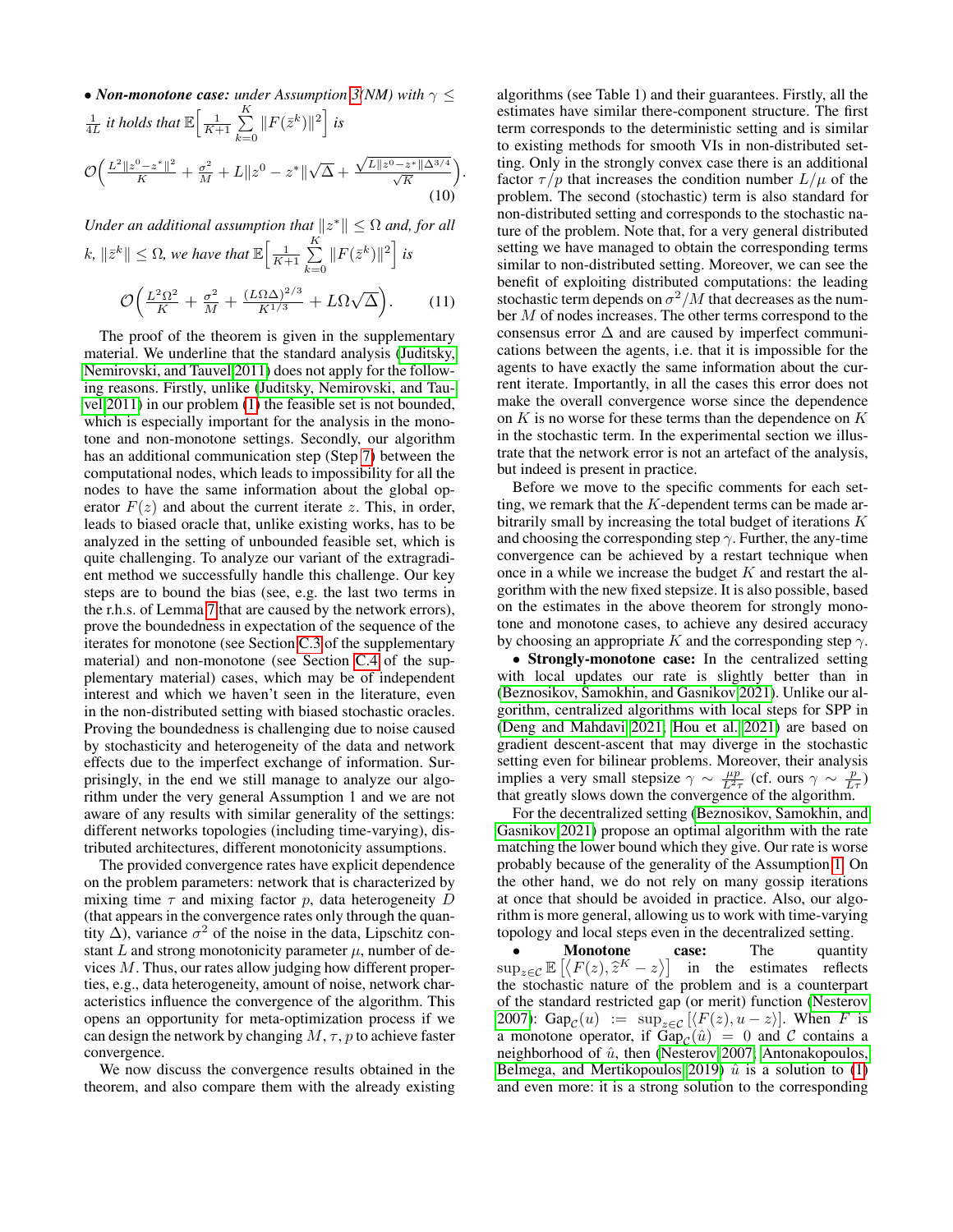variational inequality, i.e., for all z,  $\langle F(\hat{u}), \hat{u}-z \rangle \leq 0$ . Thus,  $Gap_{\mathcal{C}}(u)$  is an appropriate measure of suboptimality in this setting and [\(8\)](#page-3-7) guarantees that after a sufficient number of iterations, we obtain an approximate solution in expectation. Importantly, for [\(8\)](#page-3-7), neither z nor  $\bar{z}^k$  are assumed to be bounded. As in the previous works on non-distributed algorithms for MVIs [\(Nesterov 2007;](#page-8-28) [Antonakopoulos,](#page-7-29) [Belmega, and Mertikopoulos 2019\)](#page-7-29), we use  $\text{Gap}_{\mathcal{C}}(u)$  for an arbitrary compact set  $\tilde{\mathcal{C}}$  that contains  $z^0$  and  $z^*$  (this can be a large set). Further, [\(9\)](#page-3-8) is a refined version of the general result [\(8\)](#page-3-7) under additional assumptions of boundedness. If boundedness does not hold, we still have [\(8\)](#page-3-7). Moreover, [\(8\)](#page-3-7) and [\(9\)](#page-3-8) hold for the same method and to run the algorithm, there is no need to know in advance whether the generated sequence is bounded or not.

Only [\(Beznosikov, Samokhin, and Gasnikov 2021;](#page-7-24) [Ro](#page-8-15)[gozin et al. 2021\)](#page-8-15) consider MVIs with monotone operator in distributed setting. Our algorithm is more general than theirs: our algorithm supports time-varying networks and local steps in between communications. The algorithm in [\(Beznosikov, Samokhin, and Gasnikov 2021\)](#page-7-24) uses multiple gossip steps between the updates of the iterates. On the one hand, this allows decrease the consensus error  $\Delta$ . On the other hand, this leads to an additional factor in the number of communications compared to our estimates: the first term in their bound is  $\sqrt{\chi}$  times larger than ours, where  $\chi > 1$ is some condition number of the mixing matrix. Moreover, multiple gossip steps may be impractical if the communication is performed through unstable channels or is expensive by some reason. The paper [\(Rogozin et al. 2021\)](#page-8-15) considers only deterministic setting.

• Non-monotone case: Here the same as in the previous case remark on the boundedness of  $\bar{z}^k$ ,  $z^*$  assumed to obtain [\(11\)](#page-4-0) can be repeated. Further, in this setting the convergence is guaranteed up to some accuracy that is governed by the stochastic nature of the problem (the  $\sigma^2$  term) and by the distributed nature of the problem ( $\Delta$  terms). With this respect the results are similar to non-distributed stochastic extragradient method [\(Barazandeh, Tarzanagh, and Michai](#page-7-30)[lidis 2021\)](#page-7-30) and distributed method in the homogeneous case [\(Liu et al. 2020\)](#page-8-13). To the best of our knowledge, convergence up to arbitrarily small accuracy can be guaranteed only for deterministic distributed methods [\(Liu et al. 2019b\)](#page-8-20), i.e. in a much simpler setting than ours. Moreover, the methods of [\(Liu et al. 2019b\)](#page-8-20) are not the most robust since they require evaluating the proximal operator of a function and it is assumed that this can be done in closed-form, which is computationally expensive and may not hold in practice.

Note that based on our result it is possible to achieve convergence up to arbitrarily small accuracy if one considers the homogeneous case  $(D = 0)$ . Indeed, choosing the right batch size, for example,  $\sim K^{\alpha}$  with  $\alpha > 0$ , one can replace  $\sigma^2$  by  $\frac{\sigma^2}{K^{\alpha}}$  in [\(10\)](#page-4-1) and [\(11\)](#page-4-0) and get convergence.

#### 5 Experiments

We present two set of experiments to validate the performance of Algorithm [1.](#page-2-6) In Section [5.1](#page-5-0) we verify the proven convergence guarantee on a strong-monotone and on

a monotone bilienar problem, and in Section [5.2](#page-6-0) we explore the non-monotone case with application of GAN training. Extended details about the exerimental setup can be found in the appendix.

## <span id="page-5-0"></span>5.1 Verifying Theoretical Convergence Rate

First, we focus on verifying whether the Algorithm [1](#page-2-6) behaviour is predicted by the theoretical convergence rate (Theorem [1\)](#page-3-9).

Setup. We consider a distributed bi-linear SPP [\(2\)](#page-1-1) with objective functions  $f_m(x, y) = \frac{a}{2} ||x||^2 + \frac{b}{2} x^\top y - \frac{a}{2} ||y||^2 +$  $c_m^{\top} x$ , where  $x, y, c_m \in \mathbb{R}^n$ ,  $a, b \in \mathbb{R}$  and  $m \in \{1, \ldots, M\}$ . This set of functions satisfy Assumptions [2,](#page-3-3) [3,](#page-3-0) [5](#page-3-6) with constants  $\mu = a, L = a^2 + \frac{b^2}{4}$  $\frac{\partial^2}{4}$ ,  $D = \max_m ||c_m - \bar{c}||$ . In this section we use a ring topology on  $M = 9$  nodes, with uniform averaging weights, and we set the dimension  $n = 2$ ,  $a = b = 1$  and we set  $D = 1$  and keep  $\tau = 1$ . The value of the parameter  $p$  in this setting is approximately  $0.288$ [\(Koloskova, Stich, and Jaggi 2019b,](#page-7-31) Table 1). To satisfy Assumption 4, we generate stochastic gradients by adding to the real gradients unbiased Gaussian noise with variance  $\sigma^2$ .

Convergence Behaviour. In Figure [1](#page-5-1) we show the convergence of Algorithm [1](#page-2-6) with a fixed stepsize on a stronglymonotone  $(a = 1)$  and monotone  $(a = 0)$  instance. In the strongy-convex case we see linear convergence up to the level of the heterogenity parameter and the noise. The convergence on the non-strongly monotone problem is stronger affected by the noise, but interestingly we also see linear convergence (with oscillations) when there is no noise. Note that convergence to some limit accuracy is expected since when a constant stepsize is used in stochastic optimization/stochastic variational inequalities with strong convexity/monotonicity, the algorithm is usually guaranteed to converge to a vicinity of the solution, see, e.g., Theorem 2 in [\(Mishchenko et al. 2019\)](#page-8-26). This is also in accordance to Theorem [1](#page-3-9) which for a fixed stepsize gurantees convergence to some non-zero limit accuracy and says that the error to drop to zero one needs to choose a decreasing stepsize. We additionally validate in the Appendix [A.2](#page-9-0) that with decreasing stepsize, algorithm can converge to zero error.

<span id="page-5-1"></span>

Figure 1: Impact of the stochastic noise in strongly monotone (left) and monotone (right) cases.

Depencence on the Heterogenity parameter  $D$ . In a second set of experiments we aim to verify the dependence on the data heterogeneity parameter  $D$ . Therefore, we consider the setting when  $\sigma^2 = 0$ . From our theory, equation [\(7\)](#page-3-10), we predict that the most significant term in the convergence rate (when  $\sigma^2 = 0$ ) scales as  $\mathcal{O}\left(\frac{D^2}{p^2 K^2}\right)$  (since the primary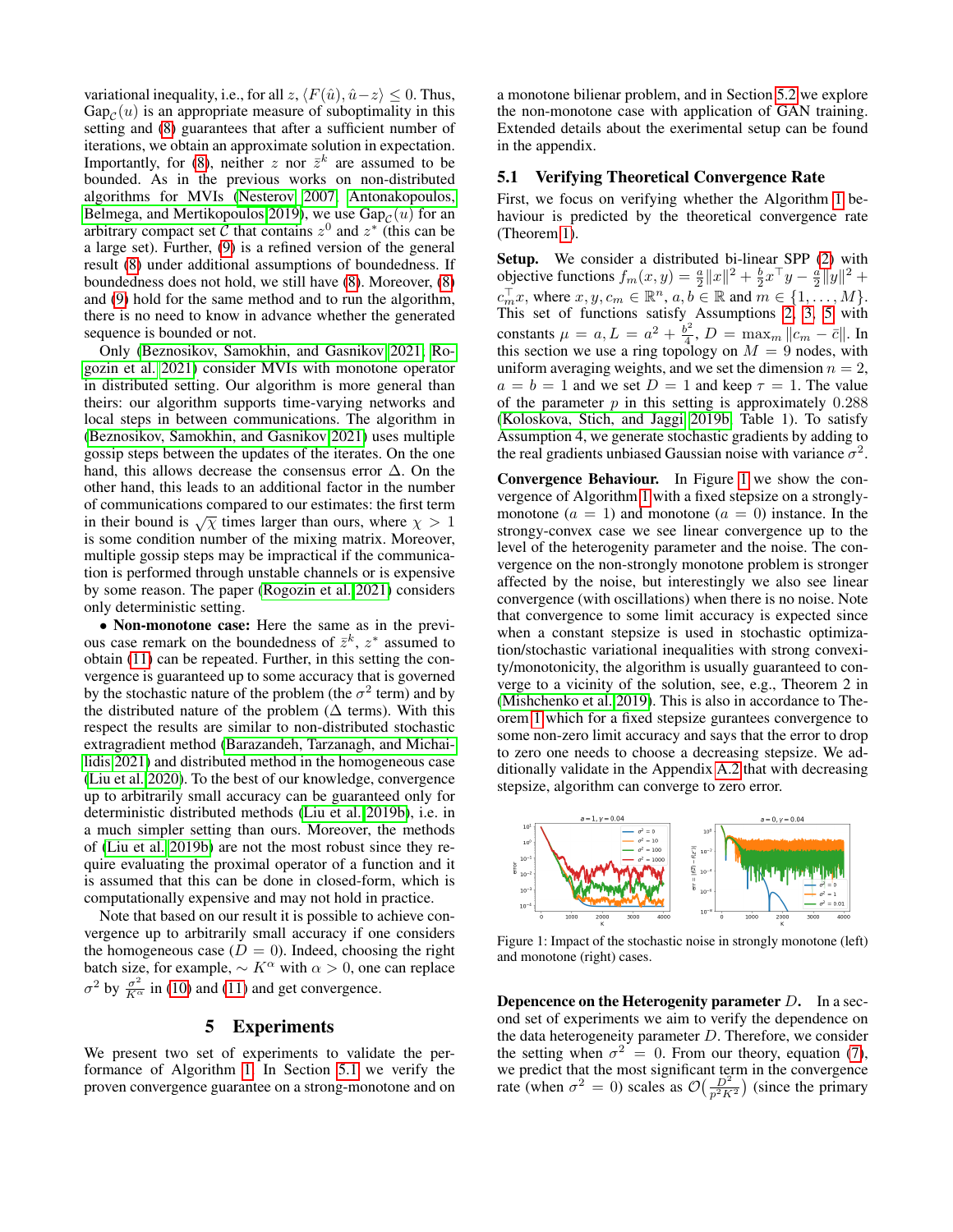<span id="page-6-1"></span>

Figure 2: Verifying the  $\mathcal{O}\left(\frac{D^2}{p^2 K^2}\right)$  convergence for the strongly monotone noiseless ( $\hat{\sigma}^2 = 0$ ) case.

goal of this experiment is to study the dependence on  $p$ ,  $D, K$ , we omit all the other fixed parameters for simplicity). We repeat experiments for different  $a > 0$  (stronglymonotone case) with number of iterations needed until the error  $\frac{1}{M} \sum_{m=1}^{M} ||z_m^k - z^*||^2 < \epsilon$ , for different  $\epsilon$ . In all these experiments the step size is tuned individually.

First, we verify the power of  $K$ . For this experiment, we keep  $D, L, \mu, p$  constant and vary the accuracy  $\epsilon$ . We can seen from the leftmost subplot in Figure [2](#page-6-1) that the number of iterations scale as  $K \propto \frac{1}{\sqrt{\epsilon}}$ , confirming the predicted  $T = \mathcal{O}\left(\frac{1}{K^2}\right)$  dependency. Next, we measure the number of iteration it takes to reach error  $\epsilon = 0.01$  while varying D. The middle plot shows that the number of iterations scales proportional to D (showing  $D \propto K$ ). Lastly, we depict the time to reach  $\epsilon = 0.01$  while changing the graph parameter p and again observe  $\frac{1}{p} \propto K$ . All together, these experiments verify the  $\mathcal{O}\left(\frac{D^2}{p^2 K^2}\right)$  term in the convergence rate.

## <span id="page-6-0"></span>5.2 GANs

Our algorithm allows you to combine different communication topologies of devices, as well as local steps in distributed learning. This is what we want to compare in the next experiment with GAN (in Appendix [A.1,](#page-9-1) we discuss how close the theory is to GANs.).

Data and model. We consider the CIFAR-10 [\(Krizhevsky, Nair, and Hinton 2009\)](#page-7-15) dataset. It contains 60000 images (but we increased the size of data by 4 times due to transformations and adding noise), equally distributed over 10 classes. We simulate a distributed setup of 16 nodes on two GPUs, we are using Ray [\(Moritz](#page-8-29) [et al. 2018b\)](#page-8-29). To emulate the heterogeneous, we partition the dataset into 16 subsets. For each subset, we select a major class that forms 20% of the data, while the rest of the data split is filled uniformly by the other classes. As a basic architecture we choose DCGAN [\(Radford, Metz, and](#page-8-19) [Chintala 2015\)](#page-8-19), conditioned by class labels, similarly to [\(Mirza and Osindero 2014\)](#page-8-30) (the network architecture can be found in Appendix [A.1\)](#page-9-1). We chose Adam [\(Kingma and Ba](#page-7-32) [2014\)](#page-7-32) as the optimizer. We make one local Adam step, and then one gossip averaging step with time-varying matrix W—similar to how it works in Algorithm 1.

Setting. We compare the following three topologies:

• Full. Full graph at the end of each epoch, otherwise local steps. This means that we make 120 communication rounds (by communication round we mean the exchange of information between a pair of devices) in an epoch.

• Local. Full graph at the end of each 5th epoch, otherwise local steps. This means that we make 24 communication rounds in an epoch (in average: 4 epochs without communications and 1 epoch with 120 rounds).

• Clusters. At the end of each epoch, clique clusters of size 4 are randomly formed (in total 4 cliques). This means that we make 24 rounds of communication in an epoch.

It turns out that the communication budget of the first approach is higher is 5 times higher.

We use the same learning rate for the generator and discriminator equal to 0.002. The rest of the parameters and features of the architecture are contained in the Appendix.

Results. The results of the experiment can be found on Figure [3](#page-6-2) and Figure [4.](#page-6-3) Note that all methods from the point of view of local epochs worked approximately the same and produced similar pictures. But from the point of view of communications, Local and Cluster topologies are much better. In turn, it can also be noted that the Cluster topology is slightly ahead of Local.

<span id="page-6-2"></span>

Figure 3: Comparison of three topological approaches in DCGAN distributed decentralized learning on CIFAR-10. FID Score and Inception Score in terms of the number of communications (top row), and Scores in terms of local epochs (bottom row). The experiment was repeated 5 times on different data random splitting, the maximum and minimum deviations are depicted in the plots by shade.

<span id="page-6-3"></span>

Figure 4: Pictures generated by DCGAN trained distributed on different communication topologies: (a) Cluster, (b) Local, (c) Full.

## 6 Conclusion

We developed a novel algorithm to efficiently solve decentalized MVIs and SPPs. Our method is the first extragradient method with local steps for time-varying network topologies. We give convergence analyses for the SM, M and NM cases. In numerical experiments we verified that that the dependency of our result on the data parameter  $D$  is tight in the SM case, and cannot be further improved in general. By training DCGAN on a decentralized topology we demonstrate that our method is effective on practical DL tasks.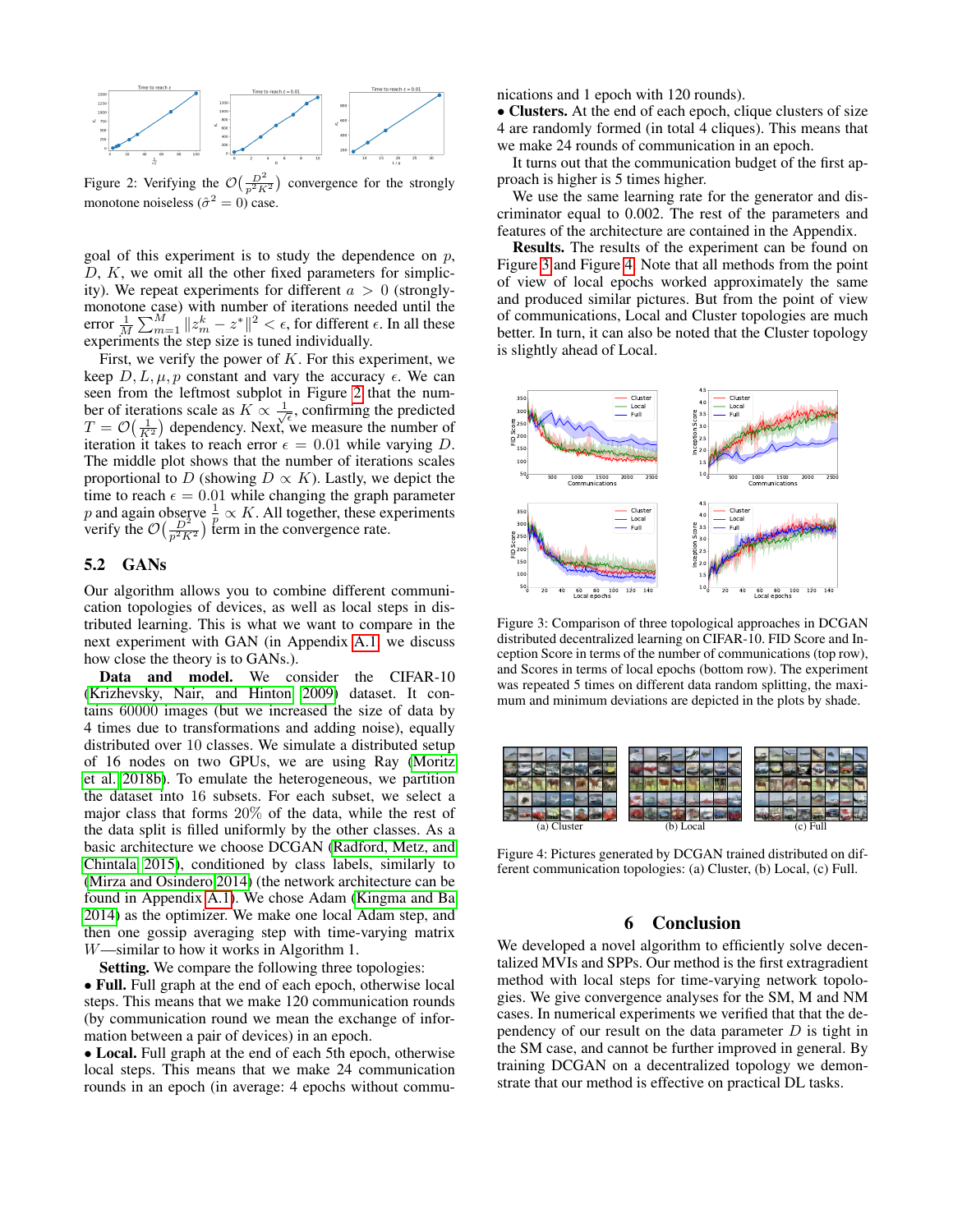#### References

<span id="page-7-29"></span>Antonakopoulos, K.; Belmega, V.; and Mertikopoulos, P. 2019. An adaptive Mirror-Prox method for variational inequalities with singular operators. In *Advances in Neural Information Processing Systems 32 (NeurIPS)*, 8455– 8465. Curran Associates, Inc.

<span id="page-7-1"></span>Assran, M.; Loizou, N.; Ballas, N.; and Rabbat, M. 2019. Stochastic Gradient Push for Distributed Deep Learning. In *Proceedings of the 36th International Conference on Machine Learning (ICML)*. PMLR.

<span id="page-7-30"></span>Barazandeh, B.; Tarzanagh, D. A.; and Michailidis, G. 2021. Solving a Class of Non-Convex Min-Max Games Using Adaptive Momentum Methods. In *IEEE International Conference on Acoustics, Speech and Signal Processing (ICASSP)*, 3625–3629.

<span id="page-7-5"></span>Bellet, A.; Guerraoui, R.; Taziki, M.; and Tommasi, M. 2018. Personalized and Private Peer-to-Peer Machine Learning. In *Proceedings of the Twenty-First International Conference on Artificial Intelligence and Statistics (AISTATS)*, volume 84, 473–481. PMLR.

<span id="page-7-21"></span>Ben-Tal, A.; Ghaoui, L. E.; and Nemirovski, A. 2009. *Robust Optimization*. Princeton University Press.

<span id="page-7-24"></span>Beznosikov, A.; Samokhin, V.; and Gasnikov, A. 2021. Distributed Saddle-Point Problems: Lower Bounds, Optimal Algorithms and Federated GANs. *arXiv preprint arXiv:2010.13112*.

<span id="page-7-13"></span>Boyd, S.; Ghosh, A.; Prabhakar, B.; and Shah, D. 2006. Randomized gossip algorithms. *IEEE transactions on information theory*, 52(6): 2508–2530.

<span id="page-7-17"></span>Bullins, B.; and Lai, K. A. 2020. Higher-order methods for convexconcave min-max optimization and monotone variational inequalities. *arXiv preprint arXiv:2007.04528*.

<span id="page-7-19"></span>Chambolle, A.; and Pock, T. 2011. A first-order primal-dual algorithm for convex problems with applications to imaging. *Journal of mathematical imaging and vision*, 40(1): 120–145.

<span id="page-7-8"></span>Chavdarova, T.; Gidel, G.; Fleuret, F.; and Lacoste-Julien, S. 2019. Reducing Noise in GAN Training with Variance Reduced Extragradient. In *Advances in Neural Information Processing Systems 32 (NeurIPS)*.

<span id="page-7-9"></span>Chavdarova, T.; Pagliardini, M.; Stich, S. U.; Fleuret, F.; and Jaggi, M. 2021. Taming GANs with Lookahead-Minmax. In *International Conference on Learning Representations (ICLR)*.

<span id="page-7-28"></span>Dang, C. D.; and Lan, G. 2015. On the convergence properties of non-Euclidean extragradient methods for variational inequalities with generalized monotone operators. *Computational Optimization and Applications*, 60(2): 277–310.

<span id="page-7-22"></span>Daskalakis, C.; Ilyas, A.; Syrgkanis, V.; and Zeng, H. 2018. Training GANs with Optimism. In *International Conference on Learning Representations (ICLR)*.

<span id="page-7-25"></span>Deng, Y.; and Mahdavi, M. 2021. Local Stochastic Gradient Descent Ascent: Convergence Analysis and Communication Efficiency. In *International Conference on Artificial Intelligence and Statistics (AISTATS)*, 1387– 1395. PMLR.

<span id="page-7-11"></span>Diakonikolas, J.; Daskalakis, C.; and Jordan, M. 2021. Efficient methods for structured nonconvex-nonconcave min-max optimization. In *International Conference on Artificial Intelligence and Statistics (AISTATS)*, 2746– 2754. PMLR.

<span id="page-7-18"></span>Esser, E.; Zhang, X.; and Chan, T. F. 2010. A general framework for a class of first order primal-dual algorithms for convex optimization in imaging science. *SIAM Journal on Imaging Sciences*, 3(4): 1015–1046.

<span id="page-7-20"></span>Facchinei, F.; and Pang, J. 2007. *Finite-Dimensional Variational Inequalities and Complementarity Problems*. Springer Series in Operations Research and Financial Engineering. Springer New York. ISBN 9780387218151.

<span id="page-7-7"></span>Gidel, G.; Berard, H.; Vincent, P.; and Lacoste-Julien, S. 2019. A Variational Inequality Perspective on Generative Adversarial Nets. In *International Conference on Learning Representations (ICLR)*.

<span id="page-7-6"></span>Goodfellow, I.; Pouget-Abadie, J.; Mirza, M.; Xu, B.; Warde-Farley, D.; Ozair, S.; Courville, A.; and Bengio, Y. 2014. Generative Adversarial Nets. In *Advances in Neural Information Processing Systems (NIPS)*.

<span id="page-7-35"></span>Gorbunov, E.; Dvurechensky, P.; and Gasnikov, A. 2018. An Accelerated Method for Derivative-Free Smooth Stochastic Convex Optimization. *arXiv preprint arXiv:1802.09022*.

<span id="page-7-26"></span>Hou, C.; Thekumparampil, K. K.; Fanti, G.; and Oh, S. 2021. Efficient Algorithms for Federated Saddle Point Optimization. *arXiv preprint arXiv:2102.06333*.

<span id="page-7-27"></span>Jadbabaie, A.; Lin, J.; and Morse, A. 2003. Coordination of groups of mobile autonomous agents using nearest neighbor rules. *IEEE Transactions on Automatic Control*, 48(6): 988–1001.

<span id="page-7-23"></span>Jin, Y.; and Sidford, A. 2020. Efficiently Solving MDPs with Stochastic Mirror Descent. In *Proceedings of the 37th International Conference on Machine Learning (ICML)*, volume 119, 4890–4900. PMLR.

<span id="page-7-10"></span>Juditsky, A.; Nemirovski, A.; and Tauvel, C. 2011. Solving variational inequalities with stochastic mirror-prox algorithm. *Stochastic Systems*, 1(1): 17–58.

<span id="page-7-0"></span>Kairouz, P.; McMahan, H. B.; Avent, B.; Bellet, A.; Bennis, M.; Bhagoji, A. N.; Bonawitz, K.; Charles, Z.; Cormode, G.; Cummings, R.; D'Oliveira, R. G. L.; Rouayheb, S. E.; Evans, D.; Gardner, J.; Garrett, Z.; Gascón, A.; Ghazi, B.; Gibbons, P. B.; Gruteser, M.; Harchaoui, Z.; He, C.; He, L.; Huo, Z.; Hutchinson, B.; Hsu, J.; Jaggi, M.; Javidi, T.; Joshi, G.; Khodak, M.; Konečný, J.; Korolova, A.; Koushanfar, F.; Koyejo, S.; Lepoint, T.; Liu, Y.; Mittal, P.; Mohri, M.; Nock, R.; Özgür, A.; Pagh, R.; Raykova, M.; Qi, H.; Ramage, D.; Raskar, R.; Song, D.; Song, W.; Stich, S. U.; Sun, Z.; Suresh, A. T.; Tramèr, F.; Vepakomma, P.; Wang, J.; Xiong, L.; Xu, Z.; Yang, Q.; Yu, F. X.; Yu, H.; and Zhao, S. 2019. Advances and Open Problems in Federated Learning. *arXiv preprint arXiv:1912.04977*.

<span id="page-7-16"></span>Kinderlehrer, D.; and Stampacchia, G. 2000. *An Introduction to Variational Inequalities and Their Applications*. Society for Industrial and Applied Mathematics.

<span id="page-7-32"></span>Kingma, D. P.; and Ba, J. 2014. Adam: A method for stochastic optimization. *arXiv preprint arXiv:1412.6980*.

<span id="page-7-34"></span>Kleinberg, B.; Li, Y.; and Yuan, Y. 2018. An alternative view: When does SGD escape local minima? In *International Conference on Machine Learning*, 2698–2707. PMLR.

<span id="page-7-3"></span>Koloskova, A.; Loizou, N.; Boreiri, S.; Jaggi, M.; and Stich, S. U. 2020. A Unified Theory of Decentralized SGD with Changing Topology and Local Updates. In *Proceedings of the 37th International Conference on Machine Learning (ICML)*. PMLR.

<span id="page-7-4"></span>Koloskova, A.; Stich, S.; and Jaggi, M. 2019a. Decentralized Stochastic Optimization and Gossip Algorithms with Compressed Communication. In *Proceedings of the 36th International Conference on Machine Learning (ICML)*, volume 97, 3478–3487. PMLR.

<span id="page-7-31"></span>Koloskova, A.; Stich, S.; and Jaggi, M. 2019b. Decentralized Stochastic Optimization and Gossip Algorithms with Compressed Communication. In Chaudhuri, K.; and Salakhutdinov, R., eds., *Proceedings of the 36th International Conference on Machine Learning*, volume 97 of *Proceedings of Machine Learning Research*, 3478–3487. PMLR.

<span id="page-7-14"></span>Kong, L.; Lin, T.; Koloskova, A.; Jaggi, M.; and Stich, S. U. 2021. Consensus Control for Decentralized Deep Learning. In *Proceedings of the 38th International Conference on Machine Learning (ICML)*. PMLR.

<span id="page-7-12"></span>Korpelevich, G. 1976. The extragradient method for finding saddle points and other problems. *Eknomika i Matematicheskie Metody*, 12: 747–756.

<span id="page-7-15"></span>Krizhevsky, A.; Nair, V.; and Hinton, G. 2009. CIFAR-10 (Canadian Institute for Advanced Research). [http://www.cs.toronto.edu/](http://www.cs.toronto.edu/~kriz/cifar.html)∼kriz/cifar.html.

<span id="page-7-2"></span>Lan, G.; Lee, S.; and Zhou, Y. 2018. Communication-efficient algorithms for decentralized and stochastic optimization. *Mathematical Programming*.

<span id="page-7-33"></span>Li, Y.; and Yuan, Y. 2017. Convergence analysis of two-layer neural networks with relu activation. *arXiv preprint arXiv:1705.09886*.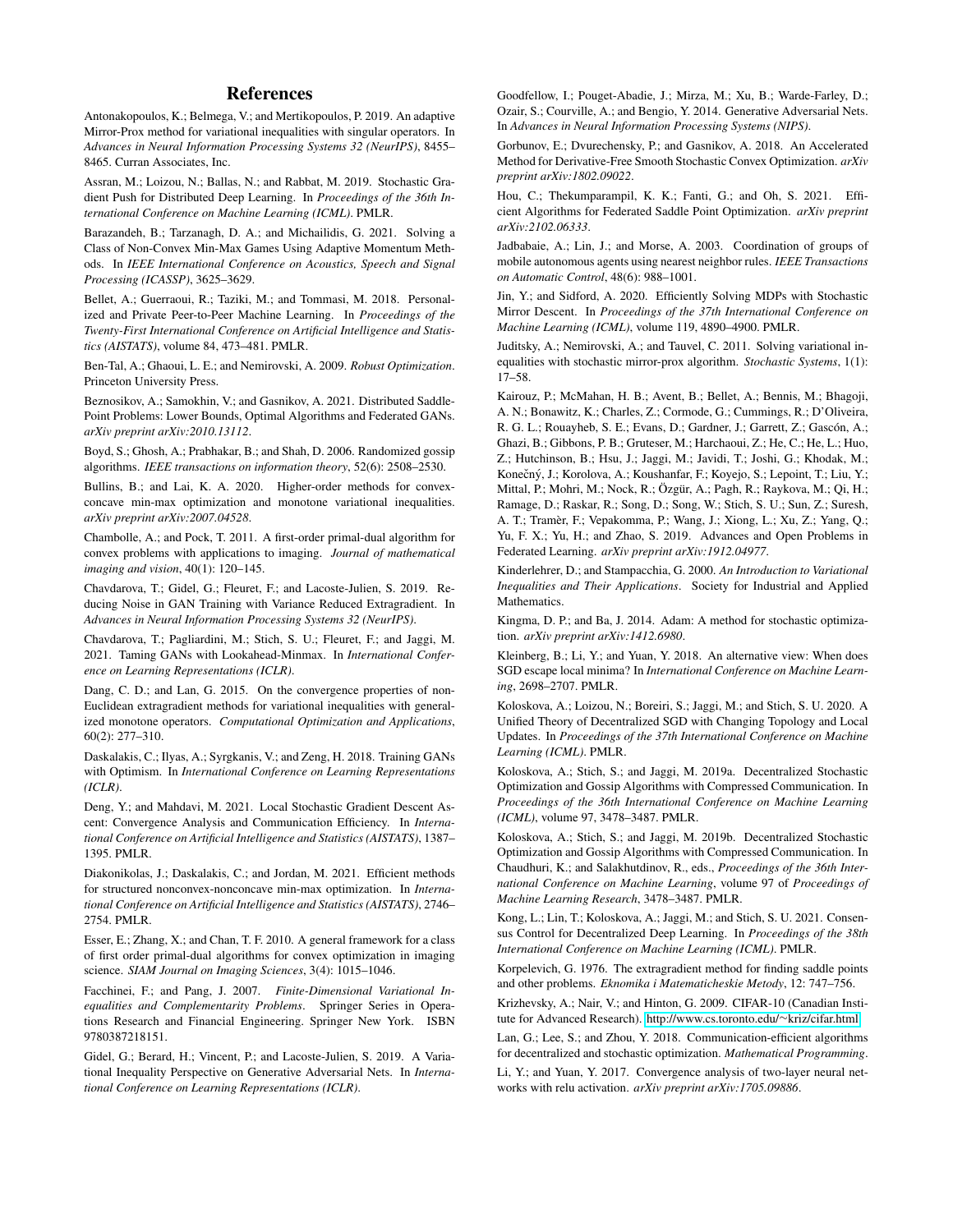<span id="page-8-0"></span>Lian, X.; Zhang, C.; Zhang, H.; Hsieh, C.-J.; Zhang, W.; and Liu, J. 2017. Can Decentralized Algorithms Outperform Centralized Algorithms? A Case Study for Decentralized Parallel Stochastic Gradient Descent. In *Advances in Neural Information Processing Systems 30 (NIPS)*, 5330– 5340. Curran Associates, Inc.

<span id="page-8-21"></span>Lin, T.; Jin, C.; and Jordan, M. I. 2020. Near-Optimal Algorithms for Minimax Optimization. In *Proceedings of Thirty Third Conference on Learning Theory (COLT)*, volume 125, 2738–2779. PMLR.

<span id="page-8-10"></span>Lin, T.; Karimireddy, S. P.; Stich, S. U.; and Jaggi, M. 2021. Quasi-Global Momentum: Accelerating Decentralized Deep Learning on Heterogeneous Data. In *Proceedings of the 38th International Conference on Machine Learning (ICML)*.

<span id="page-8-34"></span>Liu, M.; Mroueh, Y.; Ross, J.; Zhang, W.; Cui, X.; Das, P.; and Yang, T. 2019a. Towards better understanding of adaptive gradient algorithms in generative adversarial nets. *arXiv preprint arXiv:1912.11940*.

<span id="page-8-13"></span>Liu, M.; Zhang, W.; Mroueh, Y.; Cui, X.; Ross, J.; Yang, T.; and Das, P. 2020. A Decentralized Parallel Algorithm for Training Generative Adversarial Nets. In *Advances in Neural Information Processing Systems (NeurIPS)*.

<span id="page-8-20"></span>Liu, W.; Mokhtari, A.; Ozdaglar, A.; Pattathil, S.; Shen, Z.; and Zheng, N. 2019b. A decentralized proximal point-type method for saddle point problems. *arXiv preprint arXiv:1910.14380*.

<span id="page-8-25"></span>Madry, A.; Makelov, A.; Schmidt, L.; Tsipras, D.; and Vladu, A. 2018. Towards Deep Learning Models Resistant to Adversarial Attacks. In *International Conference on Learning Representations (ICLR)*.

<span id="page-8-1"></span>McMahan, H. B.; Moore, E.; Ramage, D.; and y Arcas, B. A. 2016. Federated Learning of Deep Networks using Model Averaging. *arXiv preprint arXiv:1602.05629*.

<span id="page-8-33"></span>Mertikopoulos, P.; Lecouat, B.; Zenati, H.; Foo, C.-S.; Chandrasekhar, V.; and Piliouras, G. 2018. Optimistic mirror descent in saddle-point problems: Going the extra (gradient) mile. *arXiv preprint arXiv:1807.02629*.

<span id="page-8-16"></span>Minty, G. J. 1962. Monotone (nonlinear) operators in Hilbert space. *Duke Mathematical Journal*, 29(3): 341 – 346.

<span id="page-8-30"></span>Mirza, M.; and Osindero, S. 2014. Conditional generative adversarial nets. *arXiv preprint arXiv:1411.1784*.

<span id="page-8-26"></span>Mishchenko, K.; Kovalev, D.; Shulgin, E.; Richtárik, P.; and Malitsky, Y. 2019. Revisiting Stochastic Extragradient. *arXiv preprint arXiv:1905.11373*.

<span id="page-8-32"></span>Moritz, P.; Nishihara, R.; Wang, S.; Tumanov, A.; Liaw, R.; Liang, E.; Elibol, M.; Yang, Z.; Paul, W.; Jordan, M. I.; and Stoica, I. 2018a. Ray: A Distributed Framework for Emerging AI Applications. arXiv:1712.05889.

<span id="page-8-29"></span>Moritz, P.; Nishihara, R.; Wang, S.; Tumanov, A.; Liaw, R.; Liang, E.; Elibol, M.; Yang, Z.; Paul, W.; Jordan, M. I.; et al. 2018b. Ray: A distributed framework for emerging {AI} applications. In *13th* {*USENIX*} *Symposium on Operating Systems Design and Implementation (*{*OSDI*} *18)*, 561–577.

<span id="page-8-14"></span>Mukherjee, S.; and Chakraborty, M. 2020. A decentralized algorithm for large scale min-max problems. In *2020 59th IEEE Conference on Decision and Control (CDC)*, 2967–2972.

<span id="page-8-27"></span>Nedic, A.; Olshevsky, A.; Ozdaglar, A.; and Tsitsiklis, J. N. 2009. On Distributed Averaging Algorithms and Quantization Effects. *IEEE Transactions on Automatic Control*, 54(11): 2506–2517.

<span id="page-8-2"></span>Nedić, A.; and Ozdaglar, A. 2009. Distributed subgradient methods for multi-agent optimization. *IEEE Transactions on Automatic Control*, 54(1): 48–61.

<span id="page-8-23"></span>Nemirovski, A. 2004. Prox-method with rate of convergence O(1/t) for variational inequalities with Lipschitz continuous monotone operators and smooth convex-concave saddle point problems. *SIAM Journal on Optimization*, 15(1): 229–251.

<span id="page-8-22"></span>Nesterov, Y. 2005. Smooth minimization of non-smooth functions. *Mathematical programming*, 103(1): 127–152.

<span id="page-8-28"></span>Nesterov, Y. 2007. Dual extrapolation and its applications to solving variational inequalities and related problems. *Mathematical Programming*, 109(2): 319–344.

<span id="page-8-24"></span>Omidshafiei, S.; Pazis, J.; Amato, C.; How, J. P.; and Vian, J. 2017. Deep Decentralized Multi-task Multi-Agent Reinforcement Learning under Partial Observability. In *Proceedings of the 34th International Conference on Machine Learning (ICML)*, volume 70, 2681–2690. PMLR.

<span id="page-8-31"></span>Paszke, A.; Gross, S.; Massa, F.; Lerer, A.; Bradbury, J.; Chanan, G.; Killeen, T.; Lin, Z.; Gimelshein, N.; Antiga, L.; Desmaison, A.; Kopf, A.; Yang, E.; DeVito, Z.; Raison, M.; Tejani, A.; Chilamkurthy, S.; Steiner, B.; Fang, L.; Bai, J.; and Chintala, S. 2019. PyTorch: An Imperative Style, High-Performance Deep Learning Library. In Wallach, H.; Larochelle, H.; Beygelzimer, A.; d Alché-Buc, F.; Fox, E.; and Garnett, R., eds., Advances *in Neural Information Processing Systems*, volume 32, 8026–8037. Curran Associates, Inc.

<span id="page-8-9"></span>Pu, S.; and Nedić, A. 2020. Distributed stochastic gradient tracking methods. *Math. Program.*

<span id="page-8-19"></span>Radford, A.; Metz, L.; and Chintala, S. 2015. Unsupervised representation learning with deep convolutional generative adversarial networks. *arXiv preprint arXiv:1511.06434*.

<span id="page-8-15"></span>Rogozin, A.; Beznosikov, A.; Dvinskikh, D.; Kovalev, D.; Dvurechensky, P.; and Gasnikov, A. 2021. Decentralized Distributed Optimization for Saddle Point Problems. *arXiv preprint arXiv:2102.07758*.

<span id="page-8-5"></span>Scaman, K.; Bach, F.; Bubeck, S.; Lee, Y. T.; and Massoulié, L. 2017. Optimal algorithms for smooth and strongly convex distributed optimization in networks. In *Proceedings of the 34th International Conference on Machine Learning (ICML)*.

<span id="page-8-4"></span>Shi, W.; Ling, Q.; Wu, G.; and Yin, W. 2015. EXTRA: An exact firstorder algorithm for decentralized consensus optimization. *SIAM Journal on Optimization*, 25(2): 944–966.

<span id="page-8-11"></span>Tang, H.; Lian, X.; Qiu, S.; Yuan, L.; Zhang, C.; Zhang, T.; and Liu, J. 2019. DeepSqueeze: Decentralization Meets Error-Compensated Compression. *arXiv preprint arXiv:1907.07346*.

<span id="page-8-7"></span>Tang, H.; Lian, X.; Yan, M.; Zhang, C.; and Liu, J. 2018.  $D^2$ : Decentralized Training over Decentralized Data. In *Proceedings of the 35th International Conference on Machine Learning (ICML)*, volume 80, 4848–4856. PMLR.

<span id="page-8-6"></span>Uribe, C. A.; Lee, S.; and Gasnikov, A. 2018. A Dual Approach for Optimal Algorithms in Distributed Optimization over Networks. *arXiv preprint arXiv:1809.00710*.

<span id="page-8-12"></span>Vanhaesebrouck, P.; Bellet, A.; and Tommasi, M. 2017. Decentralized Collaborative Learning of Personalized Models over Networks. In *Proceedings of the 20th International Conference on Artificial Intelligence and Statistics (AISTATS)*, volume 54, 509–517. PMLR.

<span id="page-8-8"></span>Wang, J.; and Joshi, G. 2018. Cooperative SGD: A unified Framework for the Design and Analysis of Communication-Efficient SGD Algorithms. *arXiv preprint arXiv:1808.07576*.

<span id="page-8-3"></span>Wei, E.; and Ozdaglar, A. 2012. Distributed Alternating Direction Method of Multipliers. In *2012 IEEE 51st IEEE Conference on Decision and Control (CDC)*, 5445–5450.

<span id="page-8-17"></span>Xiao, L.; and Boyd, S. 2004. Fast linear iterations for distributed averaging. *Systems & Control Letters*, 53(1): 65–78.

<span id="page-8-35"></span>Zhou, Y.; Yang, J.; Zhang, H.; Liang, Y.; and Tarokh, V. 2019. SGD converges to global minimum in deep learning via star-convex path. *arXiv preprint arXiv:1901.00451*.

<span id="page-8-18"></span>Zinkevich, M.; Weimer, M.; Li, L.; and Smola, A. J. 2010. Parallelized Stochastic Gradient Descent. In *Advances in Neural Information Processing Systems 23*, 2595–2603. Curran Associates, Inc.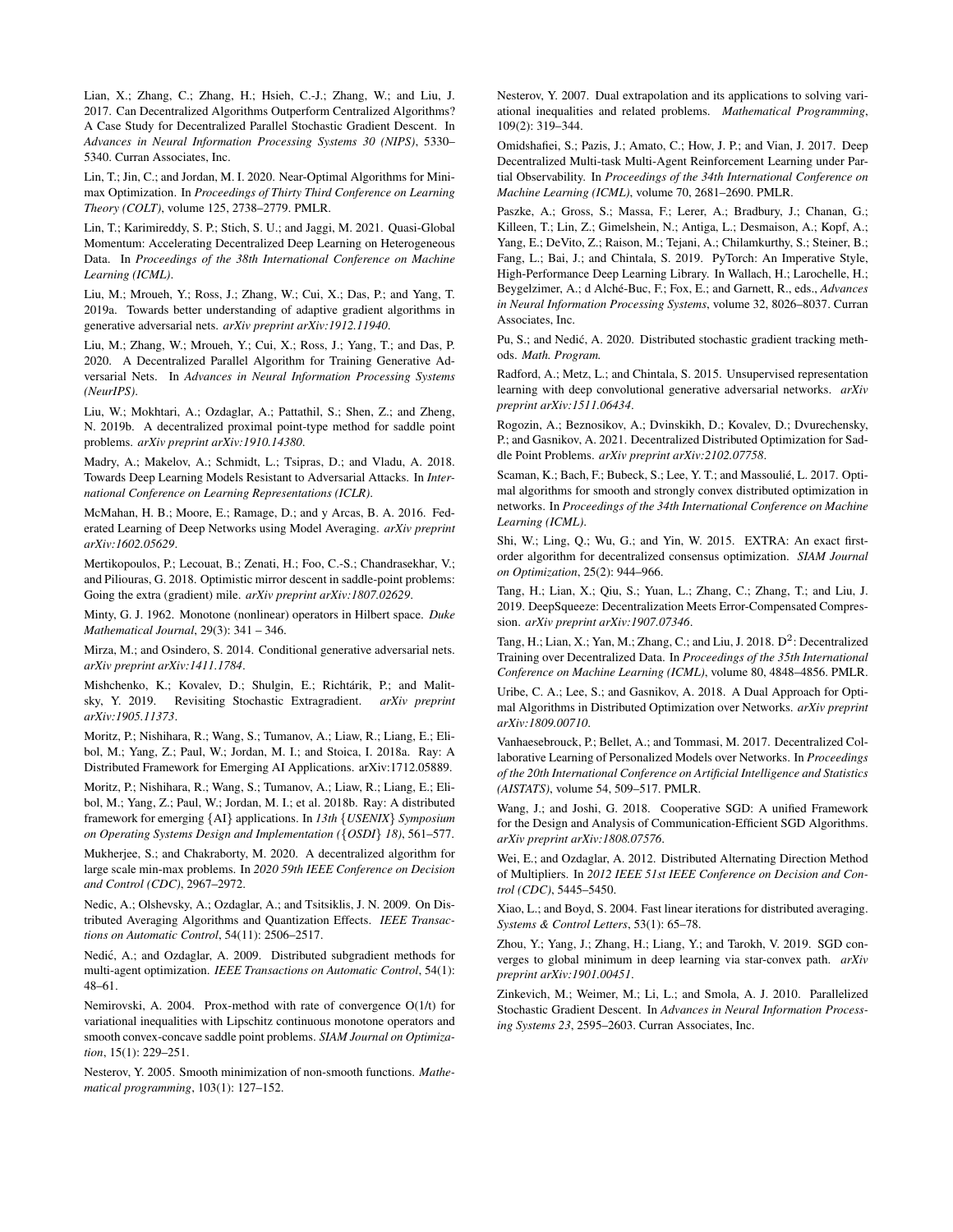# Supplementary Material

# A Experiments

We implement all methods in Python 3.8 using PyTorch [\(Paszke et al. 2019\)](#page-8-31) and Ray [\(Moritz et al. 2018a\)](#page-8-32) and run on a machine with 24 AMD EPYC 7552 @ 2.20GHz processors, 2 GPUs NVIDIA A100-PCIE with 40536 Mb of memory each (Cuda 11.3).

## <span id="page-9-1"></span>A.1 Additional information about experiments with GANs

As mentioned in the main part of the paper we use DCGAN [\(Radford, Metz, and Chintala 2015\)](#page-8-19), conditioned by class labels, similarly to [\(Mirza and Osindero 2014\)](#page-8-30). See architecture in Figure [5.](#page-9-2) In Table [2](#page-9-3) see hyperparameters for all experiments.

<span id="page-9-2"></span>

Figure 5: DCGAN architecture.

| Hyperparameters                               |                    |
|-----------------------------------------------|--------------------|
|                                               |                    |
| Batch size                                    | $=64$              |
|                                               | $=0.01$            |
| Weight clipping for the discriminator         |                    |
| Learning rate for generator and discriminator | $=0.002$           |
|                                               |                    |
| Initialization:                               | normal             |
|                                               |                    |
| Other parameters:                             | default in PyTorch |
|                                               |                    |

Table 2: Hyperparameters for DCGAN training.

<span id="page-9-3"></span>Now we will try to discuss the question of how close the GAN model is to the assumptions that we made in the theoretical part. First of all, we note that the goal of the DCGAN experiment is to study how the network topology influences the convergence of the algorithm. Even if the assumptions do not hold, we see that the algorithm performs quite well and is flexible w.r.t. choice of the topology. In the theory, we use pretty standard assumptions usually used by the community. In particular, Assumptions 2 and 4 are classic and are often used in the literature, including the literature on neural networks training. Assumption 5 holds with a small constant  $D$  when the data is uniformly split among the devices. It is very easy to realize this splitting when we compute on a cluster with a large number of pictures (data). But in Section [5.2](#page-6-0) we look at a more complex setup and make the distribution of pictures not uniform, but heterogeneous. In fact, the constant  $D$  exists for any data partitioning, since the gradients can be considered to be bounded because we show that the iterates of the method are bounded. Assumption 3 (NM) is also used in the literature on the analysis of GANs [\(Liu et al. 2020;](#page-8-13) [Mertikopoulos et al. 2018;](#page-8-33) [Liu et al. 2019a\)](#page-8-34). Moreover, this assumption holds in some nonconvex minimization problems. For example, it holds in both theory and practice when we use SGD for training neural networks [\(Li and Yuan 2017;](#page-7-33) [Kleinberg, Li, and Yuan 2018;](#page-7-34) [Zhou et al. 2019\)](#page-8-35).

## <span id="page-9-0"></span>A.2 Additional Experiments with Decreasing Stepsize

Our theoretical results in Theorem [1](#page-3-9) hold for (optimally chosen) fixed stepsizes. That is, one has to choose the optimal stepsize in dependency of the target accuracy  $\epsilon$  (this is standard for theoretical results of this kind). However, in case when the desired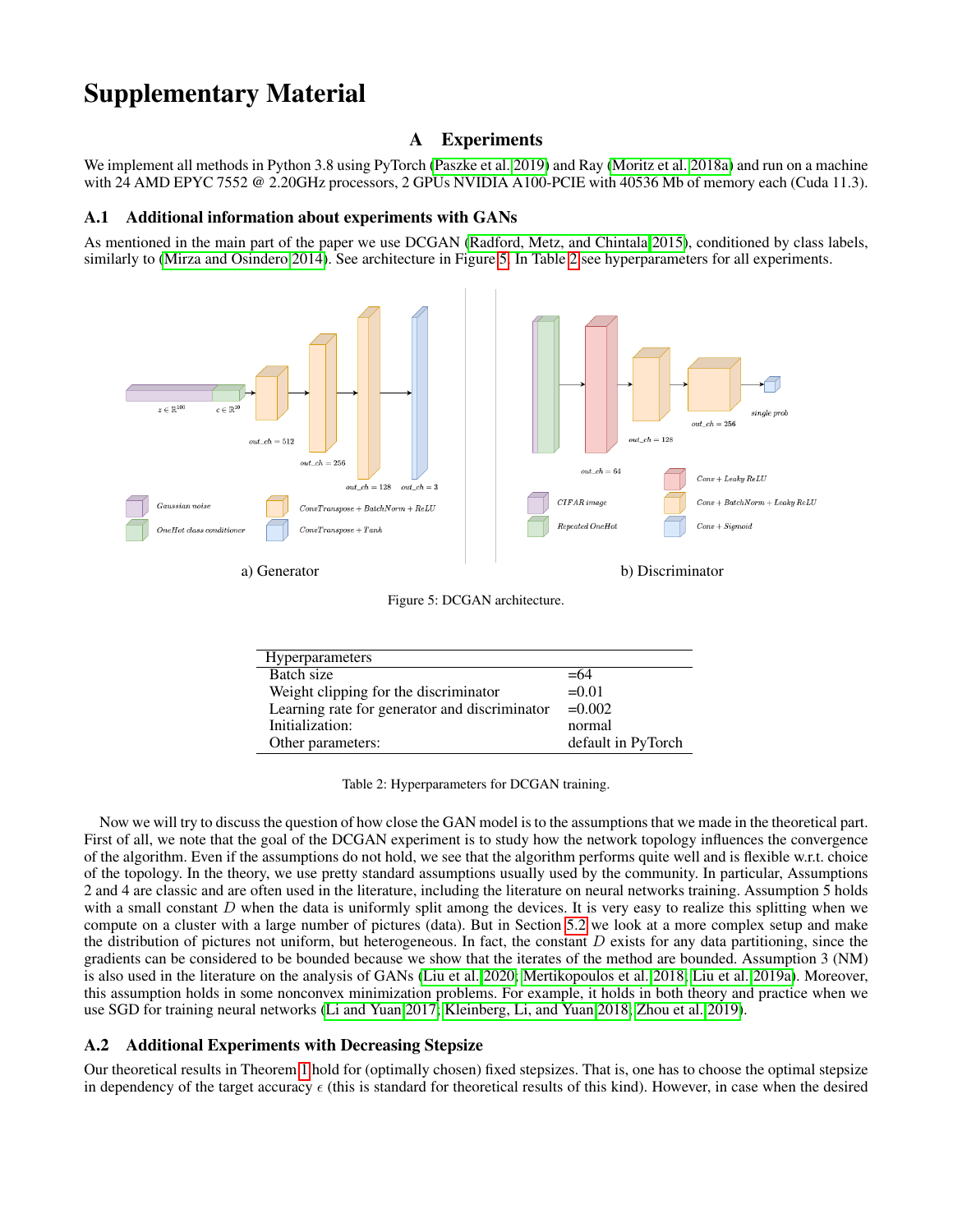target accuracy  $\epsilon$  is not known, or not determined, one can resort to decreasing stepsizes. In this section, we numerically illustrate that Algorithm [1](#page-2-6) can reach arbitrary small error when using decreasing stepsizes.

For that, we consider the same setup as in the main paper Section [5.1,](#page-5-0) Figure [1,](#page-5-1) left, i.e. strongly-monotone bi-linear objective functions distributed over the ring topology. We consider two cases: with and without stochastic noise  $\sigma$ , i.e. we fix  $\sigma = 0$  and  $\sigma = 100$ . We decrease stepsize during training as  $\gamma_k = \frac{\alpha}{k+\beta}$ , where k is the current iteration number. We set  $\alpha = 40, \beta = 800$ in the noiseless case and  $\alpha = 15$ ,  $\beta = 150$  with  $\sigma^2 = 100$ . In Figure [6](#page-10-0) we can see that with decreasing stepsizes, algorithm indeed does not have a limiting accuracy, in contrast to constant stepsizes and the sublinearly converges to zero in both cases.

<span id="page-10-0"></span>

Figure 6: Convergence of Algorithm [1](#page-2-6) with decreasing stepsizes in the noiseless (left) and stochastic (right) cases.

# **B** Basic Facts

**Upper bound for a squared sum.** For arbitrary integer  $n \geq 1$  and arbitrary set of vectors  $a_1, \ldots, a_n$  we have

<span id="page-10-3"></span><span id="page-10-2"></span>
$$
\left(\sum_{i=1}^{n} a_i\right)^2 \le m \sum_{i=1}^{n} a_i^2 \tag{12}
$$

**Cauchy-Schwarz inequality.** For arbitrary vectors a and b and any constant  $c > 0$ 

$$
2\langle a,b\rangle \le c||a||^2 + c^{-1}||b||^2,\tag{13}
$$

$$
||a+b||^2 \le (1+c)||a||^2 + (1+c^{-1})||b||^2.
$$
\n(14)

**Cauchy-Schwarz inequality for random variables.** Let  $\xi$  and  $\eta$  be real valued random variables such that  $\mathbb{E}[\xi^2]<\infty$  and  $\mathbb{E}[\eta^2]<\infty$ . Then

<span id="page-10-6"></span><span id="page-10-5"></span><span id="page-10-4"></span>
$$
\mathbb{E}[\xi \eta] \le \sqrt{\mathbb{E}[\xi^2] \mathbb{E}[\eta^2]}.
$$
\n(15)

Frobenius norm of product. For given matrix  $A$  and  $B$ 

$$
||AB||_F \le ||A||_F ||B||_2. \tag{16}
$$

## <span id="page-10-1"></span>C Missing proofs

### C.1 Notation

To begin with, we introduce auxiliary notation:

• Average  $z$  and  $g$  values across all devices:

$$
\bar{z}^{k} := \frac{1}{M} \sum_{m=1}^{M} z_{m}^{k}, \quad \bar{g}^{k} := \frac{1}{M} \sum_{m=1}^{M} g_{m}^{k} = \frac{1}{M} \sum_{m=1}^{M} F_{m}(z_{m}^{k}, \xi_{m}^{k}),
$$
  

$$
\bar{z}^{k+1/3} = \bar{z}^{k} - \gamma \bar{g}^{k}, \quad \bar{z}^{k+2/3} = \bar{z}^{k} - \gamma \bar{g}^{k+1/3}, \quad \bar{z}^{k+1} = \bar{z}^{k+2/3}
$$
 (17)

The last fact:  $\bar{z}^{k+1} = \bar{z}^{k+2/3}$  follows from that one step of gossip preserves the average.

• Matrix notation of  $z, \bar{z}, g$  and  $\bar{g}$ :

$$
Z^{k} := [z_1^{k}, \dots, z_M^{k}], \quad \bar{Z}^{k} := [\bar{z}^{k}, \dots, \bar{z}^{k}],
$$
  
\n
$$
G^{k} := [g_1^{k}, \dots, g_M^{k}], \quad \bar{G}^{k} := [\bar{g}^{k}, \dots, \bar{g}^{k}],
$$
  
\n
$$
\Phi^{k} := [F_1(z_1^{k}), \dots, F_M(z_M^{k})], \quad \bar{\Phi}^{k} := \left[\frac{1}{M} \sum_{m=1}^{M} F_m(z_m^{k}), \dots\right],
$$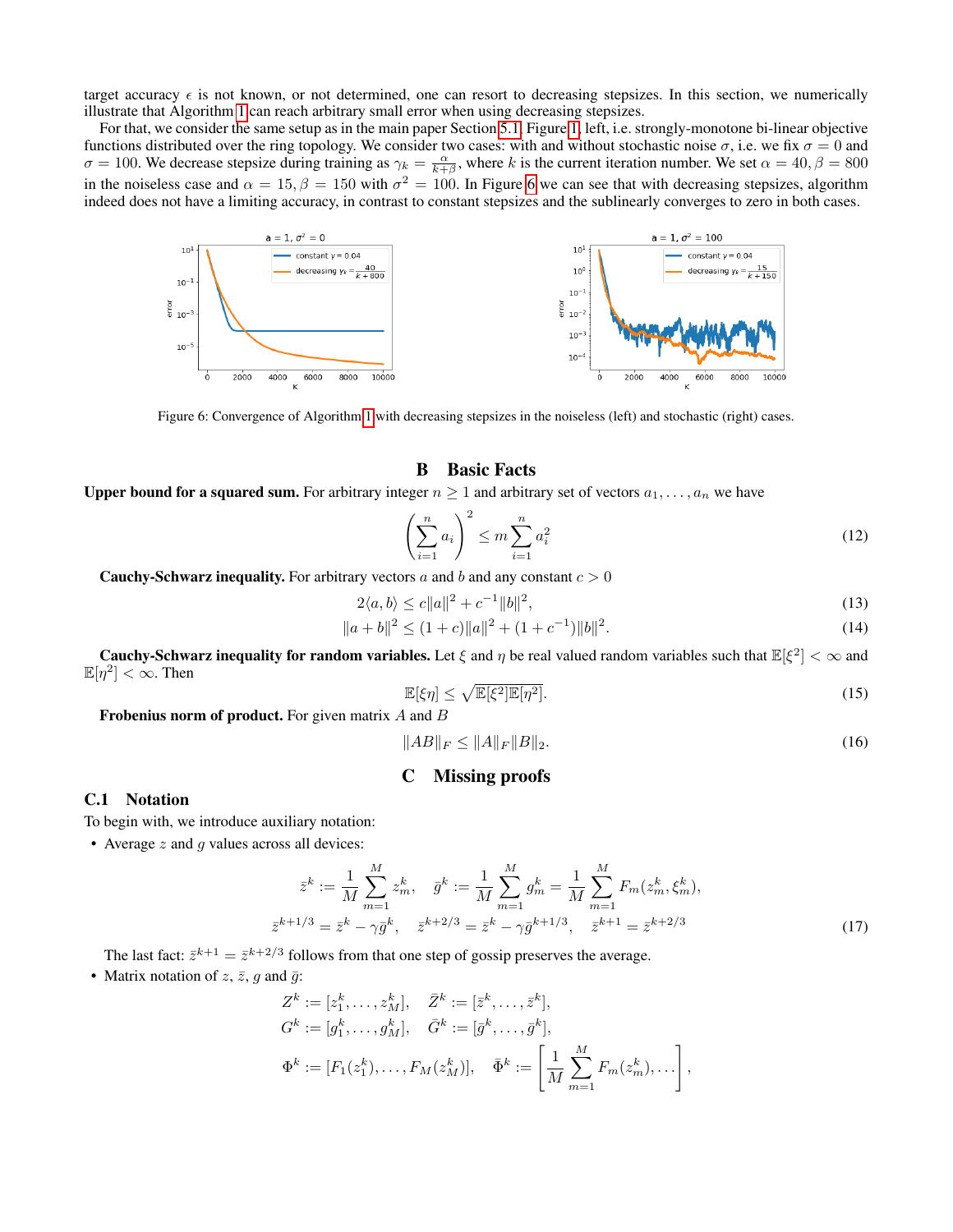following this notation one can rewrite iteration of the Algorithm 1 and "averaged" iteration [\(17\)](#page-10-1):

$$
Z^{k+1/3} = Z^k - \gamma G^k, \quad \bar{Z}^{k+1/3} = \bar{Z}^k - \gamma \bar{G}^k,
$$
  
\n
$$
Z^{k+2/3} = Z^k - \gamma G^{k+1/3}, \quad \bar{Z}^{k+2/3} = \bar{Z}^k - \gamma \bar{G}^{k+1/3},
$$
  
\n
$$
Z^{k+1} = Z^{k+2/3} W^k, \quad \bar{Z}^{k+1} = \bar{Z}^{k+2/3}.
$$
\n(18)

• Error difference between devices:

$$
Err(k) = \frac{1}{M} \sum_{m=1}^{M} \|z_m^k - \bar{z}^k\|^2.
$$
 (19)

<span id="page-11-2"></span><span id="page-11-1"></span><span id="page-11-0"></span> $\Box$ 

## C.2 Proof of Theorem [1,](#page-3-9) strongly-monotone case.

We begin the proof with the following lemma:

**Lemma 1** Let  $z, y \in \mathbb{R}^n$ . We set  $z^+ = z - y$ , then for all  $u \in \mathbb{R}^n$ :  $||z^+ - u||^2 = ||z - u||^2 - 2\langle y, z^+ - u \rangle - ||z^+ - z||^2.$ 

Proof: Simple manipulations give

$$
||z^{+} - u||^{2} = ||z^{+} - z + z - u||^{2}
$$
  
=  $||z - u||^{2} + 2\langle z^{+} - z, z - u \rangle + ||z^{+} - z||^{2}$   
=  $||z - u||^{2} + 2\langle z^{+} - z, z^{+} - u \rangle - ||z^{+} - z||^{2}$   
=  $||z - u||^{2} + 2\langle z^{+} - (z - y), z^{+} - u \rangle - 2\langle y, z^{+} - u \rangle - ||z^{+} - z||^{2}$   
=  $||z - u||^{2} - 2\langle y, z^{+} - u \rangle - ||z^{+} - z||^{2}$ .

Apply this Lemma two times with  $z^+ = \bar{z}^{k+2/3}$ ,  $z = \bar{z}^k$ ,  $u = z^*$  and  $y = \gamma \bar{g}^{k+1/3}$ 

$$
\|\bar{z}^{k+2/3} - z^*\|^2 = \|\bar{z}^k - z^*\|^2 - 2\gamma\langle \bar{g}^{k+1/3}, \bar{z}^{k+2/3} - z^*\rangle - \|\bar{z}^{k+2/3} - \bar{z}^k\|^2,
$$

and with  $z^+ = \bar{z}^{k+1/3}$ ,  $z = \bar{z}^k$ ,  $u = z^{k+2/3}$ ,  $y = \gamma \bar{g}^k$ :  $\|\bar{z}^{k+1/3}-\bar{z}^{k+2/3}\|^2 = \|\bar{z}^k-\bar{z}^{k+2/3}\|^2 - 2\gamma\langle \bar{g}^k, \bar{z}^{k+1/3}-\bar{z}^{k+2/3}\rangle - \|\bar{z}^{k+1/3}-\bar{z}^k\|^2.$ 

Summing up the two previous inequalities, we have

$$
||\bar{z}^{k+2/3} - z^*||^2 + ||\bar{z}^{k+1/3} - \bar{z}^{k+2/3}||^2 = ||\bar{z}^k - z^*||^2 - ||\bar{z}^{k+1/3} - \bar{z}^k||^2
$$
  

$$
- 2\gamma \langle \bar{g}^{k+1/3}, \bar{z}^{k+2/3} - z^* \rangle - 2\gamma \langle \bar{g}^k, \bar{z}^{k+1/3} - \bar{z}^{k+2/3} \rangle.
$$

A small rearrangement gives

$$
\begin{split} \|\bar{z}^{k+2/3}-z^*\|^2+\|\bar{z}^{k+1/3}-\bar{z}^{k+2/3}\|^2\\ &=\|\bar{z}^k-z^*\|^2-\|\bar{z}^{k+1/3}-\bar{z}^k\|^2\\ &\quad-2\gamma\langle\bar{g}^{k+1/3},\bar{z}^{k+1/3}-z^*\rangle+2\gamma\langle\bar{g}^{k+1/3}-\bar{g}^k,\bar{z}^{k+1/3}-\bar{z}^{k+2/3}\rangle\\ &\le\|\bar{z}^k-z^*\|^2-\|\bar{z}^{k+1/3}-\bar{z}^k\|^2\\ &\quad-2\gamma\langle\bar{g}^{k+1/3},\bar{z}^{k+1/3}-z^*\rangle+\gamma^2\|\bar{g}^{k+1/3}-\bar{g}^k\|^2+\|\bar{z}^{k+1/3}-\bar{z}^{k+2/3}\|^2, \end{split}
$$

Next we take the full expectation and get

$$
\mathbb{E}\left[\|\bar{z}^{k+2/3}-z^*\|^2\right] = \mathbb{E}\left[\|\bar{z}^k-z^*\|^2\right] - \mathbb{E}\left[\|\bar{z}^{k+1/3}-\bar{z}^k\|^2\right] - 2\gamma \mathbb{E}\left[\langle\bar{g}^{k+1/3},\bar{z}^{k+1/3}-z^*\rangle\right] + \gamma^2 \mathbb{E}\left[\|\bar{g}^{k+1/3}-\bar{g}^k\|^2\right].
$$

With  $\bar{z}^{k+1} = \bar{z}^{k+2/3}$  we deduce the following inequality per step of Algorithm

$$
\mathbb{E}\left[\|\bar{z}^{k+1} - z^*\|^2\right] = \mathbb{E}\left[\|\bar{z}^k - z^*\|^2\right] - \mathbb{E}\left[\|\bar{z}^{k+1/3} - \bar{z}^k\|^2\right] - 2\gamma \mathbb{E}\left[\langle\bar{g}^{k+1/3}, \bar{z}^{k+1/3} - z^*\rangle\right] + \gamma^2 \mathbb{E}\left[\|\bar{g}^{k+1/3} - \bar{g}^k\|^2\right].
$$
\n(20)

<span id="page-11-3"></span>It turns out that we need to estimate two terms:  $-2\gamma \mathbb{E} \left[ \langle \bar{g}^{k+1/3}, \bar{z}^{k+1/3} - z^* \rangle \right]$  and  $\gamma^2 \mathbb{E} \left[ \|\bar{g}^{k+1/3} - \bar{g}^k\|^2 \right]$ . For this, we prove two more auxiliary lemmas.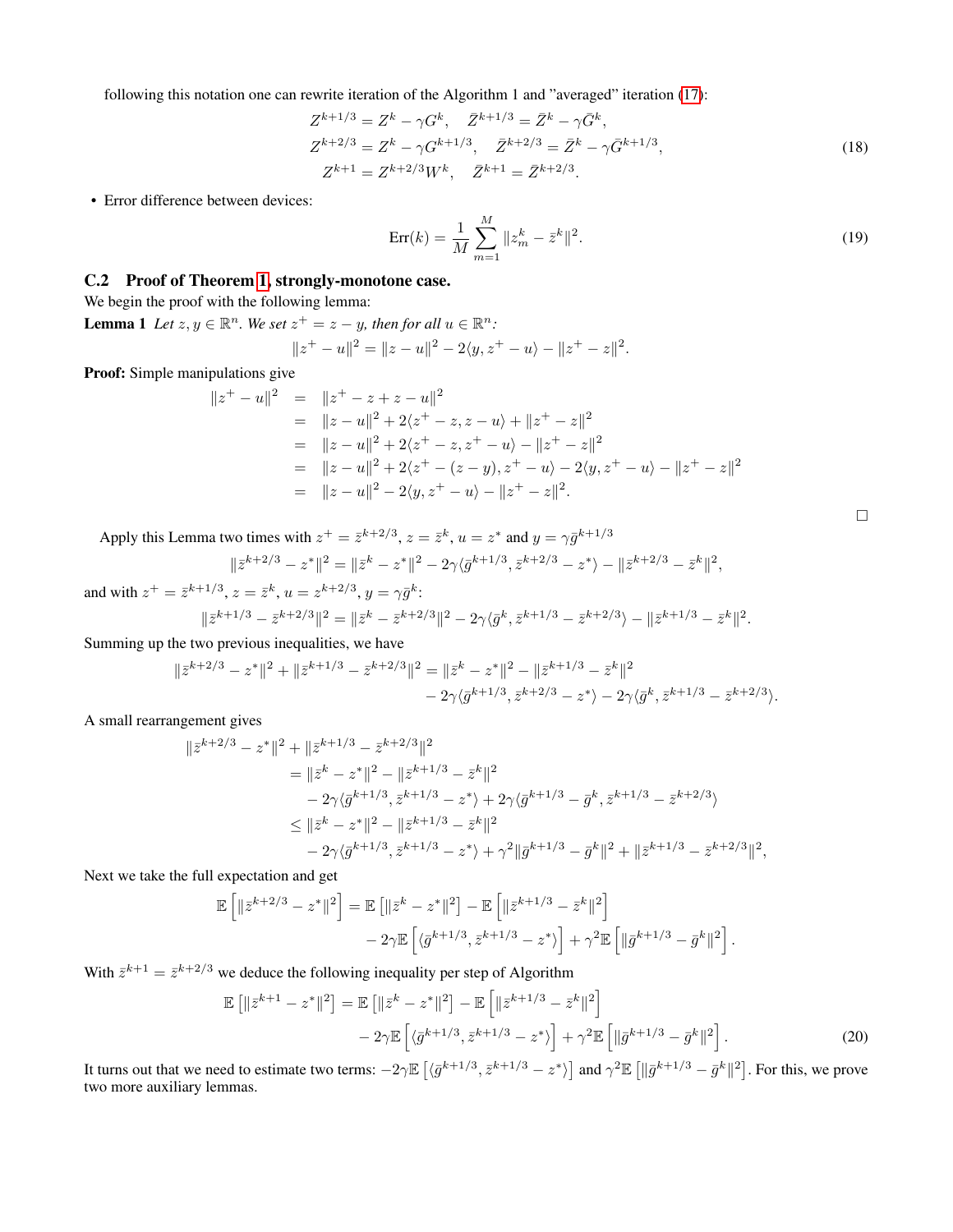Lemma 2 *Under Assumptions [2,](#page-3-3) [3,](#page-3-0) [4](#page-3-5) it holds:*

<span id="page-12-0"></span>
$$
-2\gamma \mathbb{E}\left[\langle \bar{g}^{k+1/3}, \bar{z}^{k+1/3} - z^* \rangle\right] \le -\gamma \mu \mathbb{E}\left[\|\bar{z}^{k+1/3} - z^*\|^2\right] + \frac{\gamma L^2}{\mu} \mathbb{E}\left[\operatorname{Err}(k+1/3)\right].\tag{21}
$$

**Proof:** First of all, we use the independence of all random vectors  $\xi^i = (\xi_1^i, \dots, \xi_m^i)$  and select only the conditional expectation  $\mathbb{E}_{\xi^{k+1/3}}$  on vector  $\xi^{k+1/3}$ :

$$
-2\gamma \mathbb{E} \left[ \langle \bar{g}^{k+1/3}, \bar{z}^{k+1/3} - z^* \rangle \right] = -2\gamma \mathbb{E} \left[ \left\langle \frac{1}{M} \sum_{m=1}^M \mathbb{E}_{\xi^{k+1/3}} [F_m(z_m^{k+1/3}, \xi_m^{k+1/3})], \bar{z}^{k+1/3} - z^* \right\rangle \right]
$$
  
\n
$$
\stackrel{(5)}{=} -2\gamma \mathbb{E} \left[ \left\langle \frac{1}{M} \sum_{m=1}^M F_m(z_m^{k+1/3}), \bar{z}^{k+1/3} - z^* \right\rangle \right]
$$
  
\n
$$
= -2\gamma \mathbb{E} \left[ \left\langle \frac{1}{M} \sum_{m=1}^M F_m(\bar{z}^{k+1/3}), \bar{z}^{k+1/3} - z^* \right\rangle \right]
$$
  
\n
$$
+ 2\gamma \mathbb{E} \left[ \left\langle \frac{1}{M} \sum_{m=1}^M [F_m(\bar{z}^{k+1/3}) - F_m(z_m^{k+1/3})], \bar{z}^{k+1/3} - z^* \right\rangle \right]
$$
  
\n
$$
= -2\gamma \mathbb{E} \left[ \left\langle F(\bar{z}^{k+1/3}), \bar{z}^{k+1/3} - z^* \right\rangle \right]
$$
  
\n
$$
+ 2\gamma \mathbb{E} \left[ \left\langle \frac{1}{M} \sum_{m=1}^M [F_m(\bar{z}^{k+1/3}) - F_m(z_m^{k+1/3})], \bar{z}^{k+1/3} - z^* \right\rangle \right].
$$

Further, we take into account that for the solution  $z^*$  it holds that  $\langle F(z^*), \bar{z}^{k+1/3} - z^* \rangle \ge 0$ , and then we have:

$$
-2\gamma \mathbb{E}\left[\langle \bar{g}^{k+1/3}, \bar{z}^{k+1/3} - z^* \rangle\right] = -2\gamma \mathbb{E}\left[\left\langle F(\bar{z}^{k+1/3}) - F(z^*), \bar{z}^{k+1/3} - z^* \rangle\right] + 2\gamma \mathbb{E}\left[\left\langle \frac{1}{M} \sum_{m=1}^M [F_m(\bar{z}^{k+1/3}) - F_m(z_m^{k+1/3})], \bar{z}^{k+1/3} - z^* \rangle\right\}\right]
$$
  
\n
$$
\stackrel{\text{(SM)}}{\leq} -2\gamma \mu \mathbb{E}\left[\left\|\bar{z}^{k+1/3} - z^*\right\|^2\right] + 2\gamma \mathbb{E}\left[\left\langle \frac{1}{M} \sum_{m=1}^M [F_m(\bar{z}^{k+1/3}) - F_m(z_m^{k+1/3})], \bar{z}^{k+1/3} - z^* \rangle\right.\right].
$$

By [\(13\)](#page-10-2) with  $\mu > 0$  we get

$$
-2\gamma \mathbb{E} \left[ \langle \bar{g}^{k+1/3}, \bar{z}^{k+1/3} - z^* \rangle \right] \le -2\gamma \mu \mathbb{E} \left[ \|\bar{z}^{k+1/3} - z^* \|^2 \right] + \gamma \mu \mathbb{E} \left[ \left\| \bar{z}^{k+1/3} - z^* \right\|^2 \right] + \frac{\gamma}{\mu} \mathbb{E} \left[ \left\| \frac{1}{M} \sum_{m=1}^M \left[ F_m(\bar{z}^{k+1/3}) - F_m(z_m^{k+1/3}) \right] \right\|^2 \right] = -\gamma \mu \mathbb{E} \left[ \|\bar{z}^{k+1/3} - z^* \|^2 \right] + \frac{\gamma}{\mu M^2} \mathbb{E} \left[ \left\| \sum_{m=1}^M \left[ F_m(\bar{z}^{k+1/3}) - F_m(z_m^{k+1/3}) \right] \right\|^2 \right] \le -\gamma \mu \mathbb{E} \left[ \|\bar{z}^{k+1/3} - z^* \|^2 \right] + \frac{\gamma}{\mu M} \mathbb{E} \left[ \sum_{m=1}^M \left\| F_m(\bar{z}^{k+1/3}) - F_m(z_m^{k+1/3}) \right\|^2 \right] \le -\gamma \mu \mathbb{E} \left[ \|\bar{z}^{k+1/3} - z^* \|^2 \right] + \frac{\gamma L^2}{\mu M} \mathbb{E} \left[ \sum_{m=1}^M \left\| \bar{z}^{k+1/3} - z_m^{k+1/3} \right\|^2 \right].
$$

<span id="page-12-1"></span>Definition [\(19\)](#page-11-0) ends the proof.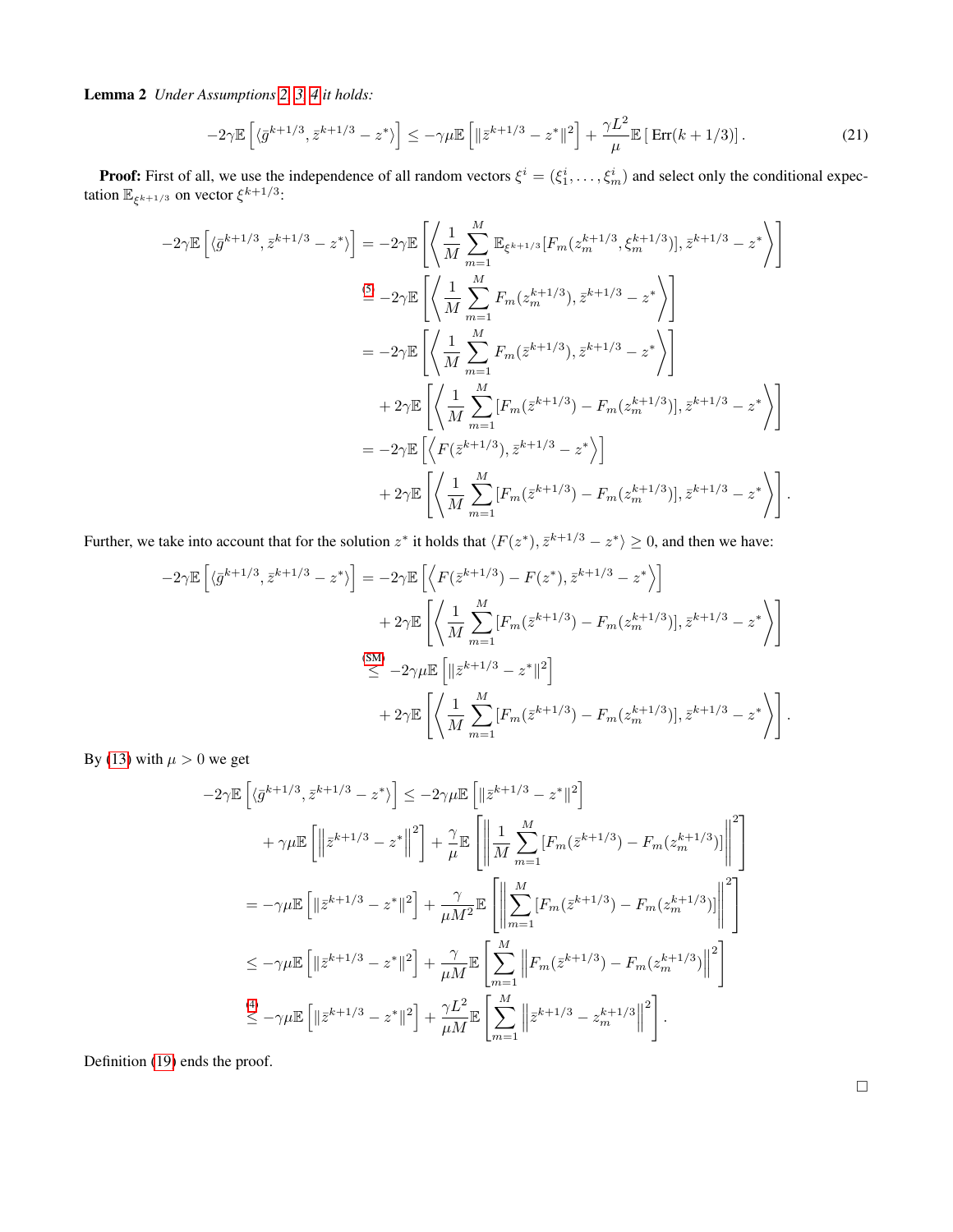Lemma 3 *Under Assumptions [2,](#page-3-3) [4](#page-3-5) it holds that*

<span id="page-13-0"></span>
$$
\mathbb{E}\left[\|\bar{g}^{k+1/3}-\bar{g}^k\|^2\right] \le 5L^2 \mathbb{E}\left[\|\bar{z}^{k+1/3}-\bar{z}^k\|^2\right] + \frac{10\sigma^2}{M} + 5L^2 \mathbb{E}\left[Err(k+1/3)\right] + 5L^2 \mathbb{E}\left[Err(k)\right].\tag{22}
$$

Proof: Consider the following chain of inequalities:

$$
\begin{split} &\mathbb{E}\left[\left\| \bar{g}^{k+1/3} - \bar{g}^{k} \right\|^{2}\right] = \mathbb{E}\left[\left\| \frac{1}{M} \sum_{m=1}^{M} F_{m}(z_{m}^{k+1/3}, \xi_{m}^{k+1/3}) - \frac{1}{M} \sum_{m=1}^{M} F_{m}(z_{m}^{k}, \xi_{m}^{k}) \right\|^{2}\right] \\ & \stackrel{(12)}{\leq} 5 \mathbb{E}\left[\left\| \frac{1}{M} \sum_{m=1}^{M} [F_{m}(z_{m}^{k+1/3}, \xi_{m}^{k+1/3}) - F_{m}(z^{k+1/3})] \right\|^{2}\right] \\ & + 5 \mathbb{E}\left[\left\| \frac{1}{M} \sum_{m=1}^{M} [F_{m}(z_{m}^{k}) - F_{m}(\bar{z}^{k+1/3})] \right\|^{2}\right] + 5 \mathbb{E}\left[\left\| \frac{1}{M} \sum_{m=1}^{M} [F_{m}(\bar{z}^{k}) - F_{m}(\bar{z}^{k})] \right\|^{2}\right] \\ & + 5 \mathbb{E}\left[\left\| \frac{1}{M} \sum_{m=1}^{M} [F_{m}(z_{m}^{k}) - F_{m}(\bar{z}^{k})] \right\|^{2}\right] + 5 \mathbb{E}\left[\left\| \frac{1}{M} \sum_{m=1}^{M} [F_{m}(z_{m}^{k}, \xi_{m}^{k}) - F_{m}(z_{m}^{k})] \right\|^{2}\right] \\ & + 5 \mathbb{E}\left[\left\| \frac{1}{M} \sum_{m=1}^{M} [F_{m}(z_{m}^{k+1/3}, \xi_{m}^{k+1/3}) - F_{m}(z_{m}^{k})] \right\|^{2}\right] \\ & + 5 \mathbb{E}\left[\left\| \frac{1}{M} \sum_{m=1}^{M} [F_{m}(z_{m}^{k+1/3}, \xi_{m}^{k+1/3}) - F_{m}(z_{m}^{k})] \right\|^{2}\right] \\ & + 5 \mathbb{E}\left[\left\| F(\bar{z}^{k+1/3}) - F(\bar{z}^{k}) \right\|^{2}\right] \\ & + 5 \mathbb{E}\left[\left\| F(\bar{z}^{
$$

Using independence of each machine and [\(5\)](#page-3-11), we get:

$$
\mathbb{E}\left[\|\bar{g}^{k+1/3}-\bar{g}^k\|^2\right] \le \frac{10\sigma^2}{M} + 5L^2 \mathbb{E}\left[\text{Err}(k+1/3)\right] + 5L^2 \mathbb{E}\left[\text{Err}(k)\right] + 5L^2 \mathbb{E}\left[\|\bar{z}^{k+1/3}-\bar{z}^k\|^2\right].
$$

$$
\qquad \qquad \Box
$$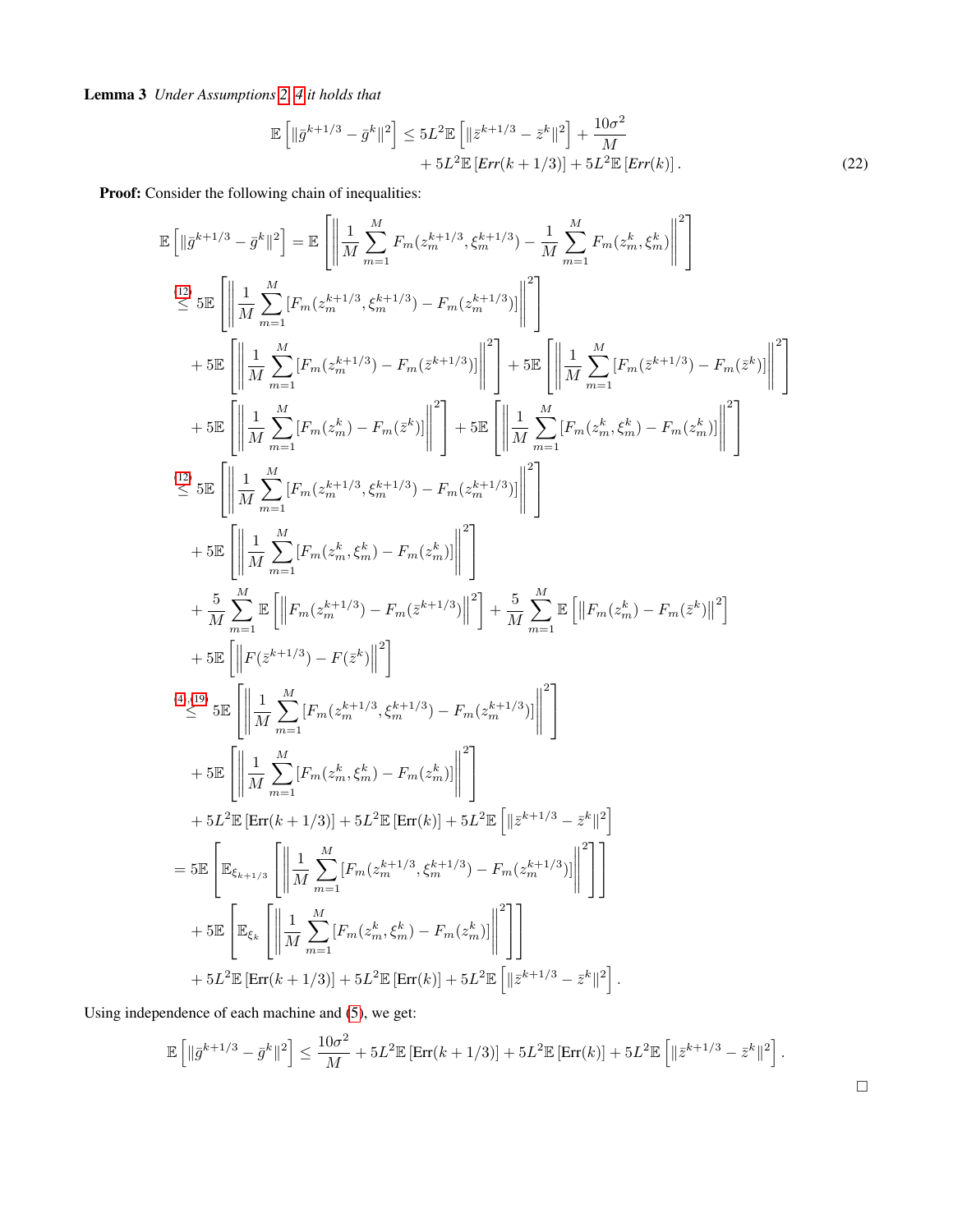Let's go back to the proof of Theorem and connect [\(20\)](#page-11-1), [\(21\)](#page-12-0) and [\(22\)](#page-13-0):

$$
\mathbb{E} [||\bar{z}^{k+1} - z^*||^2] \le \mathbb{E} [||\bar{z}^k - z^*||^2] - \mathbb{E} [||\bar{z}^{k+1/3} - \bar{z}^k||^2]
$$
  

$$
- \gamma \mu \mathbb{E} [||\bar{z}^{k+1/3} - z^*||^2] + \frac{\gamma L^2}{\mu} \mathbb{E} [\text{Err}(k+1/3)]
$$
  

$$
+ \gamma^2 \left( 5L^2 \mathbb{E} [||\bar{z}^{k+1/3} - \bar{z}^k||^2] + \frac{10\sigma^2}{M} + 5L^2 \mathbb{E} [\text{Err}(k+1/3)] + 5L^2 \mathbb{E} [\text{Err}(k)] \right)
$$

By [\(14\)](#page-10-4) with  $c = 1$ ,  $a = \bar{z}^{k+1/3} - z^*$  and  $b = \bar{z}^{k+1/3} - \bar{z}^k$  we get

$$
\mathbb{E}\left[\|\bar{z}^{k+1} - z^*\|^2\right] \le \left(1 - \frac{\gamma\mu}{2}\right) \mathbb{E}\left[\|\bar{z}^k - z^*\|^2\right] - (1 - 5\gamma^2 L^2 - \gamma\mu) \mathbb{E}\left[\|\bar{z}^{k+1/3} - \bar{z}^k\|^2\right] + \left(\frac{\gamma L^2}{\mu} + 5\gamma^2 L^2\right) \mathbb{E}\left[\text{Err}(k+1/3)\right] + 5\gamma^2 L^2 \mathbb{E}\left[\text{Err}(k)\right] + \frac{10\gamma^2 \sigma^2}{M}.
$$
\n(23)

Choosing  $\gamma \leq \frac{1}{3L}$  gives

<span id="page-14-3"></span><span id="page-14-1"></span><span id="page-14-0"></span>
$$
\mathbb{E}\left[\left\|\bar{z}^{k+1} - z^*\right\|^2\right] \le \left(1 - \frac{\gamma\mu}{2}\right) \mathbb{E}\left[\left\|\bar{z}^k - z^*\right\|^2\right] + \left(\frac{\gamma L^2}{\mu} + 5\gamma^2 L^2\right) \mathbb{E}\left[\text{Err}(k+1/3)\right] + 5\gamma^2 L^2 \mathbb{E}\left[\text{Err}(k)\right] + \frac{10\gamma^2 \sigma^2}{M}.
$$
\n(24)

Now we need to bound  $\mathbb{E} [\text{Err}(k)]$  and  $\mathbb{E} [\text{Err}(k+1/3)]$ . For this we need one more lemma. Lemma 4 *Under Assumptions [2,](#page-3-3) [4,](#page-3-5) [5,](#page-3-6) [1](#page-2-5) it holds that*

$$
\mathbb{E}\left[Err(k)\right] \leq \left(1 - \frac{3p}{4}\right) \mathbb{E}\left[Err(h\tau)\right] + \frac{144\gamma^2 L^2 \tau}{p} \sum_{j=h\tau}^{k-1} \mathbb{E}\left[Err(j+1/3)\right]
$$

$$
+ \left(\frac{72D^2 \tau}{p} + 8\sigma^2\right) \sum_{j=h\tau}^{k-1} \gamma^2
$$
(25)  

$$
= \left(1 - \frac{3p}{2}\right) \sum_{j=h\tau}^{k-1} \gamma^2
$$

$$
\mathbb{E}\left[Err(k+1/3)\right] \le \left(1 - \frac{3p}{4}\right) \mathbb{E}\left[Err(h\tau)\right] + \frac{216\gamma^2 L^2 \tau}{p} \sum_{j=h\tau}^{k-1} \mathbb{E}\left[Err(j+1/3)\right] + \frac{216\gamma^2 L^2 \tau}{p} \mathbb{E}\left[Err(k)\right] + \left(\frac{108D^2 \tau}{p} + 12\sigma^2\right) \sum_{j=h\tau}^{k-1} \gamma^2 + \left(\frac{108D^2 \tau}{p} + 12\sigma^2\right) \gamma^2.
$$
\n(26)

*where we define*  $h = \lfloor k/\tau \rfloor - 1$ *.* 

Proof: Using matrix notation introduced in  $(18)$  one can get

<span id="page-14-2"></span>
$$
M \cdot \mathbb{E} [\text{Err}(k)] = \mathbb{E} \| X^k - \bar{X}^k \|_F^2 = \mathbb{E} \| X^k - \bar{X}^{h\tau} - \bar{X}^k + \bar{X}^{h\tau} \|_F^2
$$
  
\n
$$
= \mathbb{E} \left[ \left\| X^{h\tau} \prod_{i=k-1}^{h\tau} W^i - \bar{X}^{h\tau} - \gamma \sum_{j=h\tau}^{k-1} G^{j+1/3} \prod_{i=k-1}^j W^i \right\|_F^2 \right]
$$
  
\n
$$
- \left( \bar{X}^{h\tau} \prod_{i=k-1}^{h\tau} W^i - \bar{X}^{h\tau} - \gamma \sum_{j=h\tau}^{k-1} \bar{G}^{j+1/3} \prod_{i=k-1}^j W^i \right) \Big\|_F^2 \right]
$$
  
\n
$$
= \mathbb{E} \left[ \mathbb{E}_{\xi^{k-1+1/3}} \left[ \left\| X^{h\tau} \prod_{i=k-1}^{h\tau} W^i - \bar{X}^{h\tau} - \left( \bar{X}^{h\tau} \prod_{i=k-1}^{h\tau} W^i - \bar{X}^{h\tau} \right) - \gamma \sum_{j=h\tau}^{k-1} (\Phi^{j+1/3} - \bar{\Phi}^{j+1/3}) \prod_{i=k-1}^j W^i \right. \right.
$$
  
\n
$$
- \gamma \sum_{j=h\tau}^{k-1} (\bar{G}^{j+1/3} - \Phi^{j+1/3} - \bar{G}^{j+1/3} + \bar{\Phi}^{j+1/3}) \prod_{i=k-1}^j W^i \Big\|_F^2 \right].
$$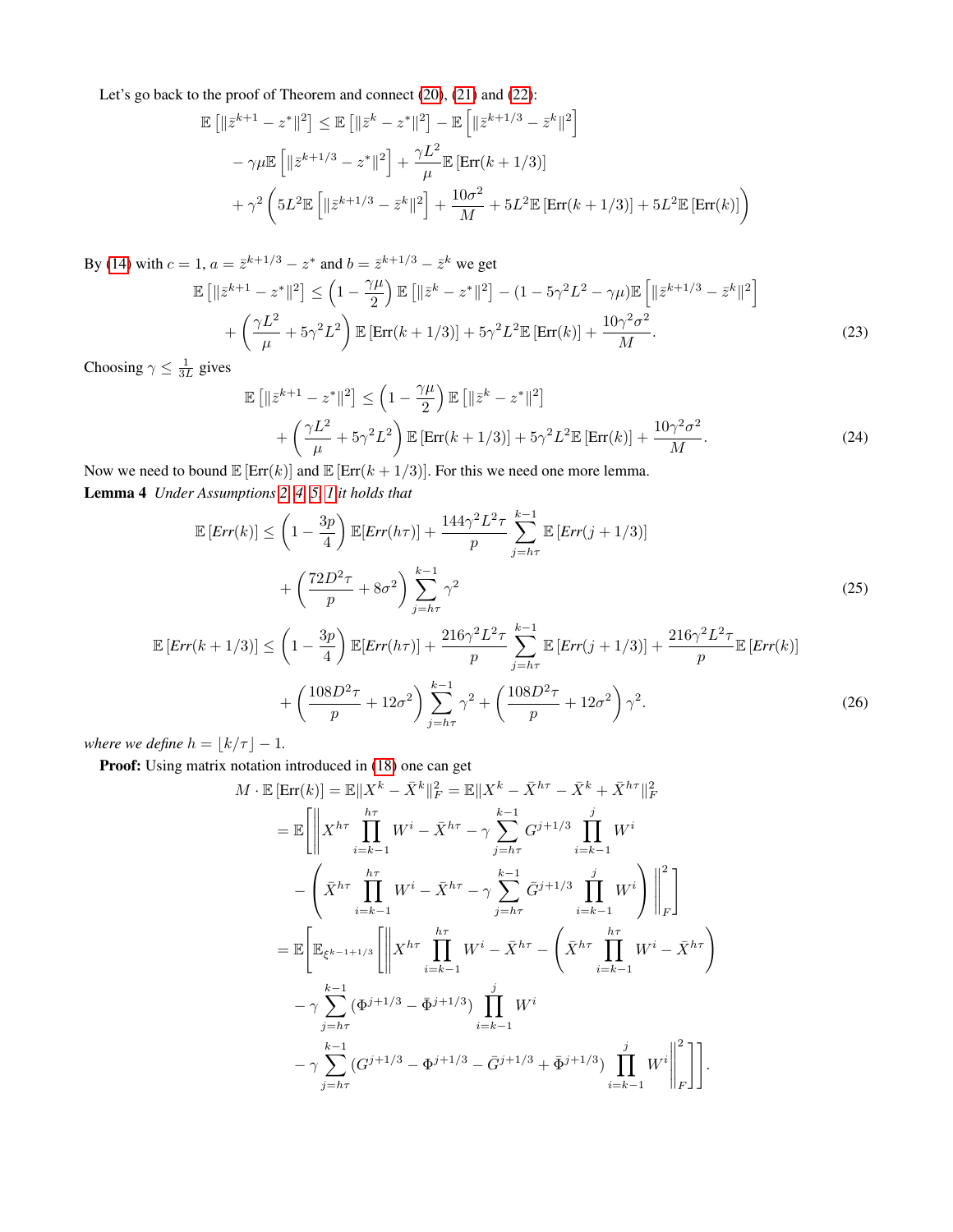Taking into account that only  $G^{k-1+1/3}$  and  $\Phi^{k-1+1/3}$  depend on  $\xi^{k-1+1/3}$ , as well as the unbiasedness of  $G^{k-1+1/3}$ , we have

$$
M \cdot \mathbb{E} [\text{Err}(k)] = \mathbb{E} \left[ \left\| X^{h\tau} \prod_{i=k-1}^{h\tau} W^i - \bar{X}^{h\tau} - \left( \bar{X}^{h\tau} \prod_{i=k-1}^{h\tau} W^i - \bar{X}^{h\tau} \right) \right. \\ \left. - \gamma \sum_{j=h\tau}^{k-1} (\Phi^{j+1/3} - \bar{\Phi}^{j+1/3}) \prod_{i=k-1}^j W^i \right. \\ \left. - \gamma \sum_{j=h\tau}^{k-2} (G^{j+1/3} - \Phi^{j+1/3} - \bar{G}^{j+1/3} + \bar{\Phi}^{j+1/3}) \prod_{i=k-1}^j W^i \right\|_F^2 \right] \\ \left. + \gamma^2 \mathbb{E} \left[ \left\| (G^{k-1+1/3} - \Phi^{k-1+1/3} - \bar{G}^{k-1+1/3} + \bar{\Phi}^{k-1+1/3}) W^{k-1} \right\|_F^2 \right].
$$

We want to continue the same way, but note that  $X^{k-1+1/3}$  (and  $\Phi^{k-1+1/3}$ ,  $\bar{\Phi}^{k-1+1/3}$ ) depends on  $\xi^{k-2+1/3}$ , then we apply [\(14\)](#page-10-4) with  $c = \beta_1$  and get

$$
M \cdot \mathbb{E} [\text{Err}(k)] \leq (1 + \beta_1) \mathbb{E} \left[ \left\| X^{h\tau} \prod_{i=k-1}^{h\tau} W^i - \bar{X}^{h\tau} - \left( \bar{X}^{h\tau} \prod_{i=k-1}^{h\tau} W^i - \bar{X}^{h\tau} \right) \right. \\ \left. - \gamma \sum_{j=h\tau}^{k-2} (\Phi^{j+1/3} - \bar{\Phi}^{j+1/3}) \prod_{i=k-1}^{j} W^i \right. \\ \left. - \gamma \sum_{j=h\tau}^{k-2} (G^{j+1/3} - \Phi^{j+1/3} - \bar{G}^{j+1/3} + \bar{\Phi}^{j+1/3}) \prod_{i=k-1}^{j} W^i \right\|_F^2 \right] \\ \left. + (1 + \beta_1^{-1}) \gamma^2 \mathbb{E} \left[ \left\| \Phi^{k-1+1/3} - \bar{\Phi}^{k-1+1/3} \right\|_F^2 \right] \\ \left. + \gamma^2 \mathbb{E} \left[ \left\| G^{k-1+1/3} - \Phi^{k-1+1/3} - \bar{G}^{k-1+1/3} + \bar{\Phi}^{k-1+1/3} \right\|_F^2 \right]. \right. \right]
$$

We also use [\(16\)](#page-10-5) in last two lines. Now, similarly, we split terms that depend on  $X^{k-2+1/3}$  with  $c = \beta_2$ .

$$
M \cdot \mathbb{E} [\text{Err}(k)] \leq (1 + \beta_1)(1 + \beta_2) \mathbb{E} \Bigg[ \Bigg\| X^{h\tau} \prod_{i=k-1}^{h\tau} W^i - \bar{X}^{h\tau} - \Bigg( \bar{X}^{h\tau} \prod_{i=k-1}^{h\tau} W^i - \bar{X}^{h\tau} \Bigg) \Bigg\|
$$
  
\n
$$
- \gamma \sum_{j=h\tau}^{k-3} (\Phi^{j+1/3} - \bar{\Phi}^{j+1/3}) \prod_{i=k-1}^{j} W^i
$$
  
\n
$$
- \gamma \sum_{j=h\tau}^{k-3} (G^{j+1/3} - \Phi^{j+1/3} - \bar{G}^{j+1/3} + \bar{\Phi}^{j+1/3}) \prod_{i=k-1}^{j} W^i \Bigg\|_F^2 \Bigg] + (1 + \beta_1^{-1})\gamma^2 \mathbb{E} \Bigg[ \Bigg\| \Phi^{k-1+1/3} - \bar{\Phi}^{k-1+1/3} \Bigg\|_F^2 \Bigg]
$$
  
\n
$$
+ (1 + \beta_1)(1 + \beta_2^{-1})\gamma^2 \mathbb{E} \Bigg[ \Bigg\| \Phi^{k-2+1/3} - \bar{\Phi}^{k-2+1/3} \Bigg\|_F^2 \Bigg]
$$
  
\n
$$
+ (1 + \beta_1)\gamma^2 \mathbb{E} \Bigg[ \Bigg\| G^{k-2+1/3} - \Phi^{k-2+1/3} - \bar{G}^{k-2+1/3} + \bar{\Phi}^{k-2+1/3} \Bigg\|_F^2 \Bigg]
$$
  
\n
$$
+ \gamma^2 \mathbb{E} \Bigg[ \Bigg\| G^{k-1+1/3} - \Phi^{k-1+1/3} - \bar{G}^{k-1+1/3} + \bar{\Phi}^{k-1+1/3} \Bigg\|_F^2 \Bigg].
$$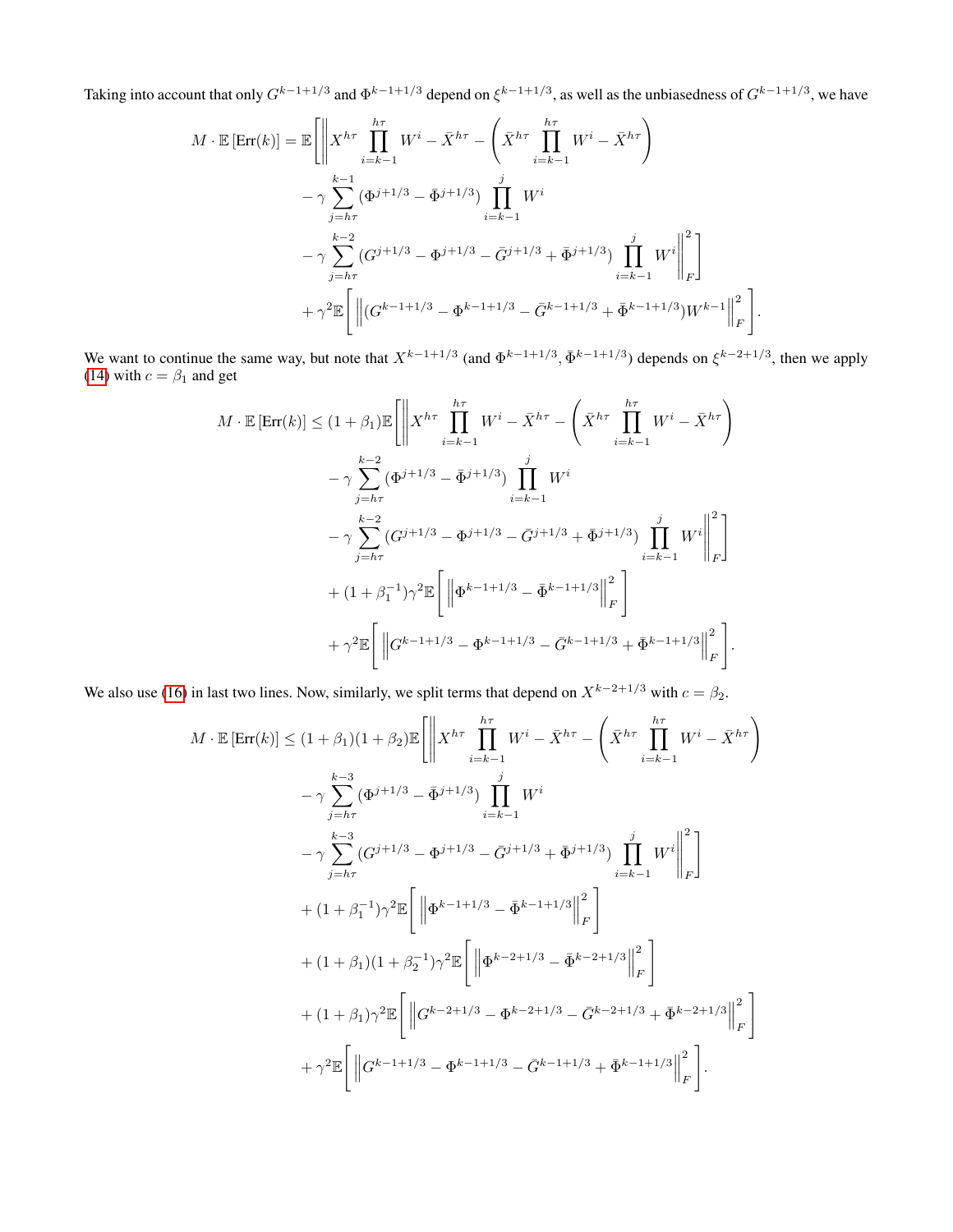One can continue this way for all terms, setting  $\beta_i = \frac{1}{\alpha - i}$ , where  $\alpha \ge 4\tau$ . Then for all  $i = 0, \ldots, (k - 1 - h\tau)$ 

$$
(1+\beta_1)(1+\beta_2)\dots(1+\beta_i)=\frac{\alpha}{\alpha-i}.
$$

Note that  $k - 1 - h\tau \leq 2\tau$ , hence for all  $i = 0, \ldots, (k - 1 - h\tau)$ 

$$
(1+\beta_1)(1+\beta_2)\dots(1+\beta_i) \leq (1+\beta_1)(1+\beta_2)\dots(1+\beta_{k-1-h\tau}) \leq \frac{\alpha}{\alpha-2\tau} \leq 2.
$$

Additionally,  $1 + \beta_i^{-1} \leq \alpha$ , then

$$
M \cdot \mathbb{E} \left[ \text{Err}(k) \right] \leq \frac{\alpha}{\alpha - 2\tau} \mathbb{E} \left[ \left\| X^{h\tau} \prod_{i=k-1}^{h\tau} W^i - \bar{X}^{h\tau} - \left( \bar{X}^{h\tau} \prod_{i=k-1}^{h\tau} W^i - \bar{X}^{h\tau} \right) \right\|_F^2 \right] + 2\gamma^2 \alpha \sum_{j=h\tau}^{k-1} \mathbb{E} \left[ \left\| \Phi^{j+1/3} - \bar{\Phi}^{j+1/3} \right\|_F^2 \right] + 2\gamma^2 \sum_{j=h\tau}^{k-1} \mathbb{E} \left[ \left\| G^{j+1/3} - \Phi^{j+1/3} - \bar{G}^{j+1/3} + \bar{\Phi}^{j+1/3} \right\|_F^2 \right].
$$

With  $\alpha = 4\tau \left(1 + \frac{2}{p}\right)$  we get

$$
M \cdot \mathbb{E} \left[ \text{Err}(k) \right] \leq \left( 1 + \frac{1}{1 + \frac{4}{p}} \right) \mathbb{E} \left[ \left\| X^{h\tau} \prod_{i=k-1}^{h\tau} W^i - \bar{X}^{h\tau} - \left( \bar{X}^{h\tau} \prod_{i=k-1}^{h\tau} W^i - \bar{X}^{h\tau} \right) \right\|_F^2 \right] + \frac{24\gamma^2 \tau}{p} \sum_{j=h\tau}^{k-1} \mathbb{E} \left[ \left\| \Phi^{j+1/3} - \bar{\Phi}^{j+1/3} \right\|_F^2 \right] + 2\gamma^2 \sum_{j=h\tau}^{k-1} \mathbb{E} \left[ \left\| G^{j+1/3} - \Phi^{j+1/3} - \bar{G}^{j+1/3} + \bar{\Phi}^{j+1/3} \right\|_F^2 \right].
$$

Next, one can note that  $||A - \bar{A}||_F^2 \le ||A||_F^2$  and hence

<span id="page-16-0"></span>
$$
M \cdot \mathbb{E} [\text{Err}(k)] \leq \left(1 + \frac{1}{1 + \frac{4}{p}}\right) \mathbb{E} \left[ \left\| X^{h\tau} \prod_{i=k-1}^{h\tau} W^{i} - \bar{X}^{h\tau} \right\|_{F}^{2} \right] + \frac{24\gamma^{2}\tau}{p} \sum_{j=h\tau}^{k-1} \mathbb{E} \left[ \left\| \Phi^{j+1/3} - \bar{\Phi}^{j+1/3} \right\|_{F}^{2} \right] + 2\gamma^{2} \sum_{j=h\tau}^{k-1} \mathbb{E} \left[ \left\| G^{j+1/3} - \Phi^{j+1/3} - \bar{G}^{j+1/3} + \bar{\Phi}^{j+1/3} \right\|_{F}^{2} \right] 
$$
\leq (1-p) \left( 1 + \frac{1}{1 + \frac{4}{p}} \right) \mathbb{E} \left[ \left\| X^{h\tau} - \bar{X}^{h\tau} \right\|_{F}^{2} \right] + \frac{24\gamma^{2}\tau}{p} \sum_{j=h\tau}^{k-1} \mathbb{E} \left[ \left\| \Phi^{j+1/3} - \bar{\Phi}^{j+1/3} \right\|_{F}^{2} \right] + 2\gamma^{2} \sum_{j=h\tau}^{k-1} \mathbb{E} \left[ \left\| G^{j+1/3} - \Phi^{j+1/3} - \bar{G}^{j+1/3} + \bar{\Phi}^{j+1/3} \right\|_{F}^{2} \right].
$$
 (27)
$$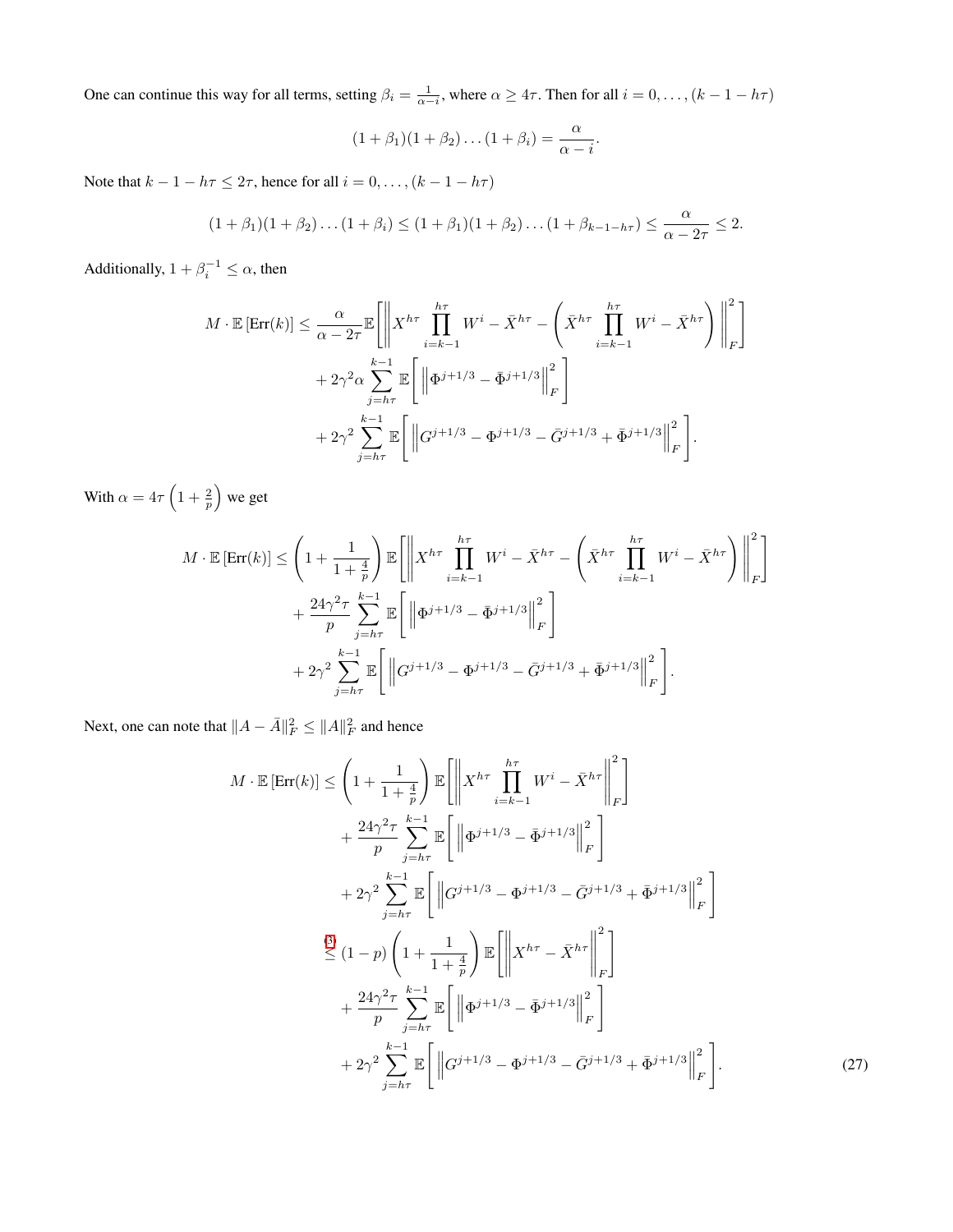It is easy to see that  $(1-p)\left(1+\frac{1}{1+\frac{4}{p}}\right)$  $\binom{1-p}{1+\frac{p}{4}} \leq \left(1-\frac{3p}{4}\right)$ . It remains to estimate

$$
\mathbb{E}\left[\left\|\Phi^{j+1/3} - \bar{\Phi}^{j+1/3}\right\|_{F}^{2}\right] = \sum_{m=1}^{M} \left[\mathbb{E}\left\|F_{m}(z_{m}^{j+1/3}) - \frac{1}{M}\sum_{i=1}^{M} F_{i}(z_{i}^{j+1/3})\right\|^{2}\right]
$$
\n
$$
\stackrel{(12)}{\leq} 3 \sum_{m=1}^{M} \left[\mathbb{E}\left\|F_{m}(z_{m}^{j+1/3}) - F_{m}(\bar{z}^{j+1/3})\right\|^{2} + \mathbb{E}\left\|F_{m}(\bar{z}^{j+1/3}) - \frac{1}{M}\sum_{i=1}^{M} F_{i}(\bar{z}^{j+1/3})\right\|^{2}\right]
$$
\n
$$
+ \mathbb{E}\left\|\frac{1}{M}\sum_{i=1}^{M} F_{i}(\bar{z}^{j+1/3}) - \frac{1}{M}\sum_{i=1}^{M} F_{i}(z_{i}^{j+1/3})\right\|^{2}\right]
$$
\n
$$
\stackrel{(6)}{\leq} 3 \sum_{m=1}^{M} \left[D^{2} + \mathbb{E}\left\|\frac{1}{M}\sum_{i=1}^{M} F_{i}(\bar{z}^{j+1/3}) - \frac{1}{M}\sum_{i=1}^{M} F_{i}(z_{i}^{j+1/3})\right\|^{2}\right]
$$
\n
$$
+ \mathbb{E}\left\|F_{m}(z_{m}^{j+1/3}) - F_{m}(\bar{z}^{j+1/3})\right\|^{2}\right]
$$
\n
$$
\stackrel{(4)}{\leq} 6ML^{2}\mathbb{E}\left[\text{Err}(j+1/3)\right] + 3MD^{2}.
$$

and

$$
\mathbb{E}\left[\left\|G^{j+1/3}-\Phi^{j+1/3}-\bar{G}^{j+1/3}+\bar{\Phi}^{j+1/3}\right\|_{F}^{2}\right]
$$
\n
$$
=\sum_{m=1}^{M}\left[\mathbb{E}\left\|F_{m}(z_{m}^{j+1/3},\xi_{m}^{j+1/3})-F_{m}(z_{m}^{j+1/3})-\frac{1}{M}\sum_{i=1}^{M}\left(F_{i}(z_{i}^{j+1/3},\xi_{i}^{j+1/3})-F_{i}(z_{i}^{j+1/3})\right)\right\|^{2}\right]
$$
\n
$$
\stackrel{(12)}{\leq}2\sum_{m=1}^{M}\left[\mathbb{E}\left\|F_{m}(z_{m}^{j+1/3},\xi_{m}^{j+1/3})-F_{m}(z_{m}^{j+1/3})\right\|^{2}\right]
$$
\n
$$
+\mathbb{E}\left\|\frac{1}{M}\sum_{i=1}^{M}\left(F_{i}(z_{i}^{j+1/3},\xi_{i}^{j+1/3})-F_{i}(z_{i}^{j+1/3})\right)\right\|^{2}\right]
$$
\n
$$
\stackrel{(5)}{\leq}4M\sigma^{2}.
$$

Finally, we get

$$
\mathbb{E}\left[\text{Err}(k)\right] \leq \left(1 - \frac{3p}{4}\right) \mathbb{E}[\text{Err}(h\tau)] + \frac{144\gamma^2 L^2 \tau}{p} \sum_{j=h\tau}^{k-1} \mathbb{E}\left[\text{Err}(j+1/3)\right] + \left(\frac{72D^2 \tau}{p} + 8\sigma^2\right) \sum_{j=h\tau}^{k-1} \gamma^2.
$$

The estimate for  $\mathbb{E} [\text{Err}(k+1/3)]$  is done in a similar way; it is enough to note just that  $M \mathbb{E} [\text{Err}(k+1/3)] = \mathbb{E} ||X^k - \gamma G^k \bar{X}^k + \gamma \bar{G}^k \|^2_F$ . In the course of the proof, we need to take  $\alpha = 4\tau \left(1 + \frac{2}{p}\right) - 1$  and to add  $\beta_0 = \frac{1}{\alpha}$  for term connecting with  $G^k - \bar{G}^k$ . Then  $(1 + \beta_0)(1 + \beta_1)(1 + \beta_2) \dots (1 + \beta_i) \leq (1 + \beta_0)(1 + \beta_1)(1 + \beta_2) \dots (1 + \beta_{k-1-h\tau}) \leq \frac{\alpha+1}{\alpha-2\tau} \leq 3$ ,  $(1 + \beta_i^{-1}) \le \alpha + 1$ . And we get

$$
\mathbb{E}\left[\text{Err}(k+1/3)\right] \leq \left(1 - \frac{3p}{4}\right) \mathbb{E}[\text{Err}(h\tau)] + \frac{216\gamma^2 L^2 \tau}{p} \sum_{j=h\tau}^{k-1} \mathbb{E}\left[\text{Err}(j+1/3)\right] + \frac{216\gamma^2 L^2 \tau}{p} \mathbb{E}\left[\text{Err}(k)\right]
$$

$$
+ \left(\frac{108D^2 \tau}{p} + 12\sigma^2\right) \sum_{j=h\tau}^{k-1} \gamma^2 + \left(\frac{108D^2 \tau}{p} + 12\sigma^2\right) \gamma^2.
$$

The previous Lemma is valid for  $k \ge (h+1)\tau$ . For further analysis we also need estimates for the case when  $(h+1)\tau > k \ge h\tau$ :

 $\Box$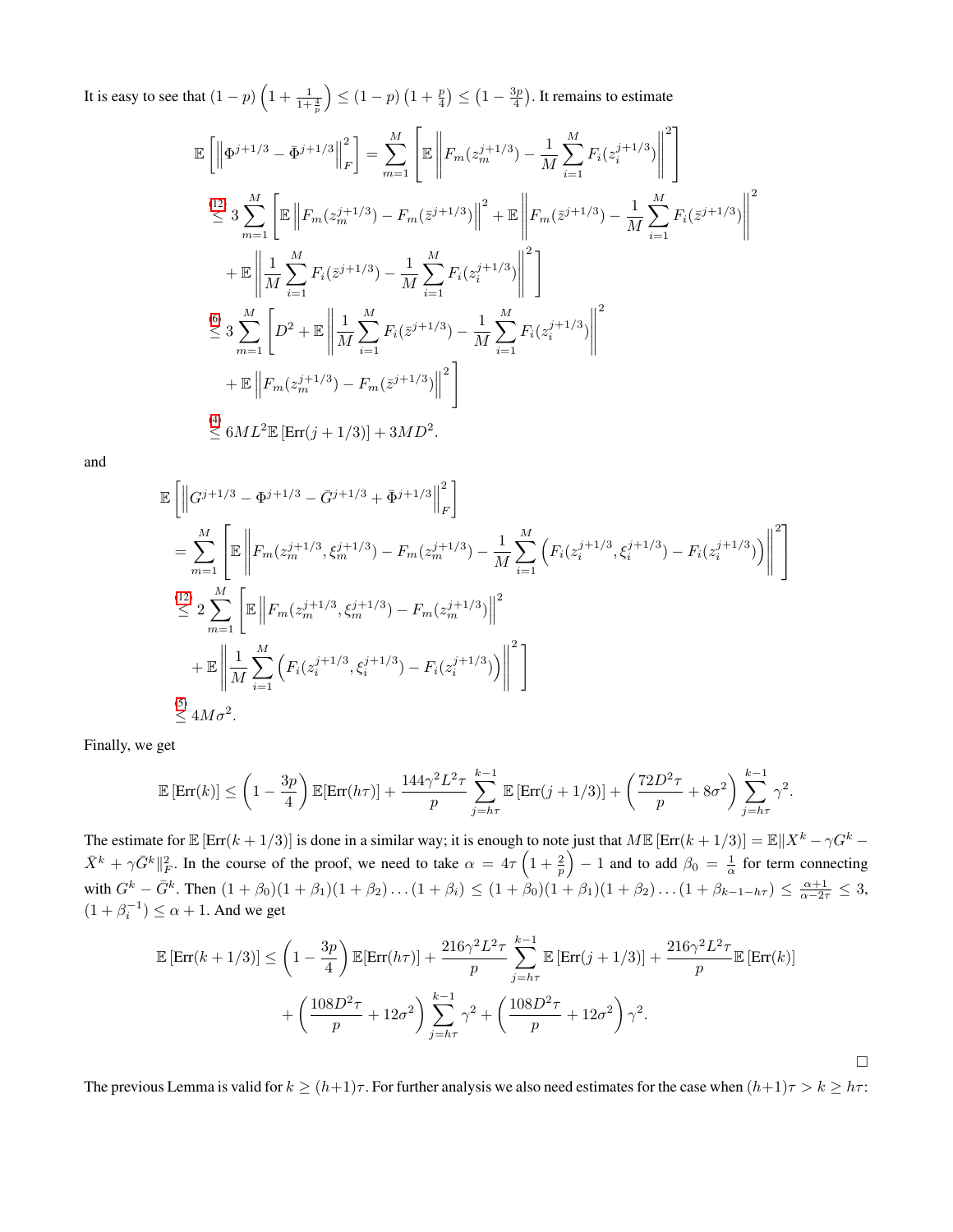**Lemma 5** *Under Assumptions [2,](#page-3-3) [4,](#page-3-5) [5,](#page-3-6) [1](#page-2-5) it holds that for*  $(h + 1)\tau > k \geq h\tau$ 

$$
\mathbb{E}\left[Err(k)\right] \leq \left(1 + \frac{p}{4}\right) \mathbb{E}\left[Err(h\tau)\right] + \frac{144\gamma^2 L^2 \tau}{p} \sum_{j=h\tau}^{k-1} \mathbb{E}\left[Err(j+1/3)\right] \\
+ \left(\frac{72D^2 \tau}{p} + 8\sigma^2\right) \sum_{j=h\tau}^{k-1} \gamma^2
$$
\n(28)

$$
\mathbb{E}\left[Err(k+1/3)\right] \leq \left(1 + \frac{p}{4}\right) \mathbb{E}[Err(h\tau)] + \frac{216\gamma^2 L^2 \tau}{p} \sum_{j=h\tau}^{k-1} \mathbb{E}\left[Err(j+1/3)\right] + \frac{216\gamma^2 L^2 \tau}{p} \mathbb{E}\left[Err(k)\right] + \left(\frac{108D^2 \tau}{p} + 12\sigma^2\right) \sum_{j=h\tau}^{k-1} \gamma^2 + \left(\frac{108D^2 \tau}{p} + 12\sigma^2\right) \gamma^2.
$$
\n(29)

*where we define*  $h = \lfloor k/\tau \rfloor - 1$ *.* 

**Proof:** We only modify [\(27\)](#page-16-0), because we cannot use [\(3\)](#page-2-7) for such  $k$ .

$$
M \cdot \mathbb{E} [\text{Err}(k)] \leq \left(1 + \frac{1}{1 + \frac{4}{p}}\right) \mathbb{E} \left[ \left\| \left( X^{h\tau} - \bar{X}^{h\tau} \right) \prod_{i=k-1}^{h\tau} W^i \right\|_F^2 \right] + \frac{24\gamma^2 \tau}{p} \sum_{j=h\tau}^{k-1} \mathbb{E} \left[ \left\| \Phi^{j+1/3} - \bar{\Phi}^{j+1/3} \right\|_F^2 \right] + 2\gamma^2 \sum_{j=h\tau}^{k-1} \mathbb{E} \left[ \left\| G^{j+1/3} - \Phi^{j+1/3} - \bar{G}^{j+1/3} + \bar{\Phi}^{j+1/3} \right\|_F^2 \right] \n\frac{(16)}{\leq} \left(1 + \frac{1}{1 + \frac{4}{p}}\right) \mathbb{E} \left[ \left\| X^{h\tau} - \bar{X}^{h\tau} \right\|_F^2 \right] + \frac{24\gamma^2 \tau}{p} \sum_{j=h\tau}^{k-1} \mathbb{E} \left[ \left\| \Phi^{j+1/3} - \bar{\Phi}^{j+1/3} \right\|_F^2 \right] + 2\gamma^2 \sum_{j=h\tau}^{k-1} \mathbb{E} \left[ \left\| G^{j+1/3} - \Phi^{j+1/3} - \bar{G}^{j+1/3} + \bar{\Phi}^{j+1/3} \right\|_F^2 \right].
$$

Further proof is reduced to solving recurrent [\(24\)](#page-14-0), [\(25\)](#page-14-1), [\(26\)](#page-14-2), [\(28\)](#page-18-0) and [\(29\)](#page-18-1). Note that in the general case  $\mathbb{E} [\text{Err}(k + 1/3)]$ may be less than  $\mathbb{E} [\text{Err}(k)]$ , but since recurrent [\(26\)](#page-14-2) is stronger than [\(25\)](#page-14-1), we assume for simplicity that  $\mathbb{E} [\text{Err}(k+1/3)] \geq$  $\mathbb{E}[\text{Err}(k)]$ . Then the resulting recurrences are written as follows (Here we additionally use that  $\gamma \leq \frac{p}{120\tau L}$ ):

<span id="page-18-1"></span><span id="page-18-0"></span> $\Box$ 

$$
\mathbb{E}\left[\|\bar{z}^{k+1} - z^*\|^2\right] \le \left(1 - \frac{\gamma\mu}{2}\right) \mathbb{E}\left[\|\bar{z}^k - z^*\|^2\right] + \left(\frac{\gamma L^2}{\mu} + 10\gamma^2 L^2\right) \mathbb{E}\left[\text{Err}(k+1/3)\right] + \frac{10\gamma^2 \sigma^2}{M}
$$
  
\n
$$
\le \left(1 - \frac{\gamma\mu}{2}\right) \mathbb{E}\left[\|\bar{z}^k - z^*\|^2\right] + \frac{2\gamma L^2}{\mu} \mathbb{E}\left[\text{Err}(k+1/3)\right] + \frac{10\gamma^2 \sigma^2}{M}.
$$
  
\n
$$
\left(1 - \frac{216\gamma^2 L^2 \tau}{p}\right) \mathbb{E}\left[\text{Err}(k+1/3)\right] \le \left(1 - \frac{3p}{4}\right) \mathbb{E}\left[\text{Err}(h\tau + 1/3)\right] + \frac{216\gamma^2 L^2 \tau}{p} \sum_{j=h\tau}^{k-1} \mathbb{E}\left[\text{Err}(j+1/3)\right]
$$
  
\n
$$
+ \left(\frac{216D^2 \tau}{p} + 24\sigma^2\right) \sum_{j=h\tau}^{k-1} \gamma^2.
$$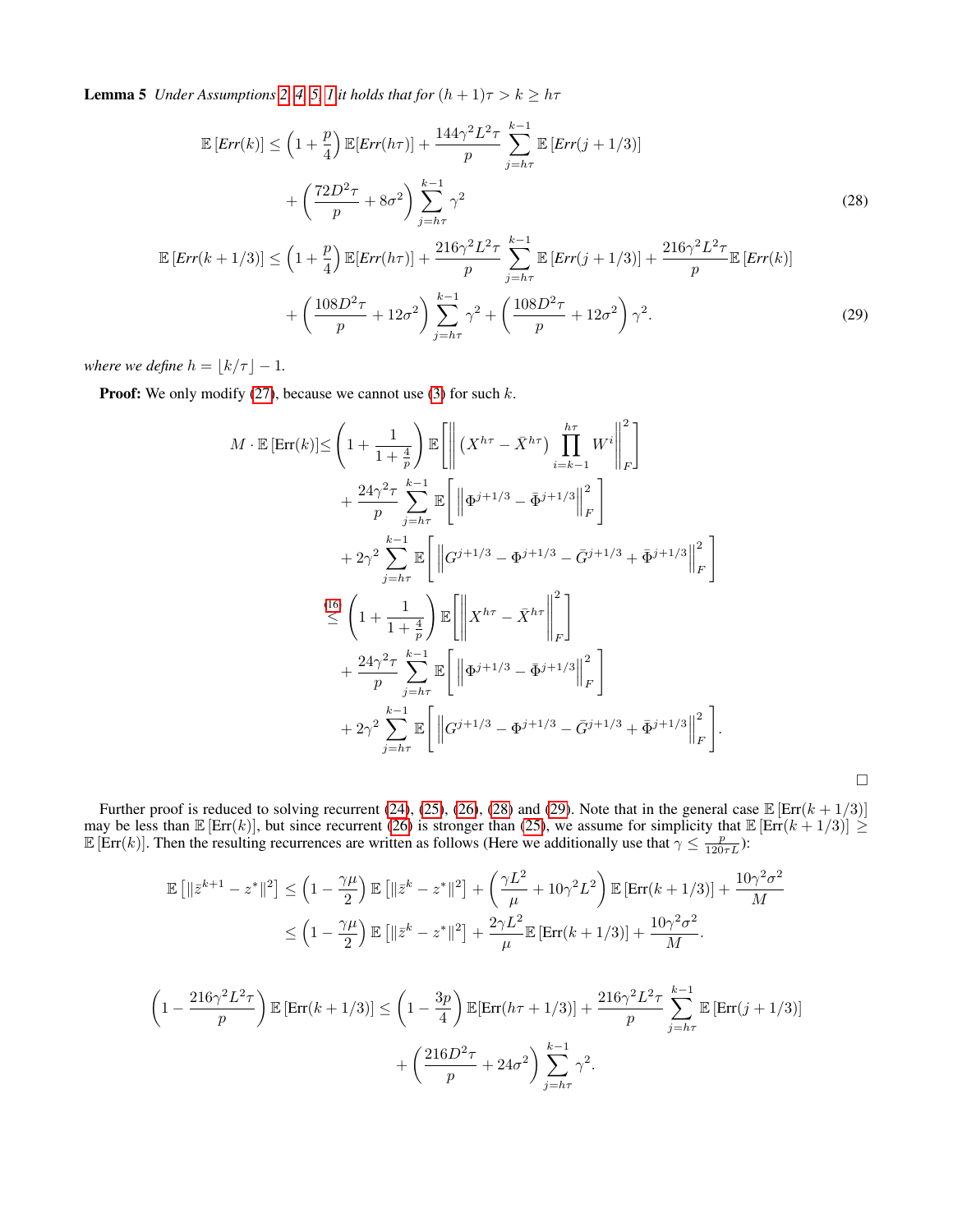$$
\left(1 - \frac{p}{64}\right) \mathbb{E}\left[\text{Err}(k+1/3)\right] \le \left(1 - \frac{3p}{4}\right) \mathbb{E}[\text{Err}(h\tau+1/3)] + \frac{p}{64\tau} \sum_{j=h\tau}^{k-1} \mathbb{E}\left[\text{Err}(j+1/3)\right]
$$

$$
+ \left(\frac{216D^2\tau}{p} + 24\sigma^2\right) \sum_{j=h\tau}^{k-1} \gamma^2.
$$

$$
\mathbb{E}\left[\text{Err}(k+1/3)\right] \le \left(1 - \frac{p}{2}\right) \mathbb{E}\left[\text{Err}(h\tau+1/3)\right] + \frac{p}{64\tau} \sum_{j=h\tau}^{k-1} \mathbb{E}\left[\text{Err}(j+1/3)\right]
$$

$$
+ \left(\frac{225D^2\tau}{p} + 25\sigma^2\right) \sum_{j=h\tau}^{k-1} \gamma^2.
$$

In the last inequality, we took into account that  $0 < p \le 1$ , in particular,  $\left(1 - \frac{3p}{4}\right) \left(1 - \frac{p}{64}\right)^{-1} \le 1 - \frac{p}{2}$ . Analogically,

$$
\mathbb{E}\left[\text{Err}(k+1/3)\right] \le \left(1+\frac{p}{2}\right) \mathbb{E}[\text{Err}(h\tau)] + \frac{216\gamma^2 L^2 \tau}{p} \sum_{j=h\tau}^{k-1} \mathbb{E}\left[\text{Err}(j+1/3)\right] + \frac{216\gamma^2 L^2 \tau}{p} \mathbb{E}\left[\text{Err}(k)\right]
$$

$$
+ \left(\frac{108D^2 \tau}{p} + 12\sigma^2\right) \sum_{j=h\tau}^{k-1} \gamma^2 + \left(\frac{108D^2 \tau}{p} + 12\sigma^2\right) \gamma^2.
$$
With  $r_k = \mathbb{E}\left[\|\bar{z}^k - z^*\|^2\right], e_k = \mathbb{E}\left[\text{Err}(k+1/3)\right], a = \frac{\mu}{2}, B = \frac{2L^2}{\mu} \text{ and } C = \frac{10\sigma^2}{M} \text{ and } A = \frac{225D^2 \tau}{p} + 25\sigma^2 \text{ we get}$ 

 $r_{k+1} \leq (1 - \gamma a) r_k + \gamma B e_k + \gamma$  ${}^{2}C.$  (30)

$$
e_k \le \left(1 - \frac{p}{2}\right) e_{h\tau} + \frac{p}{64\tau} \sum_{j=h\tau}^{k-1} e_j + A \sum_{j=h\tau}^{k-1} \gamma^2, \quad k \ge (h+1)\tau.
$$
 (31)

$$
e_k \le \left(1 + \frac{p}{2}\right)e_{h\tau} + \frac{p}{64\tau} \sum_{j=h\tau}^{k-1} e_j + A \sum_{j=h\tau}^{k-1} \gamma^2, \quad h\tau \le k < (h+1)\tau. \tag{32}
$$

For such sequences, we can apply the following lemma:

**Lemma 6** If non-negative sequence  $\{e_k\}$  satisfy [\(31\)](#page-19-0) and [\(32\)](#page-19-1) with some constants  $0 < \tilde{p} \leq 1$ ,  $\tau \geq 1$ ,  $A \geq 0$ . Then for *non-negative sequence* {wk} *it holds that*

<span id="page-19-3"></span><span id="page-19-2"></span><span id="page-19-1"></span><span id="page-19-0"></span>
$$
e_k \le \frac{8\gamma^2 A \tau}{p}.
$$

**Proof:** We start from [\(31\)](#page-19-0) and substitute all  $e_j$  for  $j \ge (h+1)\tau$  from  $k-1$  to  $(h+1)\tau$ :

$$
e_k \leq \left(1 - \frac{p}{2}\right) \cdot \left(1 + \frac{p}{64\tau}\right) e_{h\tau} + \frac{p}{64\tau} \left(1 + \frac{p}{64\tau}\right) \sum_{j=h\tau}^{k-2} e_j + A \sum_{j=h\tau}^{k-1} \gamma^2 + \frac{p}{64\tau} \cdot A \sum_{j=h\tau}^{k-2} \gamma^2
$$
  

$$
\leq \left(1 - \frac{p}{2}\right) \cdot \left(1 + \frac{p}{64\tau}\right)^\tau e_{h\tau} + \frac{p}{64\tau} \left(1 + \frac{p}{64\tau}\right)^\tau \sum_{j=h\tau}^{(h+1)\tau-1} e_j
$$
  

$$
+ A \left(1 + \frac{p}{64\tau}\right)^{k-(h+1)\tau} \sum_{j=h\tau}^{(h+1)\tau-1} \gamma^2 + A \sum_{j=(h+1)\tau}^{k-1} \left(1 + \frac{p}{64\tau}\right)^{k-1-j} \gamma^2.
$$

Then we substitute all  $e_j$  for  $h\tau \leq k < (h+1)\tau$  using [\(32\)](#page-19-1):

$$
e_k \le \left(1 - \frac{p}{2} + \frac{p}{64\tau} \left(1 + \frac{p}{2}\right)\right) \cdot \left(1 + \frac{p}{64\tau}\right)^{\tau} e_{h\tau} + \frac{p}{64\tau} \left(1 + \frac{p}{64\tau}\right)^{\tau+1} \sum_{j=h\tau}^{(h+1)\tau-2} e_j
$$

$$
+ A \left(1 + \frac{p}{64\tau}\right)^{k - (h+1)\tau+1} \sum_{j=h\tau}^{(h+1)\tau-2} \gamma^2 + A \sum_{j=(h+1)\tau-1}^{k-1} \left(1 + \frac{p}{64\tau}\right)^{k-1-j} \gamma^2.
$$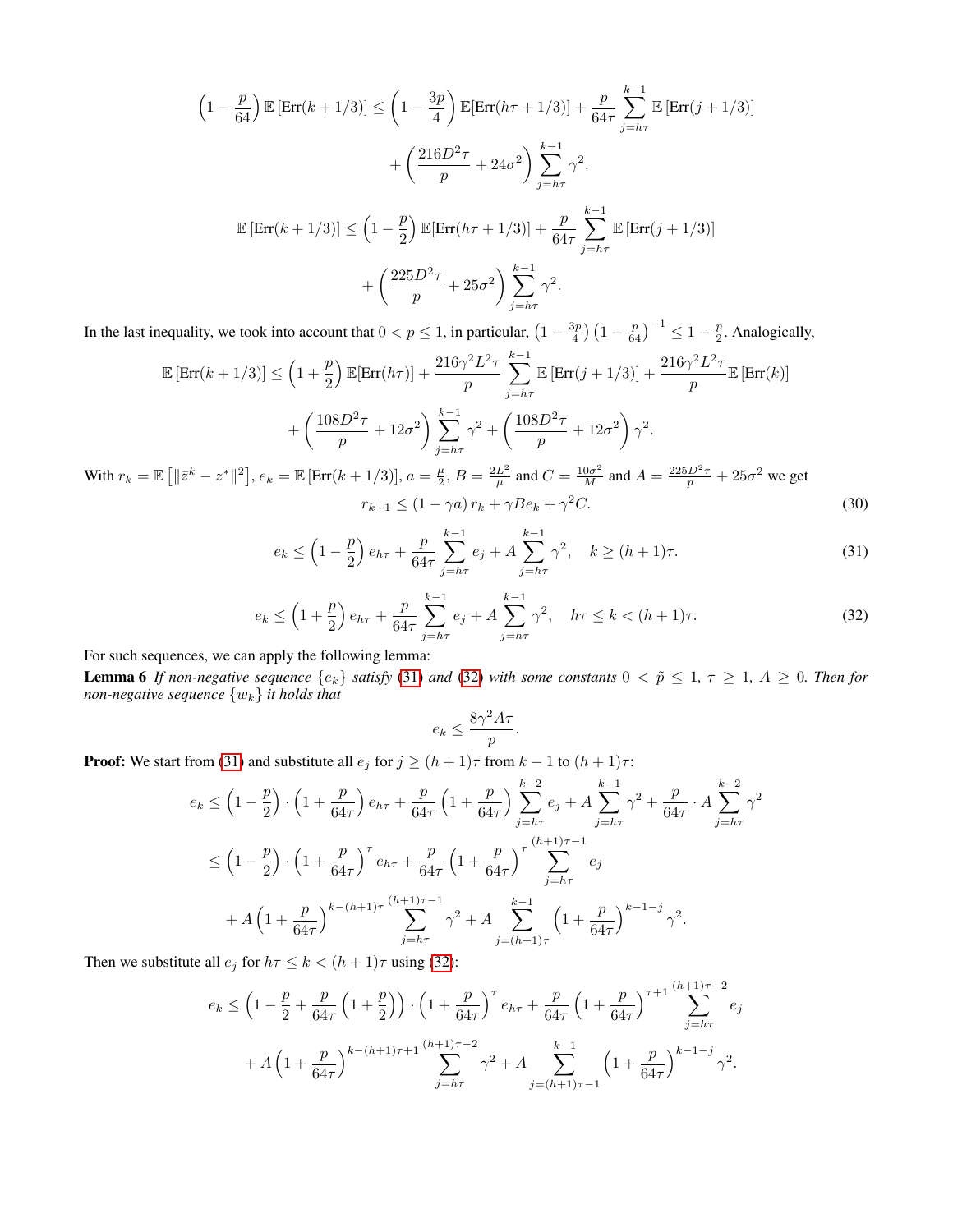With  $\frac{p}{64\tau} \left(1 + \frac{p}{2}\right) \le \frac{p}{16\tau} \left(1 - \frac{p}{2}\right)$  we get

$$
e_k \le \left(1 - \frac{p}{2}\right) \left(1 + \frac{p}{16\tau}\right) \left(1 + \frac{p}{64\tau}\right)^{\tau} e_{h\tau} + \frac{p}{64\tau} \left(1 + \frac{p}{64\tau}\right)^{\tau+1} \sum_{j=h\tau}^{(h+1)\tau-2} e_j
$$
  
+  $A \left(1 + \frac{p}{64\tau}\right)^{k - (h+1)\tau+1} \sum_{j=h\tau}^{(h+1)\tau-2} \gamma^2 + A \sum_{j=(h+1)\tau-1}^{k-1} \left(1 + \frac{p}{64\tau}\right)^{k-1-j} \gamma^2.$ 

Making the same way for the rest  $e_j$ , we have

$$
e_k \leq \left(1 - \frac{p}{2}\right) \left(1 + \frac{p}{16\tau}\right)^{2\tau} e_{h\tau} + A \sum_{j=h\tau}^{k-1} \left(1 + \frac{p}{64\tau}\right)^{k-1-j} \gamma^2.
$$

Then one can note that  $\left(1+\frac{p}{64\tau}\right)^{k-1-j} \leq \left(1+\frac{p}{16\tau}\right)^{2\tau} \leq \exp(p/8) \leq 1+\frac{p}{4}$  for  $p \leq 1$  and then

$$
e_k \le \left(1 - \frac{p}{4}\right)e_{h\tau} + 2A\sum_{j=h\tau}^{k-1} \gamma^2.
$$

It remains to run recursion for  $e_{h\tau}$ :

$$
e_k \le 2A\gamma^2 \sum_{j=0}^{k-1} \left(1 - \frac{p}{4}\right)^{\lfloor (k-j)/\tau \rfloor}.
$$

For  $p \le 1$  it holds that  $\left(1 - \frac{p}{4}\right)^{1/\tau} \le \exp(-p/4\tau) \le 1 - \frac{p}{4\tau}$ , hence

$$
e_k \le 2A\gamma^2 \sum_{j=0}^{k-1} \left(1 - \frac{p}{4\tau}\right)^{k-j} \le \frac{8\gamma^2 A\tau}{p}.
$$

Substitute the estimate for  $e_k$  in [\(30\)](#page-19-2):

$$
r_{k+1} \le (1 - \gamma a) r_k + \frac{8\gamma^3 AB\tau}{p} + \gamma^2 C.
$$

Running the recursion from  $0$  to  $K$  gives

$$
r_{K+1} \le (1 - \gamma a)^K r_0 + \frac{8\gamma^2 AB\tau}{ap} + \frac{\gamma C}{a} \le \exp\left(-\gamma aK\right) r_0 + \frac{8\gamma^2 AB\tau}{ap} + \frac{\gamma C}{a}.
$$

Finally, we need tuning of  $\gamma \leq \frac{1}{d} = \frac{p}{120L\tau}$ :

• If 
$$
\frac{1}{d} \ge \frac{\ln(\max\{2, ar_0K/C\})}{aK}
$$
 then  $\gamma = \frac{\ln(\max\{2, ar_0K/C\})}{aK}$  gives  

$$
\tilde{\mathcal{O}}\left(\exp\left(-\ln\left(\max\{2, ar_0K/C\}\right)\right)r_0 + \frac{AB\tau}{a^3pK^2} + \frac{C}{a^2K}\right) \le \tilde{\mathcal{O}}\left(\exp\left(-\frac{aK}{d}\right)r_0 + \frac{AB\tau}{a^3pK^2} + \frac{C}{a^2K}\right).
$$

• If 
$$
\frac{1}{d} \le \frac{\ln(\max\{2, ar_0 K/C\})}{aK}
$$
 then  $\gamma = \frac{1}{d}$  gives  
\n
$$
\tilde{\mathcal{O}}\left(\exp\left(-\frac{aK}{d}\right)r_0 + \frac{AB\tau}{ad^2p} + \frac{C}{ad}\right) \le \tilde{\mathcal{O}}\left(\exp\left(-\frac{aK}{d}\right)r_0 + \frac{AB\tau}{a^3pK^2} + \frac{C}{a^2K}\right).
$$

What in the end gives that

$$
r_{k+1} = \tilde{\mathcal{O}}\left(\exp\left(-\frac{aK}{d}\right)r_0 + \frac{AB\tau}{a^3pK^2} + \frac{C}{a^2K}\right).
$$

This completes the proof of the strongly-convex–strongly-concave case.

 $\hfill \square$ 

 $\hfill \square$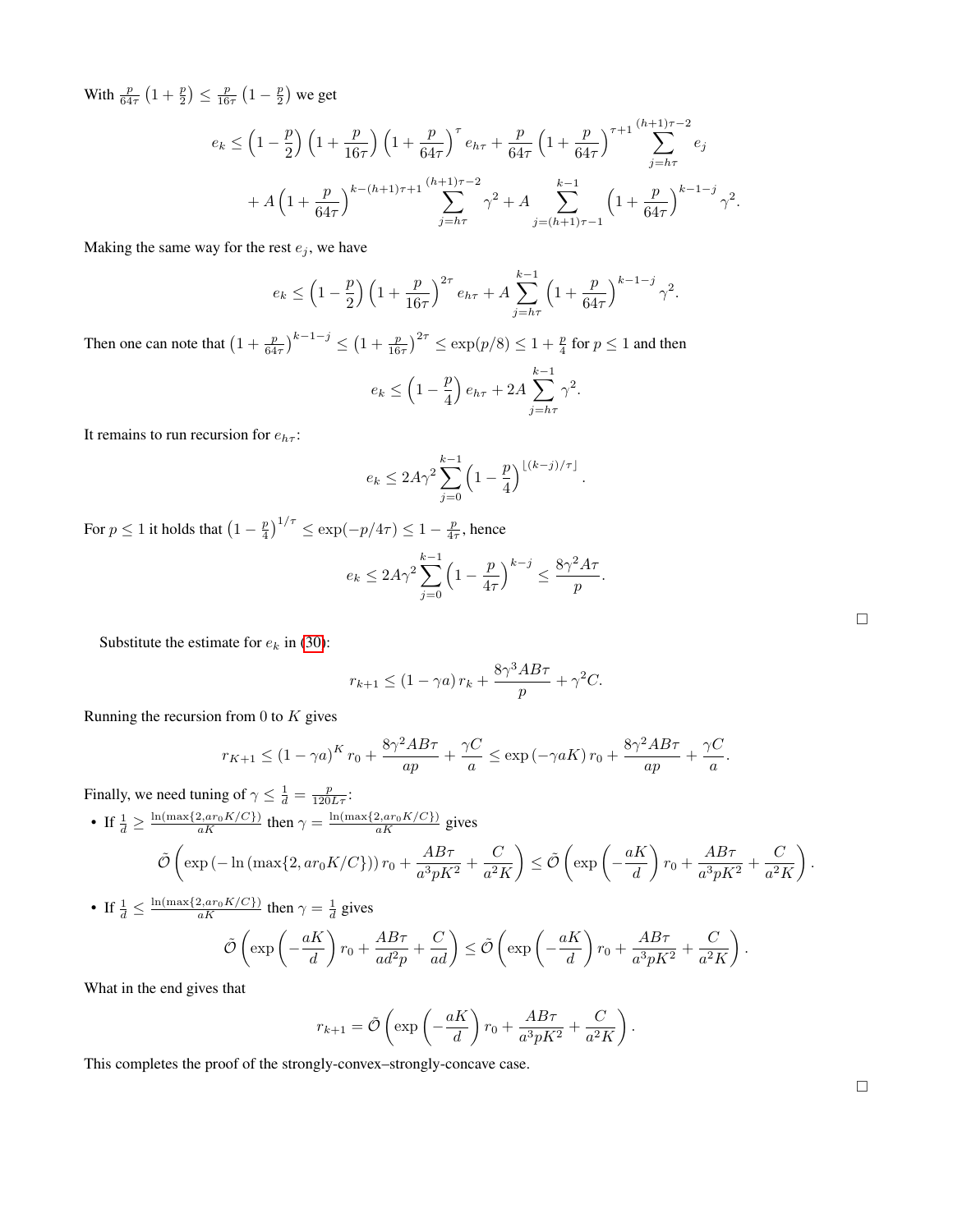## C.3 Proof of Theorem [1,](#page-3-9) monotone case

Note that in the proof of inequality [\(20\)](#page-11-1) we can take an arbitrary  $z$  instead of  $z^*$ . Rearranging terms, we obtain for an arbitrary z:

<span id="page-21-1"></span>
$$
2\gamma \mathbb{E}\left[\langle \bar{g}^{k+1/3}, \bar{z}^{k+1/3} - z \rangle\right] = \mathbb{E}\left[\|\bar{z}^k - z\|^2\right] - \mathbb{E}\left[\|\bar{z}^{k+1} - z\|^2\right] \\
-\mathbb{E}\left[\|\bar{z}^{k+1/3} - \bar{z}^k\|^2\right] + \gamma^2 \mathbb{E}\left[\|\bar{g}^{k+1/3} - \bar{g}^k\|^2\right].
$$
\n(33)

Next we need two bounds: a lower bound for the l.h.s. that relates it with the true operator  $F$ , and an upper bound for the last term in the r.h.s. that is given by Lemma [3.](#page-12-1)

The lower bound is given by the following Lemma.

<span id="page-21-0"></span>Lemma 7 *Let the operator* F *satisfy Assumption [4.](#page-3-5) Then, for any fixed* z *we have*

$$
\mathbb{E}\left[\langle \bar{g}^{k+1/3}, \bar{z}^{k+1/3} - z \rangle\right] \geq \mathbb{E}\left[\left\langle F(\bar{z}^{k+1/3}), \bar{z}^{k+1/3} - z \right\rangle\right]
$$
\n
$$
\gamma L^2 \mathbb{E}\left[\left| \left\langle -k+1/3, -k+1/3 \right\rangle \right] \right] \mathbb{E}\left[\left\langle \left\langle F(\bar{z}^{k+1/3}), \bar{z}^{k+1/3} - z \right\rangle \right] \right]
$$
\n(34)

$$
-\frac{\gamma L^2}{2} \mathbb{E}\left[\|\bar{z}^{k+1/3} - \bar{z}^k\|^2\right] - \frac{1}{2\gamma} \mathbb{E}\text{Err}(k+1/3) - L\sqrt{\mathbb{E}\text{Err}(k+1/3)}\sqrt{\mathbb{E}\|\bar{z}^k - z\|^2} \tag{35}
$$

**Proof:** We take into account the independence of all random vectors  $\xi^i = (\xi_1^i, \dots, \xi_m^i)$  and select only the conditional expectation  $\mathbb{E}_{\xi^{k+1/3}}$  on vector  $\xi^{k+1/3}$ 

$$
\mathbb{E}\left[\langle\bar{g}^{k+1/3}, \bar{z}^{k+1/3} - z\rangle\right] = \mathbb{E}\left[\left\langle\frac{1}{M} \sum_{m=1}^{M} \mathbb{E}_{\xi^{k+1/3}}[F_m(z_m^{k+1/3}, \xi_m^{k+1/3})], \bar{z}^{k+1/3} - z\right\rangle\right]
$$
\n
$$
\stackrel{\text{(5)}}{=} \mathbb{E}\left[\left\langle\frac{1}{M} \sum_{m=1}^{M} F_m(z_m^{k+1/3}), \bar{z}^{k+1/3} - z\right\rangle\right]
$$
\n
$$
= \mathbb{E}\left[\left\langle\frac{1}{M} \sum_{m=1}^{M} F_m(\bar{z}^{k+1/3}), \bar{z}^{k+1/3} - z\right\rangle\right]
$$
\n
$$
- \mathbb{E}\left[\left\langle\frac{1}{M} \sum_{m=1}^{M} [F_m(\bar{z}^{k+1/3}) - F_m(z_m^{k+1/3})], \bar{z}^{k+1/3} - z\right\rangle\right]
$$
\n
$$
- \mathbb{E}\left[\left\langle F(\bar{z}^{k+1/3}), \bar{z}^{k+1/3} - z\right\rangle\right]
$$
\n
$$
- \mathbb{E}\left[\left\langle\frac{1}{M} \sum_{m=1}^{M} [F_m(\bar{z}^{k+1/3}) - F_m(z_m^{k+1/3})], \bar{z}^{k+1/3} - z\right\rangle\right].
$$

Next we estimate from below the last term in the r.h.s. Since, for any  $\kappa > 0$ , it is true that  $-2\langle a, b \rangle \ge -\frac{1}{2\kappa} ||a||^2 - \frac{\kappa}{2} ||b||^2$ , taking  $\kappa = \gamma L^2$  and using the Cauchy-Schwarz, we obtain

$$
-\mathbb{E}\left\langle\frac{1}{M}\sum_{m=1}^{M}[F_{m}(\bar{z}^{k+1/3})-F_{m}(z_{m}^{k+1/3})],\bar{z}^{k+1/3}-\bar{z}^{k}+\bar{z}^{k}-z\right\rangle
$$
  
\n
$$
\geq -\frac{\gamma L^{2}}{2}\mathbb{E}\|\bar{z}^{k+1/3}-\bar{z}^{k}\|^{2}-\frac{1}{2\gamma L^{2}}\mathbb{E}\left\|\frac{1}{M}\sum_{m=1}^{M}[F_{m}(\bar{z}^{k+1/3})-F_{m}(z_{m}^{k+1/3})]\right\|^{2}
$$
  
\n
$$
-\mathbb{E}\left[\left\|\frac{1}{M}\sum_{m=1}^{M}[F_{m}(\bar{z}^{k+1/3})-F_{m}(z_{m}^{k+1/3})]\right\| \|\bar{z}^{k}-z\|\right]
$$
  
\n
$$
\stackrel{(4)}{\geq} -\frac{\gamma L^{2}}{2}\mathbb{E}\left[\|\bar{z}^{k+1/3}-\bar{z}^{k}\|^{2}\right] - \frac{L^{2}}{2M\gamma L^{2}}\mathbb{E}\left[\sum_{m=1}^{M}\left\|\bar{z}^{k+1/3}-z_{m}^{k+1/3}\right\|^{2}\right]
$$
  
\n
$$
-\frac{L}{M}\mathbb{E}\left[\sum_{m=1}^{M}\|\bar{z}^{k+1/3}-z_{m}^{k+1/3}\|\|\bar{z}^{k}-z\|\right]
$$
  
\n
$$
\stackrel{(19)}{\geq} -\frac{\gamma L^{2}}{2}\mathbb{E}\left[\|\bar{z}^{k+1/3}-\bar{z}^{k}\|^{2}\right] - \frac{1}{2\gamma}\mathbb{E}\text{Err}(k+1/3) - L\sqrt{\mathbb{E}\text{Err}(k+1/3)}\sqrt{\mathbb{E}\|\bar{z}^{k}-z\|^{2}},
$$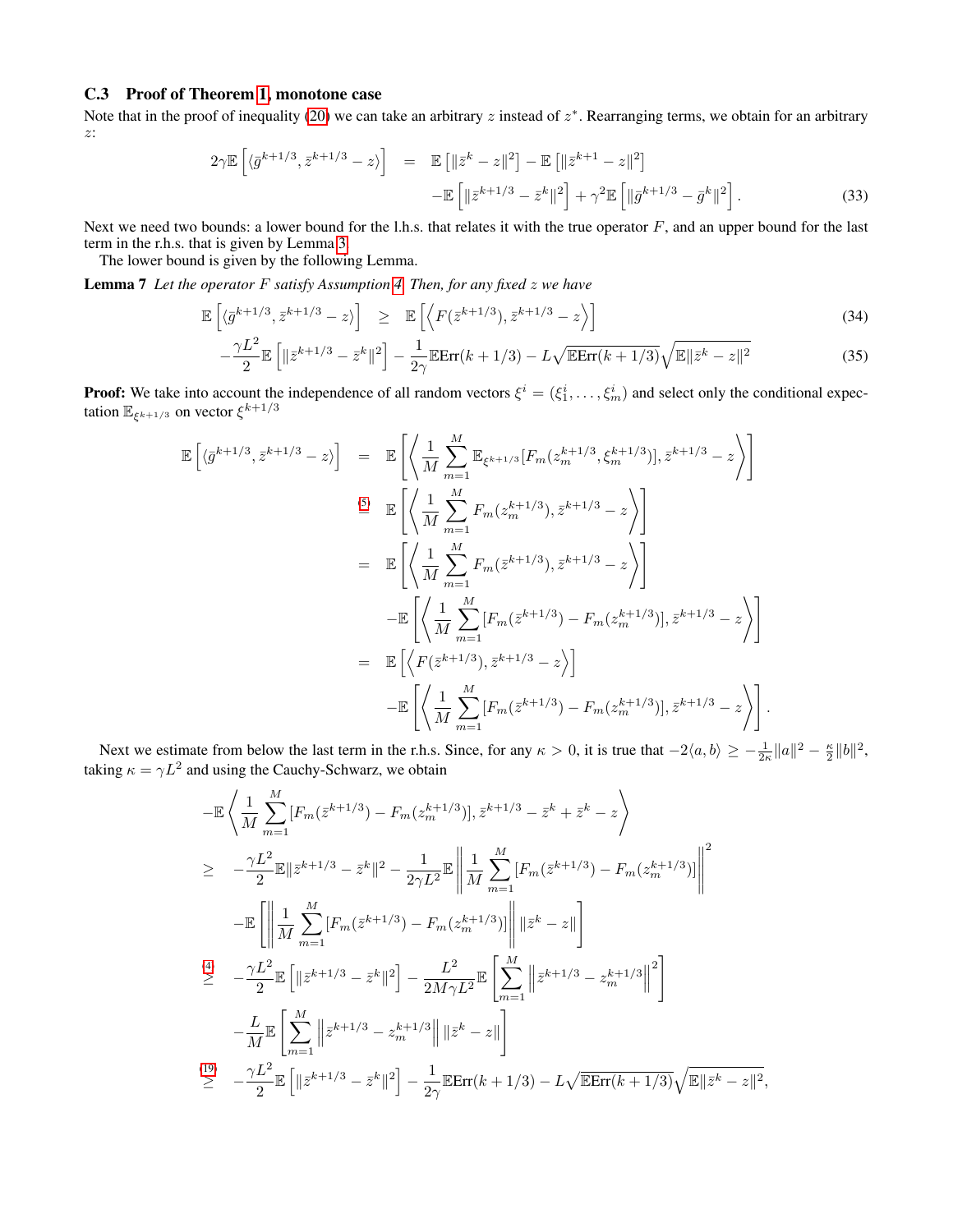where in the last inequality we used also that

$$
\mathbb{E}\left[\frac{1}{M}\sum_{m=1}^{M}\left\|\bar{z}^{k+1/3}-z_{m}^{k+1/3}\right\|\|\bar{z}^{k}-z\|\right] \leq \sqrt{\mathbb{E}\left(\frac{1}{M}\sum_{m=1}^{M}\left\|\bar{z}^{k+1/3}-z_{m}^{k+1/3}\right\|\right)^{2}}\sqrt{\mathbb{E}\|\bar{z}^{k}-z\|^{2}}
$$

$$
\leq \sqrt{\frac{1}{M}\mathbb{E}\sum_{m=1}^{M}\left\|\bar{z}^{k+1/3}-z_{m}^{k+1/3}\right\|^{2}}\sqrt{\mathbb{E}\|\bar{z}^{k}-z\|^{2}}
$$

$$
\stackrel{\text{(19)}=\sqrt{\mathbb{E}\text{Err}(k+1/3)}\sqrt{\mathbb{E}\|\bar{z}^{k}-z\|^{2}}
$$

Combining the above, we obtain the statement of the Lemma.

Combining inequality [\(33\)](#page-21-1) with Lemma [3](#page-12-1) and Lemma [7,](#page-21-0) rearranging the terms, and using the monotonicity of the operator F, i.e. [\(SM\)](#page-3-1) with  $\mu = 0$ , we obtain, for any z Ei

$$
2\gamma \mathbb{E} \left[ \left\langle F(z), \bar{z}^{k+1/3} - z \right\rangle \right] \leq 2\gamma \mathbb{E} \left[ \left\langle F(\bar{z}^{k+1/3}), \bar{z}^{k+1/3} - z \right\rangle \right] \n= \mathbb{E} \left[ \left\| \bar{z}^{k} - z \right\|^{2} \right] - \mathbb{E} \left[ \left\| \bar{z}^{k+1} - z \right\|^{2} \right] \n- \mathbb{E} \left[ \left\| \bar{z}^{k+1/3} - \bar{z}^{k} \right\|^{2} \right] + 5\gamma^{2}L^{2} \mathbb{E} \left[ \left\| \bar{z}^{k+1/3} - \bar{z}^{k} \right\|^{2} \right] \n+ \frac{10\sigma^{2}\gamma^{2}}{M} + 5L^{2}\gamma^{2} \mathbb{E} \left[ \text{Err}(k+1/3) \right] + 5L^{2}\gamma^{2} \mathbb{E} \left[ \text{Err}(k) \right] \n+ L^{2}\gamma^{2} \mathbb{E} \left[ \left\| \bar{z}^{k+1/3} - \bar{z}^{k} \right\|^{2} \right] + \text{Err}(k+1/3) \n+ 2\gamma L \sqrt{\mathbb{E} \text{Err}(k+1/3)} \sqrt{\mathbb{E} \left\| \bar{z}^{k} - z \right\|^{2}} \n\leq \mathbb{E} \left[ \left\| \bar{z}^{k} - z \right\|^{2} \right] - \mathbb{E} \left[ \left\| \bar{z}^{k+1} - z \right\|^{2} \right] + \frac{10\sigma^{2}\gamma^{2}}{M} \n+ 5L^{2}\gamma^{2} \mathbb{E} \left[ \text{Err}(k+1/3) \right] + 5L^{2}\gamma^{2} \mathbb{E} \left[ \text{Err}(k) \right] \n+ \text{Err}(k+1/3) + 2\gamma L \sqrt{\mathbb{E} \text{Err}(k+1/3)} \sqrt{\mathbb{E} \left\| \bar{z}^{k} - z \right\|^{2}} \n\leq \mathbb{E} \left[ \left\| \bar{z}^{k} - z \right\|^{2} \right] -
$$

where in the last but one inequality we used the choice  $\gamma \leq \frac{1}{l}$  $\frac{1}{L\sqrt{6}}$ . Further, by Lemma [6,](#page-19-3) we have, for any z,

<span id="page-22-0"></span>
$$
2\gamma \mathbb{E}\left[\left\langle F(z), \bar{z}^{k+1/3} - z \right\rangle\right] \leq \mathbb{E}\left[\|\bar{z}^{k} - z\|^{2}\right] - \mathbb{E}\left[\|\bar{z}^{k+1} - z\|^{2}\right] + \frac{10\sigma^{2}\gamma^{2}}{M} + (1 + 5\gamma^{2}L^{2}) \cdot \frac{8\gamma^{2}\tau}{p} \cdot \left(\frac{225D^{2}\tau}{p} + 25\sigma^{2}\right) + 5\gamma^{2}L^{2} \cdot \frac{8\gamma^{2}\tau}{p} \cdot \left(\frac{225D^{2}\tau}{p} + 25\sigma^{2}\right) + 2\gamma L \sqrt{\frac{8\gamma^{2}\tau}{p} \cdot \left(\frac{225D^{2}\tau}{p} + 25\sigma^{2}\right)} \sqrt{\mathbb{E}\|\bar{z}^{k} - z\|^{2}} \leq \mathbb{E}\left[\|\bar{z}^{k} - z\|^{2}\right] - \mathbb{E}\left[\|\bar{z}^{k+1} - z\|^{2}\right] + \frac{10\sigma^{2}\gamma^{2}}{M} + (1 + 10\gamma^{2}L^{2}) \cdot \frac{8\gamma^{2}\tau}{p} \cdot \left(\frac{225D^{2}\tau}{p} + 25\sigma^{2}\right) + \gamma L \sqrt{\frac{32\gamma^{2}\tau}{p} \cdot \left(\frac{225D^{2}\tau}{p} + 25\sigma^{2}\right)} \sqrt{\mathbb{E}\|\bar{z}^{k} - z\|^{2}} \leq \mathbb{E}\left[\|\bar{z}^{k} - z\|^{2}\right] - \mathbb{E}\left[\|\bar{z}^{k+1} - z\|^{2}\right] + \xi + \sqrt{\eta} \sqrt{\mathbb{E}\|\bar{z}^{k} - z\|^{2}}, \tag{37}
$$

 $\Box$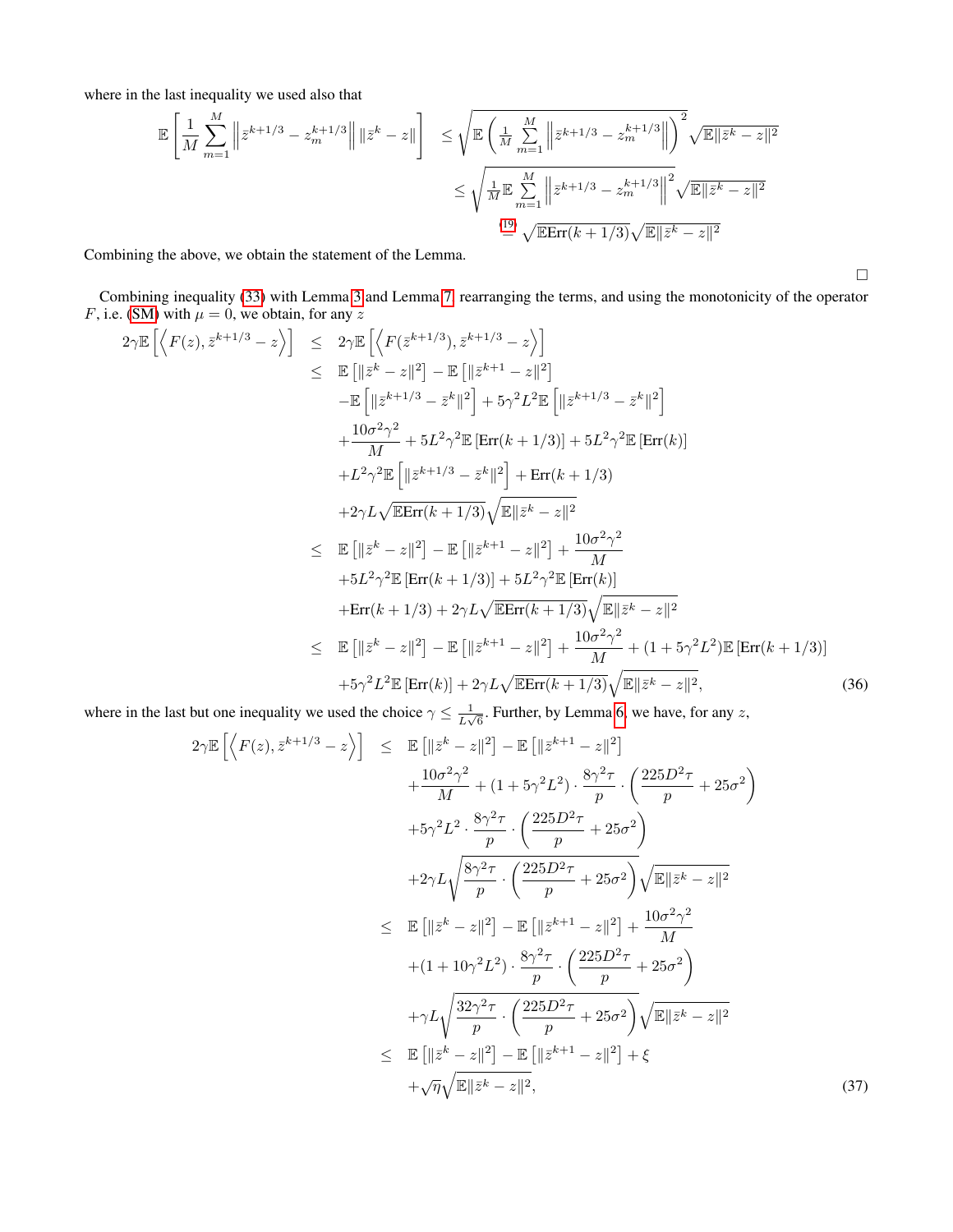where we denote  $\Delta := 32 \cdot \frac{\tau}{p} \cdot \left( \frac{225D^2 \tau}{p} + 25\sigma^2 \right), \xi := (1 + 10\gamma^2 L^2) \gamma^2 \Delta + \frac{10\sigma^2 \gamma^2}{M}, \eta = \gamma^4 L^2 \Delta.$ 

<span id="page-23-0"></span>**Unbounded iterates** First, we consider the general case when the iterates  $\bar{z}^k$  are not assumed to be bounded. We carefully analyze this sequence and prove that this sequence can not go too far from any solution to the variational inequality. This allows us to obtain the final convergence rate bound. Let us denote  $r_k(z) := \sqrt{\mathbb{E} ||\bar{z}^k - z||^2}$  and let  $z^*$  be a solution to the variational inequality. Then, we have

$$
r_k(z) \leq \sqrt{2\mathbb{E}||\bar{z}^k - z^*||^2 + 2||z - z^*||^2} \leq \sqrt{2\mathbb{E}||\bar{z}^k - z^*||^2} + \sqrt{2||z - z^*||^2}
$$
  
=  $\sqrt{2}r_k(z^*) + \sqrt{2}||z - z^*||$ ,  
 $(r_k(z))^2 \leq 2\mathbb{E}||\bar{z}^k - z^*||^2 + ||z - z^*||^2 = 2(r_k(z^*))^2 + 2||z - z^*||^2$ .

Thus, from [\(37\)](#page-22-0), we have, for any z and any  $k \geq 0$ ,

<span id="page-23-1"></span>
$$
2\gamma \mathbb{E}\left[\left\langle F(z), \bar{z}^{k+1/3} - z \right\rangle\right] \le r_k(z)^2 - r_{k+1}(z)^2 + \xi + \sqrt{\eta}r_k(z), \tag{38}
$$

and summing these inequalities from  $k = 0$  to K, we obtain, for any z,

<span id="page-23-2"></span>
$$
2\gamma(K+1)\mathbb{E}\left[\langle F(z),\hat{z}^K-z\rangle\right] \leq r_0(z)^2 + (K+1)\xi + \sqrt{\eta} \sum_{k=0}^K r_k(z)
$$
  

$$
\leq 2r_0(z^*)^2 + 2\|z - z^*\|^2 + (K+1)\xi
$$
  

$$
+\sqrt{\eta} \left(\sqrt{2}(K+1)\|z - z^*\| + \sqrt{2} \sum_{k=0}^K r_k(z^*)\right),
$$
 (39)

where  $\hat{z}^K = \frac{1}{K+1} \sum_{k=0}^K$  $k=0$  $\bar{z}^{k+1/3}$ .

Our next goal is to bound from above

$$
r_0(z^*)^2 + (K+1)\xi + \sqrt{2\eta} \sum_{k=0}^{K} r_k(z^*).
$$

Taking  $z = z^*$  in [\(38\)](#page-23-1) and using the fact that  $z^*$  is a solution to the variational inequality, we obtain, for any  $k \ge 0$ 

$$
0 \leq 2\gamma \mathbb{E}\left[\left\langle F(z^*), \bar{z}^{k+1/3} - z^* \right\rangle\right] \leq r_k(z^*)^2 - r_{k+1}(z^*)^2 + \xi + \sqrt{\eta}r_k(z^*).
$$

Thus, for all  $k \geq 0$ ,

<span id="page-23-3"></span>
$$
r_{k+1}(z^*)^2 \le r_k(z^*)^2 + \xi + \sqrt{\eta}r_k(z^*).
$$

Summing these inequalities from  $k = 0$  to K, we obtain

$$
r_{K+1}(z^*)^2 \le r_0(z^*)^2 + (K+1)\xi + \sqrt{\eta} \sum_{k=0}^K r_k(z^*).
$$

Note that this inequality holds for arbitrary  $K \geq 0$ . We next use the following

Lemma 8 (Lemma B.2 in [\(Gorbunov, Dvurechensky, and Gasnikov 2018\)](#page-7-35)) *Let*  $\alpha, a_0, \ldots, a_{N-1}, b, R_1, \ldots, R_{N-1}$  *be nonnegative numbers and*

$$
R_l \leqslant \sqrt{2} \cdot \sqrt{\left(\sum_{k=0}^{l-1} a_k + b\alpha \sum_{k=1}^{l-1} R_k\right)} \quad l=1,\ldots,N.
$$

*Then, for*  $l = 1, \ldots, N$ *,* 

$$
\sum_{k=0}^{l-1} a_k + b\alpha \sum_{k=1}^{l-1} R_k \leqslant \left(\sqrt{\sum_{k=0}^{l-1} a_k} + \sqrt{2}b\alpha l\right)^2.
$$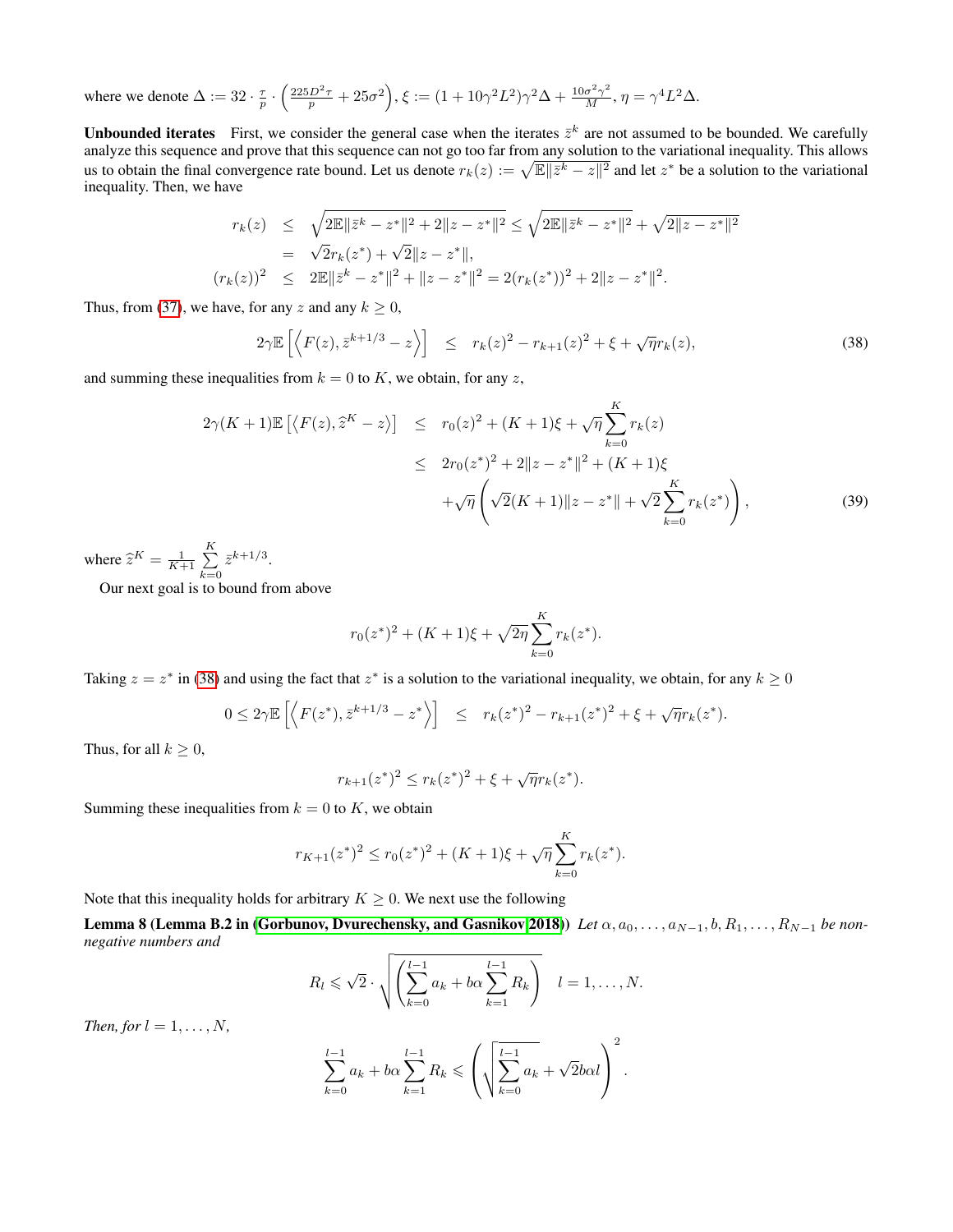Choosing  $\alpha = 1, b = \sqrt{\eta}, a_0 = r_0(z^*)^2 + \xi, a_k = \xi, k = 1, ..., K - 1, R_k = r_k(z^*)$ , we obtain

$$
r_0(z^*)^2 + (K+1)\xi + \sqrt{\eta} \sum_{k=0}^K r_k(z^*) \leq \left(\sqrt{r_0(z^*)^2 + (K+1)\xi} + (K+1)\sqrt{2\eta}\right)^2
$$
  

$$
\leq 2r_0(z^*)^2 + 2(K+1)\xi + 4(K+1)^2\eta
$$

Combining the last inequality with [\(39\)](#page-23-2), we obtain

$$
2\gamma(K+1)\mathbb{E}\left[\langle F(z),\hat{z}^K-z\rangle\right] \leq r_0(z^*)^2 + 2\|z-z^*\|^2 + \sqrt{2\eta}(K+1)\|z-z^*\| + \left(2r_0(z^*)^2 + 2(K+1)\xi + 4(K+1)^2\eta\right) \leq 3r_0(z^*)^2 + 2\|z-z^*\|^2 + 2(K+1)\xi + \sqrt{2\eta}(K+1)\|z-z^*\| + 6(K+1)^2\eta,
$$

Dividing both sides of the inequality by  $2\gamma(K+1)$  and using the definitions  $\Delta := 32 \cdot \frac{\tau}{p} \cdot \left(\frac{225D^2 \tau}{p} + 25\sigma^2\right), \xi := (1 +$  $10\gamma^2 L^2 \gamma^2 \Delta + \frac{10\sigma^2 \gamma^2}{M}, \eta = \gamma^4 L^2 \Delta$ , we obtain, for all  $z \in \mathcal{C}$ 

$$
\mathbb{E}\left[\left\langle F(z), \hat{z}^{K} - z\right\rangle\right] \leq 2 \frac{\|z^{0} - z^{*}\|^{2} + \|z - z^{*}\|^{2}}{\gamma(K+1)} + \frac{\xi}{\gamma} + \|z - z^{*}\| \sqrt{\frac{\eta}{2\gamma^{2}}} + 3(K+1)\frac{\eta}{\gamma}
$$
\n
$$
\leq 2 \frac{\|z^{0} - z^{*}\|^{2} + \|z - z^{*}\|^{2}}{\gamma(K+1)} + \frac{10\sigma^{2}\gamma}{M} + (1 + 10\gamma^{2}L^{2})\gamma\Delta
$$
\n
$$
+ \gamma L \|z - z^{*}\| \sqrt{\Delta} + 3(K+1)\gamma^{3}L^{2}\Delta
$$
\n
$$
\leq \frac{4\Omega_{C}^{2}}{\gamma(K+1)} + \frac{10\sigma^{2}\gamma}{M} + \gamma\Delta
$$
\n
$$
+ \gamma L\Omega_{C}\sqrt{\Delta} + 8(K+1)\gamma^{3}L^{2}\Delta,
$$

where in the last inequality we used that  $z^0, z, z^* \in \mathcal{C}$  and  $\max_{z, z' \in \mathcal{C}} ||z - z'|| \leq \Omega_{\mathcal{C}}$  and that  $K \geq 1$ . Choosing

$$
\gamma = \min\left\{\frac{1}{3L}, \left(\frac{2\Omega_C^2 M}{5(K+1)\sigma^2}\right)^{\frac{1}{2}}, \left(\frac{\Omega_C^2}{6(K+1)^2 L^2 \Delta}\right)^{\frac{1}{4}}\right\},\right\}
$$

which implies

$$
\frac{4\Omega_{\mathcal{C}}^2}{\gamma(K+1)} = \mathcal{O}\Bigg(\frac{L\Omega_{\mathcal{C}}^2}{K} + \frac{\sigma\Omega_{\mathcal{C}}}{\sqrt{MK}} + \frac{\sqrt{L\Omega_{\mathcal{C}}^3\sqrt{\Delta}}}{\sqrt{K}}\Bigg),
$$

we obtain

$$
\sup_{z \in \mathcal{C}} \mathbb{E} \left[ \langle F(z), \hat{z}^K - z \rangle \right] = \qquad \qquad \mathcal{O}\left( \frac{L\Omega_{\mathcal{C}}^2}{K} + \frac{\sigma \Omega_{\mathcal{C}}}{\sqrt{MK}} + \frac{\sqrt{L\Omega_{\mathcal{C}}^3 \sqrt{\Delta}}}{\sqrt{K}} + \sqrt{\frac{(\Delta + L^2 \Omega_{\mathcal{C}}^2) \Omega_{\mathcal{C}} \sqrt{\Delta}}{KL}} \right).
$$

**Bounded iterates** Let us now consider the situation under the additional assumption that for all  $k$  the iterations of the algorithm satisfy  $\|\bar{z}^k\| \leq \Omega$ . In this case, summing [\(37\)](#page-22-0) from  $k = 0$  to K, we obtain, for any z,

$$
2\gamma(K+1)\mathbb{E}\left[\left\langle F(z),\widehat{z}^K-z\right\rangle\right] \leq \|z^0-z\|^2 + (K+1)\xi + \sqrt{\eta}\sum_{k=0}^K \sqrt{\mathbb{E}\|\bar{z}^k-z\|^2}
$$
  

$$
\leq \|z^0-z\|^2 + (K+1)\xi + 2(K+1)\sqrt{\eta}(\Omega + \|z\|).
$$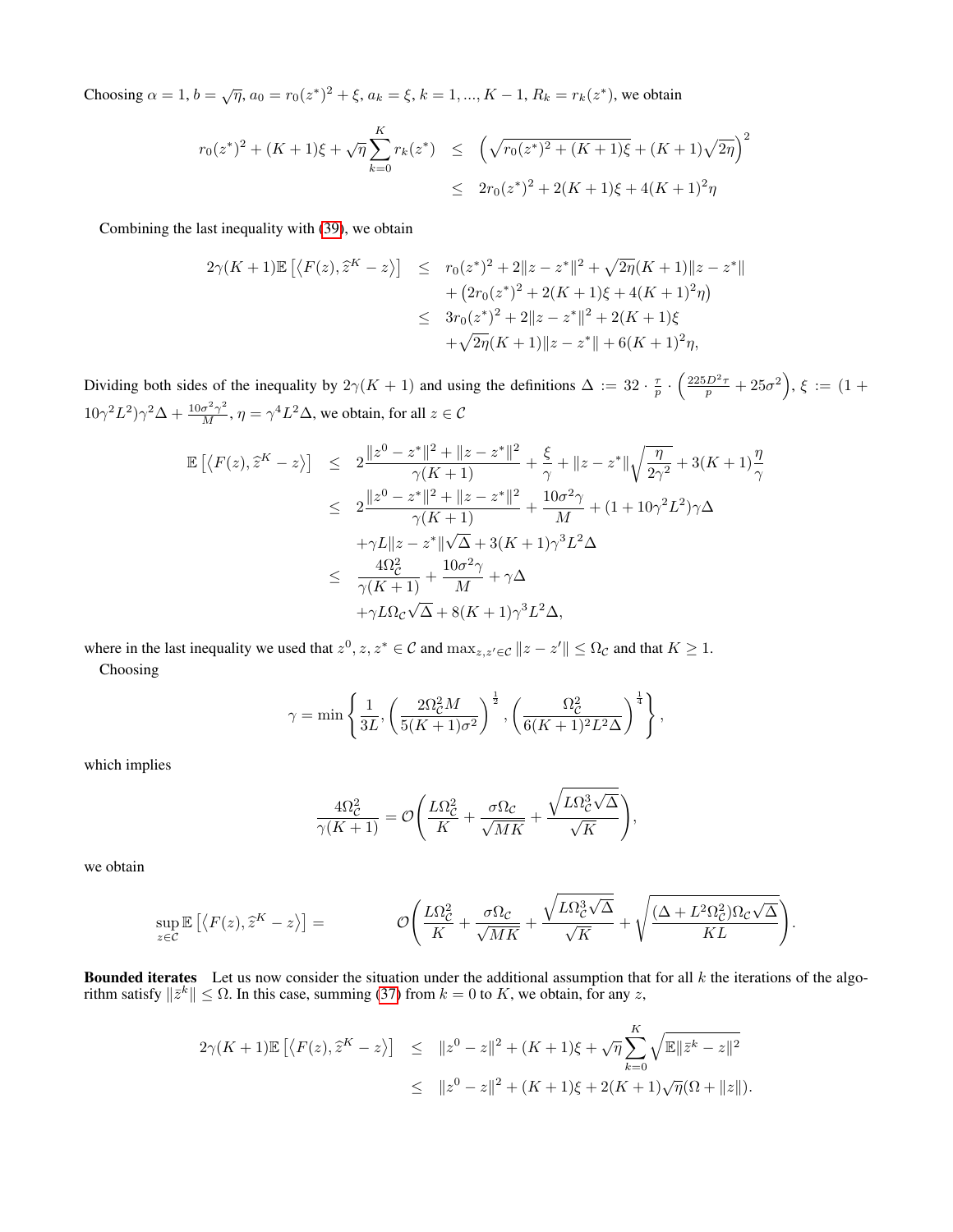Dividing both sides of this inequality by  $2\gamma(K+1)$  and using the definitions  $\Delta := 32 \cdot \frac{\tau}{p} \cdot \left(\frac{225D^2\tau}{p} + 25\sigma^2\right), \xi := (1 +$  $10\gamma^2 L^2 \gamma^2 \Delta + \frac{10\sigma^2 \gamma^2}{M}, \eta = \gamma^4 L^2 \Delta$ , we obtain, for all  $z \in \mathcal{C}$ 

$$
\begin{array}{lcl} \mathbb{E}\left[\left\langle F(z), \widehat{z}^K - z\right\rangle\right] & \leq & \frac{\|z^0 - z\|^2}{2\gamma(K+1)} + \frac{\xi}{\gamma} + (\Omega + \|z\|) \sqrt{\frac{\eta}{\gamma^2}} \\ \\ & \leq & \frac{\|z^0 - z\|^2}{2\gamma(K+1)} + \frac{10\sigma^2\gamma}{M} + (1+10\gamma^2L^2)\gamma\Delta \\ & & \quad + (\Omega + \|z\|)\gamma L\sqrt{\Delta} \\ \\ & \leq & \frac{\Omega_{\mathcal{C}}^2}{2\gamma(K+1)} + \frac{10\sigma^2\gamma}{M} + 10\gamma^3L^2\Delta \\ & & \quad + \gamma((\Omega + \Omega_{\mathcal{C}})L\sqrt{\Delta} + \Delta), \end{array}
$$

where in the last inequality we used that  $z^0, z, z^* \in \mathcal{C}$  and  $\max_{z,z'\in\mathcal{C}} ||z-z'|| \leq \Omega_{\mathcal{C}}$  and that  $K \geq 1$ .

Similar to the above case, choosing

$$
\gamma = \min\left\{\frac{1}{3L}, \left(\frac{\Omega_C^2 M}{20(K+1)\sigma^2}\right)^{\frac{1}{2}}, \left(\frac{\Omega_C^2}{60(K+1)^2L^2\Delta}\right)^{\frac{1}{4}}, \left(\frac{\Omega_C^2}{(K+1)((\Omega + \Omega_C)L\sqrt{\Delta} + \Delta)}\right)^{\frac{1}{2}}\right\},\right\}
$$

we obtain

$$
\sup_{z \in \mathcal{C}} \mathbb{E} \left[ \langle F(z), \hat{z}^K - z \rangle \right] = \qquad \mathcal{O} \left( \frac{L\Omega_{\mathcal{C}}^2}{K} + \frac{\sigma \Omega_{\mathcal{C}}}{\sqrt{MK}} + \frac{\sqrt{L\Omega_{\mathcal{C}}^3 \sqrt{\Delta}}}{K^{\frac{3}{4}}} + \sqrt{\frac{((\Omega + \Omega_{\mathcal{C}}) L\sqrt{\Delta} + \Delta)\Omega_{\mathcal{C}}^2}{K}} \right). \tag{40}
$$

#### C.4 Proof of Theorem [1,](#page-3-9) non-monotone case

The proof starts very similar to the strongly-monotone case. In particular, we can get [\(20\)](#page-11-1). Lemma [3](#page-12-1) does not need modification, but we will change Lemma [2:](#page-11-3)

Lemma 9 *Under Assumptions [2,](#page-3-3) [4](#page-3-5) it holds:*

$$
-2\gamma \mathbb{E}\left[\langle\bar{g}^{k+1/3},\bar{z}^{k+1/3}-z^*\rangle\right] \leq 2\gamma L\sqrt{\mathbb{E}\left[\left\|\bar{z}^{k+1/3}-z^*\right\|^2\right]}\sqrt{\mathbb{E}\left[Err(k+1/3)\right]}
$$

$$
+\gamma L\mathbb{E}\left[\left\|\bar{z}^{k+1/3}-\bar{z}^k\right\|^2\right]+\gamma L\mathbb{E}\left[Err(k+1/3)\right].\tag{41}
$$

**Proof:** First of all, we use the independence of all random vectors  $\xi^i = (\xi_1^i, \dots, \xi_m^i)$  and select only the conditional expec-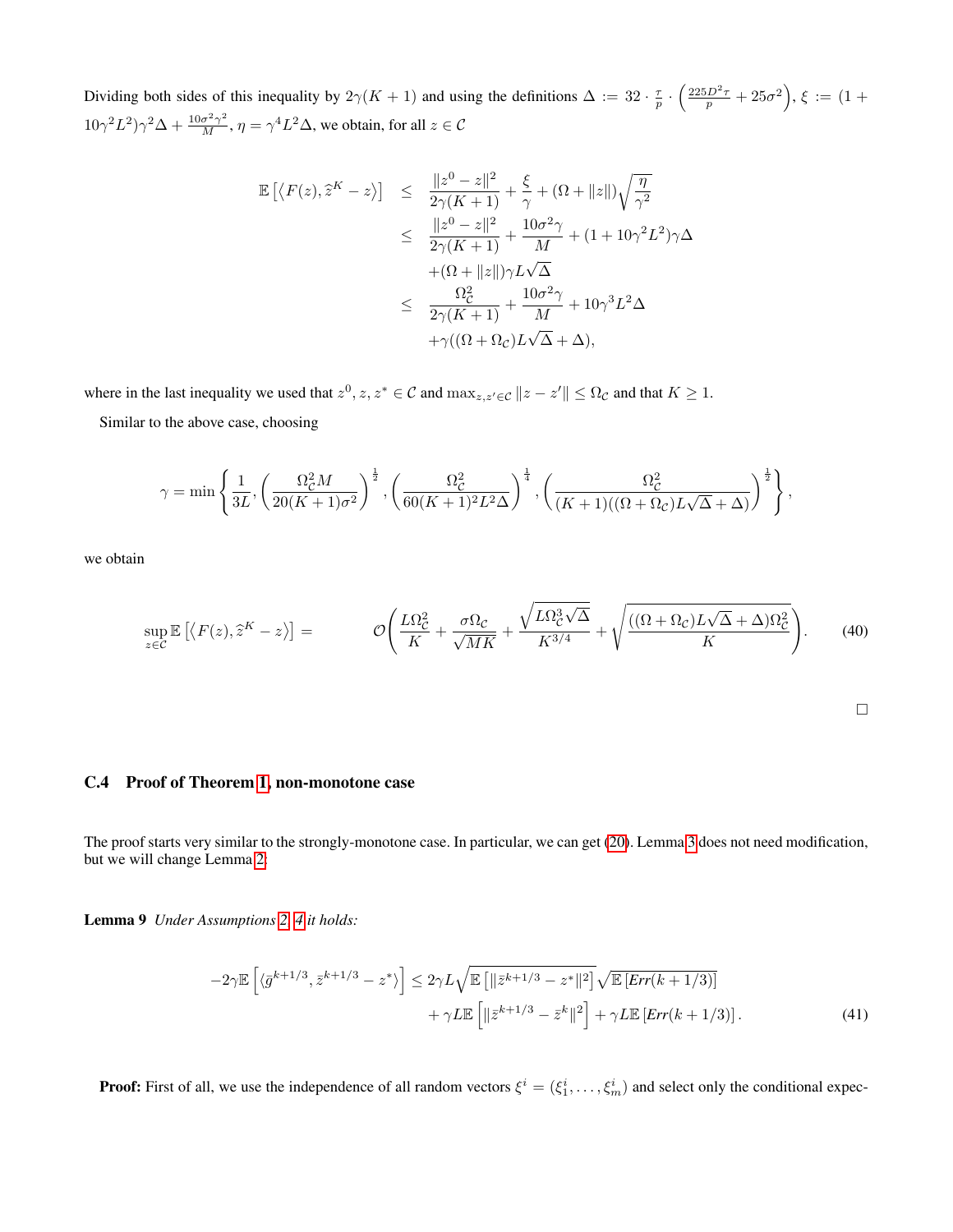tation  $\mathbb{E}_{\xi^{k+1/3}}$  on vector  $\xi^{k+1/3}$  and get the following chain of inequalities:

$$
-2\gamma\mathbb{E}\left[\langle\bar{g}^{k+1/3},\bar{z}^{k+1/3}-z^*\rangle\right] = -2\gamma\mathbb{E}\left[\left\langle\frac{1}{M}\sum_{m=1}^{M}\mathbb{E}_{\xi^{k+1/3}}[F_{m}(z_{m}^{k+1/3},\xi_{m}^{k+1/3})],\bar{z}^{k+1/3}-z^*\rangle\right]\right]
$$
  
\n
$$
\stackrel{(5)}{=} -2\gamma\mathbb{E}\left[\left\langle\frac{1}{M}\sum_{m=1}^{M}F_{m}(z_{m}^{k+1/3}),\bar{z}^{k+1/3}-z^*\rangle\right]\right]
$$
  
\n
$$
= -2\gamma\mathbb{E}\left[\left\langle\frac{1}{M}\sum_{m=1}^{M}[F_{m}(\bar{z}^{k+1/3})-F_{m}(z_{m}^{k+1/3})],\bar{z}^{k+1/3}-z^*\rangle\right]\right]
$$
  
\n
$$
+2\gamma\mathbb{E}\left[\left\langle\frac{1}{M}\sum_{m=1}^{M}[F_{m}(\bar{z}^{k+1/3})-F_{m}(z_{m}^{k+1/3})],\bar{z}^{k+1/3}-z^*\rangle\right]\right]
$$
  
\n
$$
+2\gamma\mathbb{E}\left[\left\langle\frac{1}{M}\sum_{m=1}^{M}[F_{m}(\bar{z}^{k+1/3})-F_{m}(z_{m}^{k+1/3})],\bar{z}^{k+1/3}-z^*\rangle\right]\right]
$$
  
\n
$$
\stackrel{(N8)}{\leq}2\gamma\mathbb{E}\left[\left\langle\frac{1}{M}\sum_{m=1}^{M}[F_{m}(\bar{z}^{k+1/3})-F_{m}(z_{m}^{k+1/3})],\bar{z}^{k+1/3}-z^*\rangle\right]\right]
$$
  
\n
$$
\leq 2\gamma\mathbb{E}\left[\left\|\bar{z}^{k+1/3}-z^*\right\|\cdot\left\|\frac{1}{M}\sum_{m=1}^{M}[F_{m}(\bar{z}^{k+1/3})-F_{m}(z_{m}^{k+1/3})\right|\right]
$$
  
\n
$$
\leq 2\gamma\mathbb{E}\left[\left\|\bar{z}^{k+1/3
$$

By [\(12\)](#page-10-3) it is easy to see that

$$
\mathbb{E}\left[\left(\frac{1}{M}\sum_{m=1}^{M}\|\bar{z}^{k+1/3}-z_m^{k+1/3}\|\right)^2\right] \leq \mathbb{E}\left[\frac{1}{M}\sum_{m=1}^{M}\|\bar{z}^{k+1/3}-z_m^{k+1/3}\|^2\right].
$$

This completes the proof.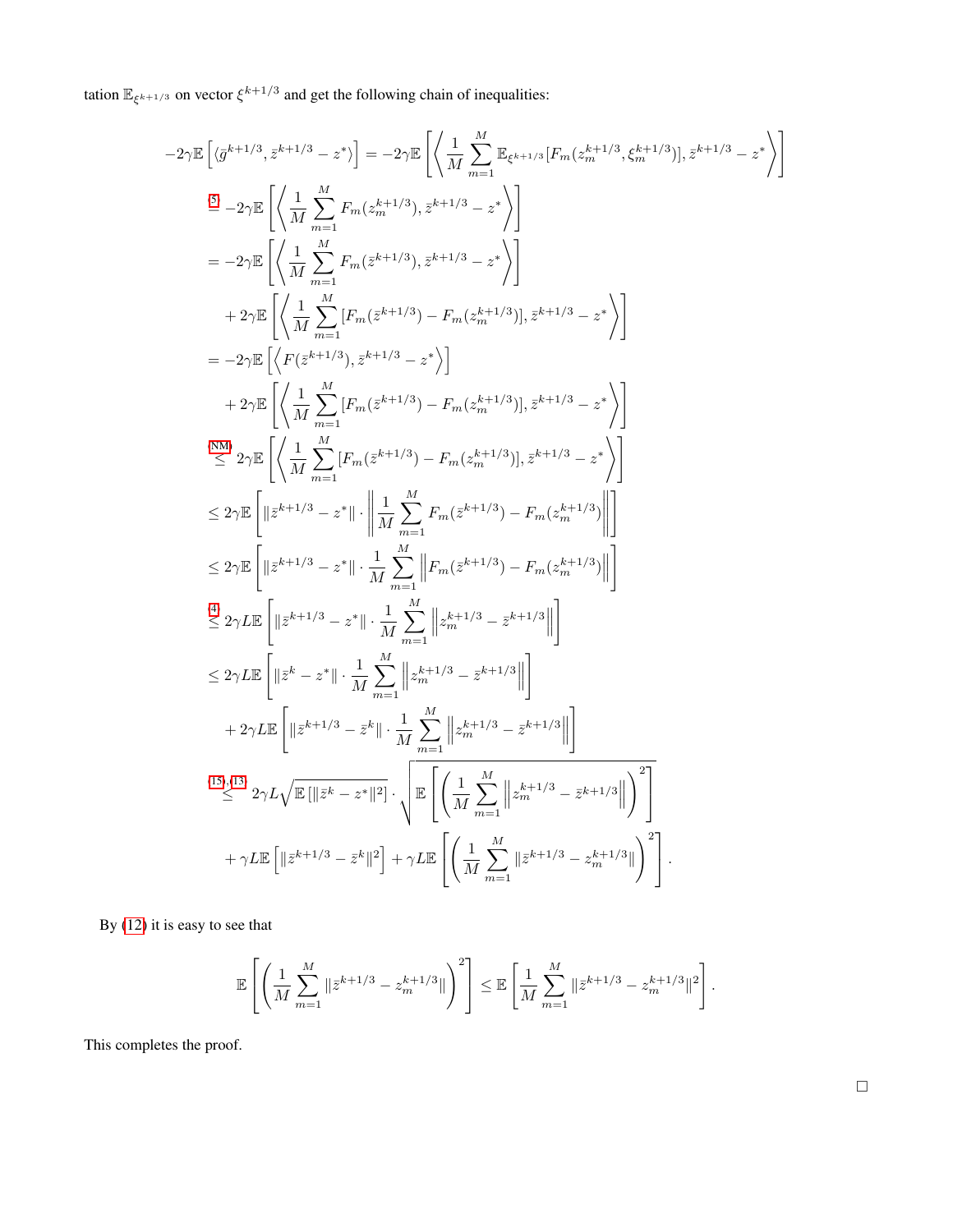As a result, we have an analogue of [\(23\)](#page-14-3):

$$
\mathbb{E} [||\bar{z}^{k+1} - z^*||^2] \leq \mathbb{E} [||\bar{z}^k - z^*||^2] - \mathbb{E} [||\bar{z}^{k+1/3} - \bar{z}^k||^2] \n+ 2\gamma L \sqrt{\mathbb{E} [||\bar{z}^k - z^*||^2]} \sqrt{\mathbb{E} [\text{Err}(k+1/3)]} \n+ \gamma L \mathbb{E} [||\bar{z}^{k+1/3} - \bar{z}^k||^2] + \gamma L \mathbb{E} [\text{Err}(k+1/3)] \n+ \gamma^2 \left( 5L^2 \mathbb{E} [||\bar{z}^{k+1/3} - \bar{z}^k||^2] + \frac{10\sigma^2}{M} + 5L^2 \mathbb{E} [\text{Err}(k+1/3)] + 5L^2 \mathbb{E} [\text{Err}(k)] \right).
$$

Choosing  $\gamma \leq \frac{1}{5L}$  gives

$$
\frac{1}{2}\mathbb{E}\left[\|\bar{z}^{k+1/3}-\bar{z}^{k}\|^2\right] \leq \mathbb{E}\left[\|\bar{z}^k-z^*\|^2\right] - \mathbb{E}\left[\|\bar{z}^{k+1}-z^*\|^2\right] \n+ 2\gamma L \sqrt{\mathbb{E}\left[\|\bar{z}^k-z^*\|^2\right]} \sqrt{\mathbb{E}\left[\text{Err}(k+1/3)\right]} \n+ (5\gamma^2 L^2 + \gamma L)\mathbb{E}\left[\text{Err}(k+1/3)\right] + 5\gamma^2 L^2 \mathbb{E}\left[\text{Err}(k)\right] + \frac{10\gamma^2 \sigma^2}{M}.
$$

Next we work with

$$
\mathbb{E}\left[\|\bar{z}^{k+1/3}-\bar{z}^{k}\|^{2}\right]
$$
\n
$$
= \gamma^{2} \mathbb{E}\left[\left\|\frac{1}{M}\sum_{m=1}^{M}F_{m}(z_{m}^{k},\xi_{m}^{k})-F_{m}(z_{m}^{k})+F_{m}(z_{m}^{k})-F_{m}(\bar{z}^{k})+F_{m}(\bar{z}^{k})\right\|^{2}\right]
$$
\n
$$
\stackrel{(14)}{\geq} \frac{\gamma^{2}}{2} \mathbb{E}\left\|F(\bar{z}^{k})\right\|^{2} - \gamma^{2} \mathbb{E}\left[\left\|\frac{1}{M}\sum_{m=1}^{M}F_{m}(z_{m}^{k},\xi_{m}^{k})-F_{m}(z_{m}^{k})+F_{m}(z_{m}^{k})-F_{m}(\bar{z}^{k})\right\|^{2}\right]
$$
\n
$$
\stackrel{(14)}{\geq} \frac{\gamma^{2}}{2} \mathbb{E}\left\|F(\bar{z}^{k})\right\|^{2} - 2\gamma^{2} \mathbb{E}\left[\left\|\frac{1}{M}\sum_{m=1}^{M}F_{m}(z_{m}^{k},\xi_{m}^{k})-F_{m}(z_{m}^{k})\right\|^{2}\right] - 2\gamma^{2} \mathbb{E}\left[\left\|\frac{1}{M}\sum_{m=1}^{M}F_{m}(z_{m}^{k})-F_{m}(z_{m}^{k})\right\|^{2}\right]
$$
\n
$$
\stackrel{(4)}{\geq} \frac{\gamma^{2}}{2} \mathbb{E}\left\|F(\bar{z}^{k})\right\|^{2} - \frac{2\gamma^{2}\sigma^{2}}{M} - \frac{2\gamma^{2}L^{2}}{M} \sum_{m=1}^{M} \mathbb{E}\left[\left\|z_{m}^{k}-\bar{z}^{k}\right\|^{2}\right]
$$
\n
$$
= \frac{\gamma^{2}}{2} \mathbb{E}\left\|F(\bar{z}^{k})\right\|^{2} - \frac{2\gamma^{2}\sigma^{2}}{M} - 2\gamma^{2}L^{2} \mathbb{E}\left[\text{Err}(k)\right].
$$

Connecting with previous gives

$$
\frac{\gamma^2}{4} \mathbb{E} \left[ ||F(\bar{z}^k)||^2 \right] \le \mathbb{E} \left[ ||\bar{z}^k - z^*||^2 \right] - \mathbb{E} \left[ ||\bar{z}^{k+1} - z^*||^2 \right] \n+ 2\gamma L \sqrt{\mathbb{E} \left[ ||\bar{z}^k - z^*||^2 \right]} \sqrt{\mathbb{E} \left[ \text{Err}(k+1/3) \right]} \n+ (\gamma L + 5\gamma^2 L^2) \mathbb{E} \left[ \text{Err}(k+1/3) \right] + 6\gamma^2 L^2 \mathbb{E} \left[ \text{Err}(k) \right] + \frac{11\gamma^2 \sigma^2}{M}.
$$

With result of Lemma [6](#page-19-3) we get

$$
\frac{\gamma^2}{4} \mathbb{E} \left[ \|F(\bar{z}^k)\|^2 \right] \le \mathbb{E} \left[ \|\bar{z}^k - z^*\|^2 \right] - \mathbb{E} \left[ \|\bar{z}^{k+1} - z^*\|^2 \right] \n+ 2\gamma L \sqrt{\mathbb{E} \left[ \|\bar{z}^k - z^*\|^2 \right]} \sqrt{\frac{8\gamma^2 \tau}{p} \cdot \left( \frac{225D^2 \tau}{p} + 25\sigma^2 \right)} \n+ \gamma^2 \left( \frac{11\sigma^2}{M} + \frac{8(\gamma L + 11\gamma^2 L^2)\tau}{p} \cdot \left( \frac{225D^2 \tau}{p} + 25\sigma^2 \right) \right).
$$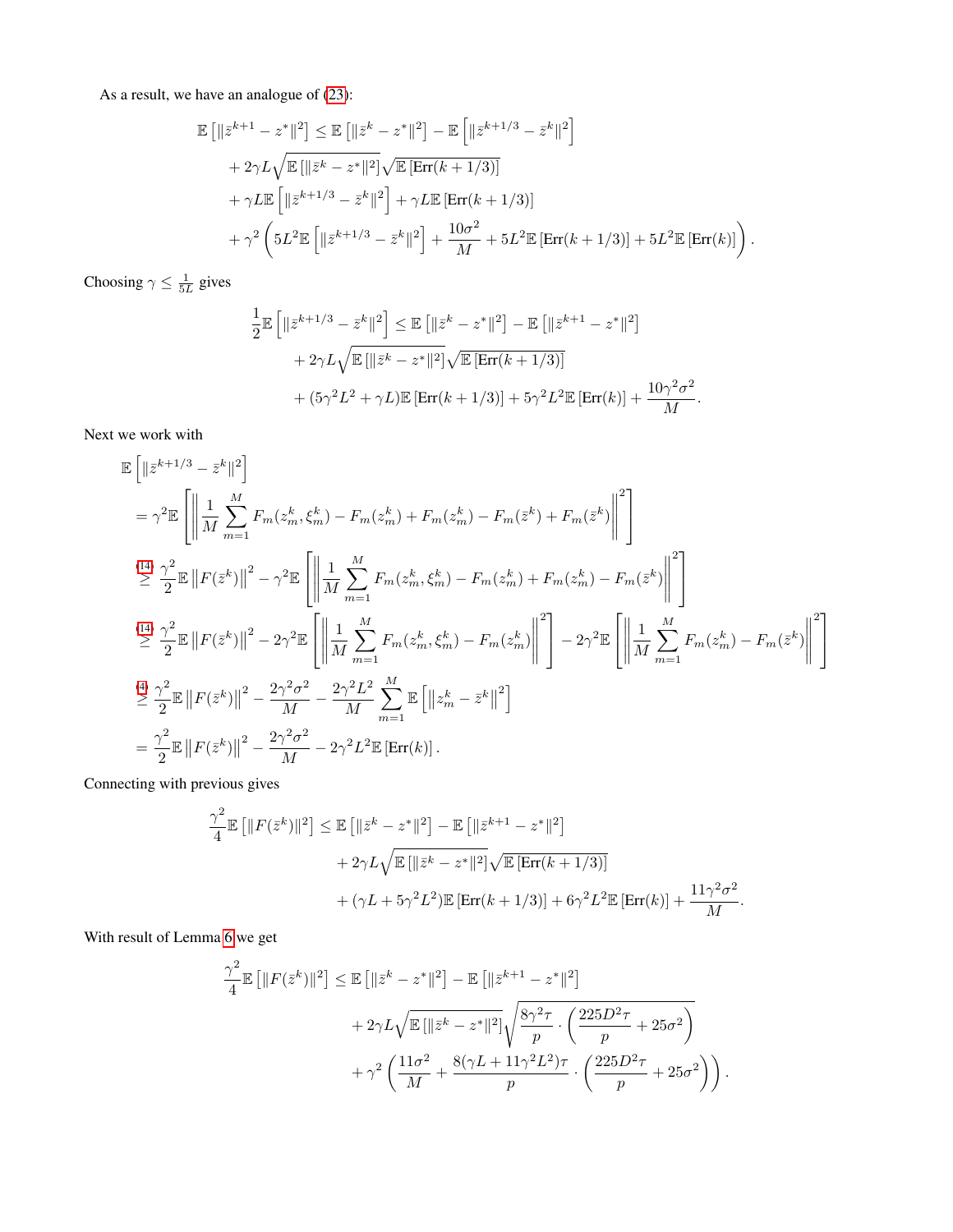Summing over all  $k$  from 0 to  $K$  and averaging gives:

$$
\mathbb{E}\left[\frac{1}{K+1}\sum_{k=0}^{K}||F(\bar{z}^{k})||^{2}\right] \leq \frac{4||z^{0} - z^{*}||^{2}}{\gamma^{2}(K+1)} - \frac{4\mathbb{E}\left[\|z^{K+1} - z^{*}||^{2}\right]}{\gamma^{2}(K+1)} + \frac{44\sigma^{2}}{M} + \sqrt{\frac{32L^{2}\tau}{p} \cdot \left(\frac{225D^{2}\tau}{p} + 25\sigma^{2}\right)} \cdot \frac{1}{K+1}\sum_{k=0}^{K} \sqrt{\mathbb{E}\left[\|\bar{z}^{k} - z^{*}||^{2}\right]} + \frac{8(\gamma L + 11\gamma^{2}L^{2})\tau}{p} \cdot \left(\frac{225D^{2}\tau}{p} + 25\sigma^{2}\right). \tag{42}
$$

<span id="page-28-0"></span>Unbounded iterates We rewrite [\(42\)](#page-28-1) as follows

$$
\mathbb{E}\left[\|\bar{z}^{K+1} - z^*\|^2\right] \leq \|z^0 - z^*\|^2 + \frac{11\gamma^2(K+1)\sigma^2}{M} + \sqrt{\frac{2\gamma^4 L^2 \tau}{p} \cdot \left(\frac{225D^2 \tau}{p} + 25\sigma^2\right)} \cdot \sum_{k=0}^K \sqrt{\mathbb{E}\left[\|\bar{z}^k - z^*\|^2\right]} + \frac{\gamma^2(K+1)(\gamma L + 11\gamma^2 L^2)\tau}{2p} \cdot \left(\frac{225D^2 \tau}{p} + 25\sigma^2\right).
$$

Then we can use Lemma [8](#page-23-3) with  $R_k = \sqrt{\mathbb{E}[\|\bar{z}^k - z^*\|^2]}, b = \sqrt{\frac{2\gamma^4 L^2 \tau}{p} \cdot \left(\frac{225D^2 \tau}{p} + 25\sigma^2\right)}$ , for  $k \ge 1$   $a_k = \frac{\gamma^2 (\gamma L + 11\gamma^2 L^2) \tau}{2p}$  $\frac{(11\gamma^2L^2)\tau}{2p}$  .  $\left(\frac{225D^2\tau}{p} + 25\sigma^2\right) + \frac{11\gamma^2\sigma^2}{M}, a_0 = \|z^0 - z^*\|^2 + \frac{\gamma^2(\gamma L + 11\gamma^2 L^2)\tau}{2p}$  $\frac{(211)^2 L^2 \tau}{2p} \cdot \left( \frac{225 D^2 \tau}{p} + 25 \sigma^2 \right) + \frac{11 \gamma^2 \sigma^2}{M}$  and get

$$
\sum_{k=0}^{K} a_k + b \sum_{k=1}^{K} R_k \le \left( \sqrt{\sum_{k=0}^{K} a_k} + \sqrt{2}b(K+1) \right)^2 \le 2 \sum_{k=0}^{K} a_k + 4b^2(K+1)^2,
$$

which gives

<span id="page-28-1"></span>
$$
\sum_{k=1}^{K} R_k \le \frac{1}{b} \sum_{k=0}^{K} a_k + 4b(K+1)^2.
$$

Substituting this in [\(42\)](#page-28-1) with the same notation, we have

$$
\frac{\gamma^2(K+1)}{4} \mathbb{E}\left[\frac{1}{K+1}\sum_{k=0}^K \|F(\bar{z}^k)\|^2\right] \le \sum_{k=0}^K a_k + b\left(\frac{1}{b}\sum_{k=0}^K a_k + 4b(K+1)^2\right).
$$

and

$$
\mathbb{E}\left[\frac{1}{K+1}\sum_{k=0}^{K}||F(\bar{z}^{k})||^{2}\right] \leq \frac{8}{\gamma^{2}(K+1)}\sum_{k=0}^{K}a_{k} + \frac{16b^{2}(K+1)}{\gamma^{2}}.
$$

Finally, we get

$$
\mathbb{E}\left[\frac{1}{K+1}\sum_{k=0}^{K}||F(\bar{z}^{k})||^{2}\right] = \mathcal{O}\left(\frac{||z^{0}-z^{*}||^{2}}{\gamma^{2}(K+1)} + \frac{(\gamma L + \gamma^{2}L^{2})\tau}{p} \cdot \left(\frac{D^{2}\tau}{p} + \sigma^{2}\right) + \frac{\sigma^{2}}{M} + \frac{(K+1)\gamma^{2}L^{2}\tau}{p} \cdot \left(\frac{D^{2}\tau}{p} + \sigma^{2}\right)\right).
$$

As before, we denote  $\Delta := 32 \cdot \frac{\tau}{p} \cdot \left( \frac{225D^2 \tau}{p} + 25\sigma^2 \right)$ . Choosing  $\gamma = \min \left\{ \frac{1}{4L} ; \left( \frac{\|z^0 - z^*\|^2}{(K+1)^2 L^2} \right) \right\}$  $\frac{\|z^0 - z^*\|^2}{(K+1)^2 L^2 \Delta}$  and  $\left.\right\}$ , we obtain

$$
\mathbb{E}\left[\frac{1}{K+1}\sum_{k=0}^{K}||F(\bar{z}^{k})||^{2}\right] = \mathcal{O}\left(\frac{L^{2}||z^{0} - z^{*}||^{2}}{K} + L||z^{0} - z^{*}||\sqrt{\Delta} + \frac{\sigma^{2}}{M} + \frac{\sqrt{L||z^{0} - z^{*}||\Delta^{3/4}}}{\sqrt{K}}\right),
$$

which completes the proof of [\(10\)](#page-4-1).